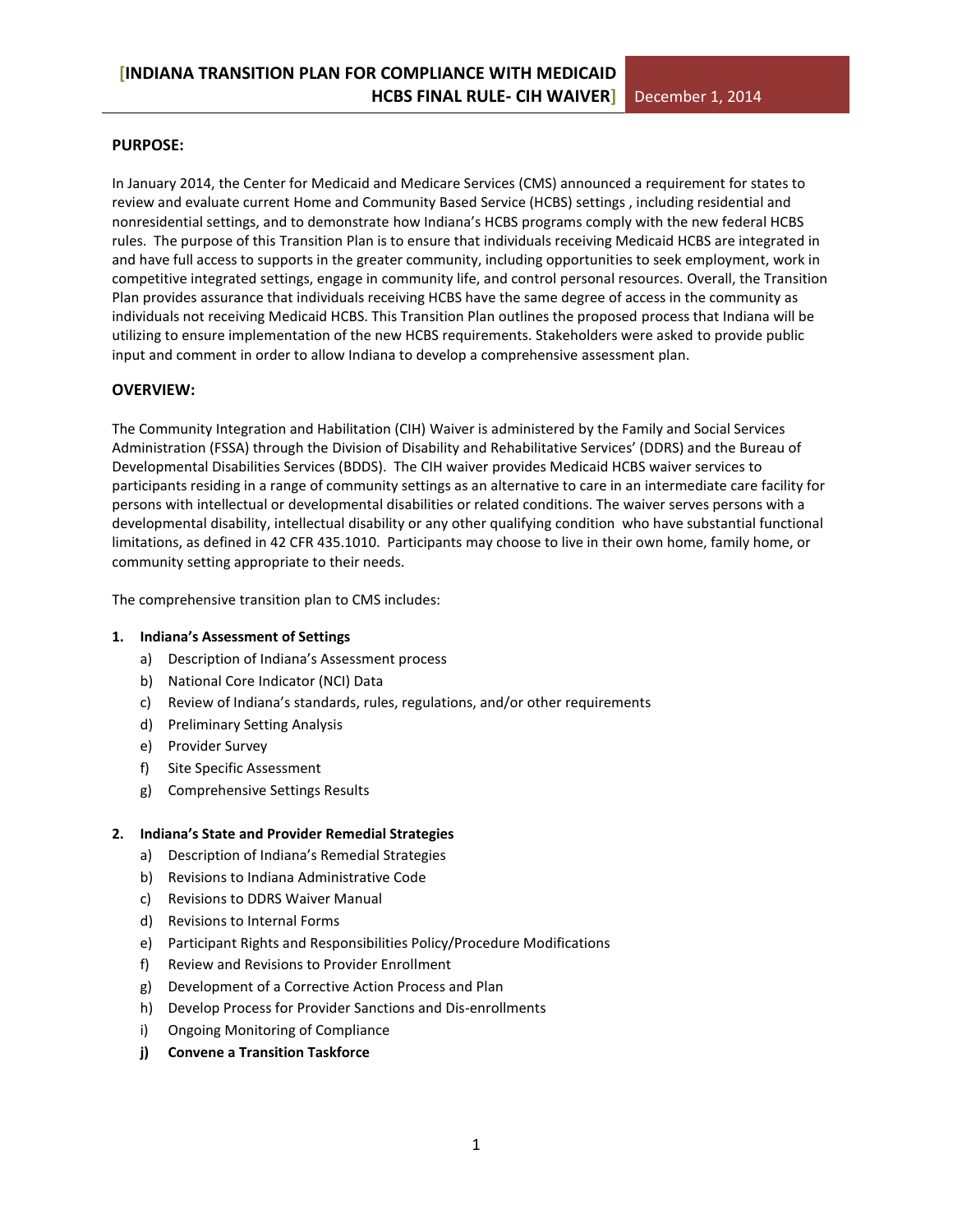#### **3. Public Comment**

- a) Description of Public Comment Process
- b) Initial Plan Development
- c) Provide assurance of Public Notice
- d) Public Input: summary of Comments and Modifications
- e) Public Relation and Education

#### **DESCRIPTION OF ASSESSMENT PROCESS**

The Division of Disability and Rehabilitative Services (DDRS) is working with the various providers, participants, family, guardians, and other stakeholders involved in the waiver programs to gather the information needed to evaluate Indiana's current compliance with the HCBS regulations. The assessment process is being conducted utilizing national core indicator data, internal quantitative data, a systematic review of rules, regulations, policies, and procedures, provider survey, and site-specific assessments.

Currently, Indiana is still in the assessment phase, with a potential end date of April 2017. Indiana has reviewed the NCI data, completed an initial review of rules, regulations, and policies/procedures, and developed a preliminary setting analysis. In order to provide a robust foundation for effective remedial strategies and high quality stakeholder input, Indiana has elected to complete additional assessment tasks. With an extended assessment timeframe, Indiana has confidence the assessment activities will yield a more comprehensive and valid compliance results document and will guide effective remedial strategies.

#### *ASSESSMENT OF HCBS REQUIREMENTS: NCI DATA REVIEW Start Date: 6/2014 End Date: 8/2014- Completed*

*DESCRIPTION:* In order to ascertain the level of compliance with the HCBS requirements, Indiana has chosen to utilize the National Core Indicators (NCI) data to begin the process by which to evaluate compliance. The **[core](http://www.nationalcoreindicators.org/indicators/)  [indicators](http://www.nationalcoreindicators.org/indicators/)** are standard measures used across states to assess the outcomes of services provided to individuals and families. Indicators address key areas of concern including employment, rights, service planning, community inclusion, choice, and health and safety. This information was utilized as a starting point, only, to allow Indiana and its stakeholders to drill down to those areas of the requirement that are of concern. In addition, the programmatic surveys in Phase 2 and Phase 3 will provide a more detailed account of compliance/noncompliance in terms of HCBS settings. The data obtained from the National Core Indicators (NCI) was derived from a random sample of waiver participants across Indiana. A statistically valid sample was obtained and in person interviews were conducted with the individual and family (when available) to gather information by asking the same questions of all participants. For the analysis of compliance with the HCBS requirements, a total of 368 participants on the CIH were interviewed in the 2012-2013 reporting year.

**In reviewing NCI data, Indiana set a clear standard of 85% or greater compliance in each point reviewed in order to guide the analysis. In March 2014, CMS also issued modifications to Quality Measures and Reporting on 1915(c) Home and Community Based Waivers. Specific to Improvements in 1915c Waiver Quality Requirements (June 15, 2014), CMS issued guidance to the States indicating that any level of performance measuring "less than 86%" compliance indicated a need for improvement and further analysis to determine the cause(s) of the performance problem. DDRS chose to use that same percentage (less than 86%, or 85%) as the threshold for**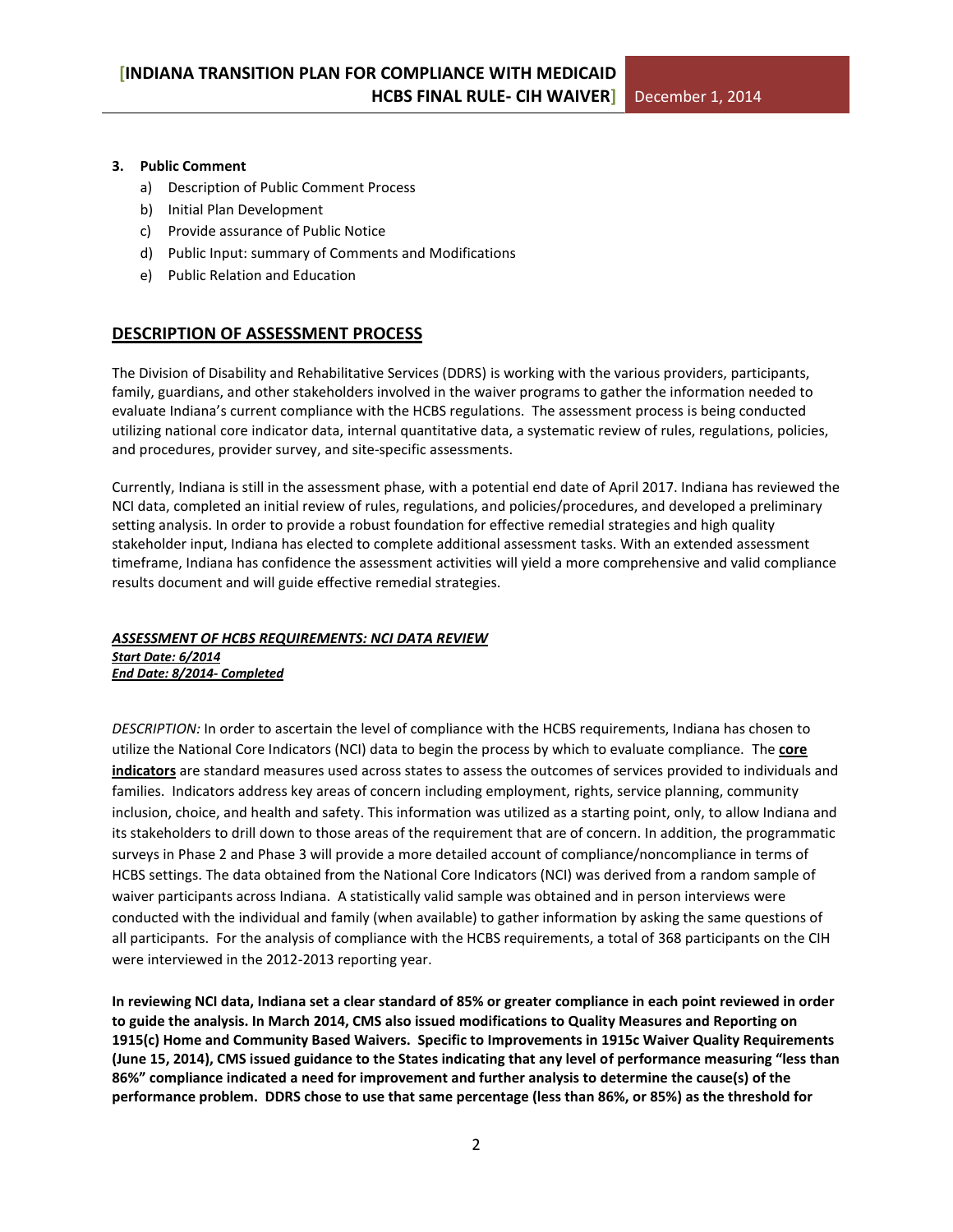#### **low level compliance within our National Core Indicator and 90-Day Checklist data findings. National Core Indicator findings, including those specific to Indiana, are available at <http://www.nationalcoreindicators.org/states/>**

The initial NCI data has been reviewed and analyzed. Based on the NCI data, Indiana consistently demonstrated 85% and below in most HCBS requirement areas. Due to the consistent low level of compliance, Indiana was unable to drill down the data to focus the provider survey on specific areas of concern. However, the breakdown of NCI data will be utilized as supplemental data in the preliminary setting analysis.

The NCI findings have been integrated into [Appendix A](#page-15-0)

#### *ASSESSMENT OF HCBS REQUIREMENTS: REVIEW OF INDIANA's STANDRADS, RULES, REGULATIONS, and REQUIREMENTS Start Date: 9/2014 End Date: 10/2014- Completed*

*DESCRIPTION*: In addition to the NCI, Indiana has chosen to review its current standards, rules, regulations, and requirements in order to ascertain Indiana's level of compliance with the HCBS requirements. Specifically, Indiana's Administrative Code (IAC 460), current BDDS' policies and procedures, provider forms, and waiver manuals were reviewed.

[460 IAC](http://www.in.gov/legislative/iac/title460.html) sections 6-3-29.5, 6-3-32, 6-3-36, 6-3-38.5, 6-3-38.6, 6-3-54, 6-3-58, 6-4, 6-5-36, 6-8-2, 6-8-3, 6-9-3, 6-9-4, 6-9-6, 6-10-8, 6-14-2, 6-14-4, 6-17-3, 6-19-1, 6-20-2, 6-24-1 ,6-24-3, 6-29-2, 6-29-3, 6-36-2,7-3-12, 7-4-1, 7-4-3, 7-5- 5, 7-5-6 , 9-3-7, 13-3-12

#### [IC](https://iga.in.gov/legislative/laws/2014/ic/) 12-27-4

Individuals Rights and Responsibilities Policy, Transition Policy, BQIS Complaints: Supported Living Services and Supports Policy, Adverse Technics Policy, BMR-ANE Policy, Environmental Requirements Policy, Use of Restrictive Interventions, Including Restraint Policy, Human Rights Committee Policy, Incident Reporting and Management Policy, Annual Training on the Protection of Individual Rights and Respecting Dignity of Individual Policy, IST Policy, Pre-Post Transition Monitoring Policy, Provider Code of Ethics Policy, DDRS Policy: Personnel Policies and Manuals, DSP Training Policy, Professional Qualifications and Requirements Policy, Protection of Individuals Rights Policy, Transition Activities Policy, 90 Day Checklist Form, Pre-Post Monitoring Checklist Form, Individualized Support Plan Form, Part 4.5 and 4.6 of the DDRS Waiver Manual, Provider Agreement Checklist Form, and data from the 90 day check list.

A 90 day check list is completed by case managers quarterly through meeting with individuals and their individualized support teams as part of the ongoing monitoring of services. Questions are specifically related to individual needs, choice and rights, as well as other issues which may be identified in regard to the satisfaction, health and welfare of the participant. The 90 day check list data was extrapolated from the case management system.

#### *ASSESSMENT OF HCBS REQUIREMENTS: PRELIMINARY SETTING ANALYSIS BASED ON REQUIREMENTS Start Date: 9/2014 End Date: 10/2014- Completed*

The preliminary setting analysis examines the HCBS requirements and Indiana's initial level of compliance with the HCBS requirements.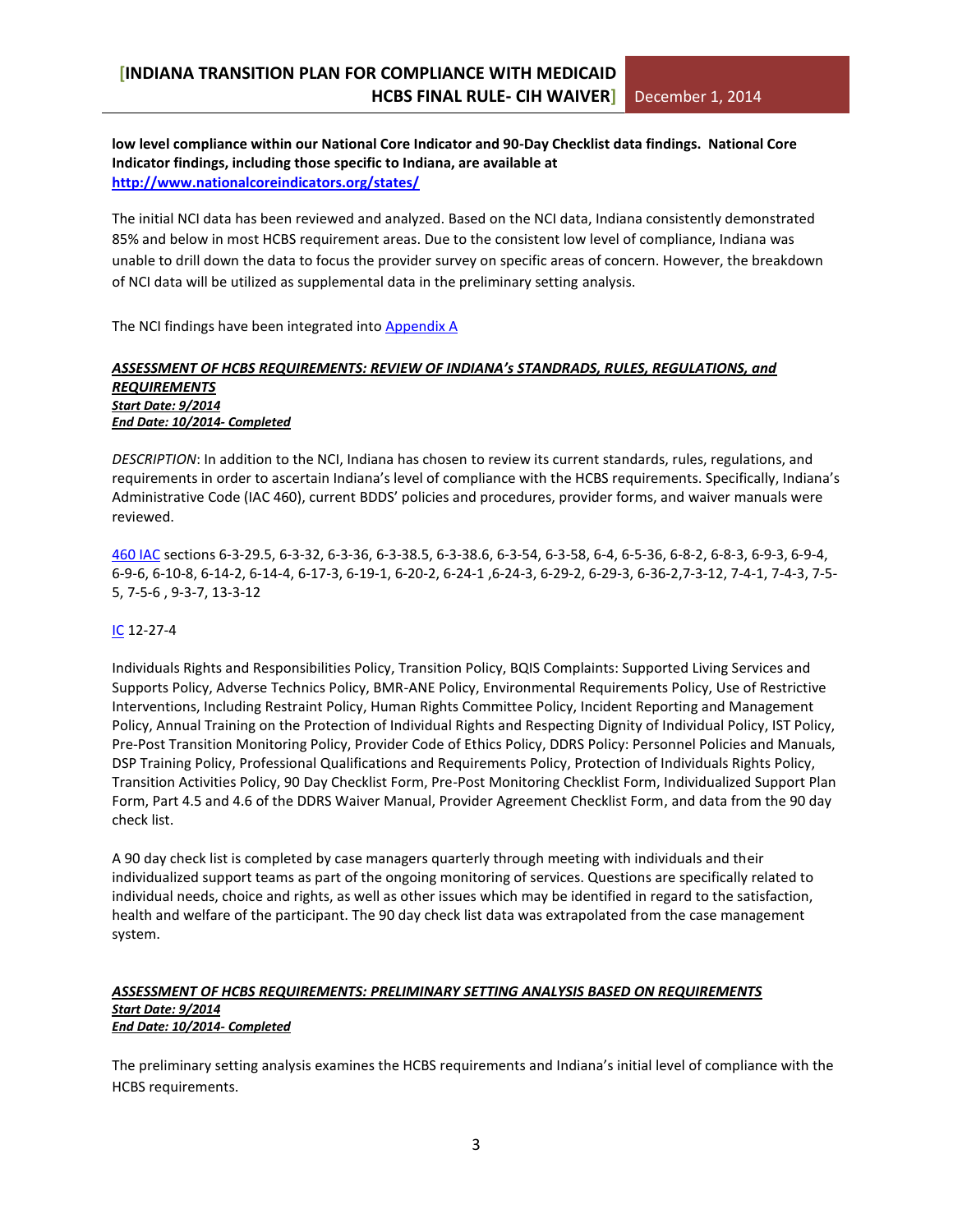This initial settings analysis is general in nature and does not imply that any specific provider or location in noncompliant solely by classification in this analysis. Final determination will depend upon information gathered through all assessment activities outlined in the comprehensive transition plan, including but not limited to onsite reviews, provider annual self-assessments, internal programmatic data, and provider/participant surveys. The review was completed by DDRS/BDDS internal staff, OMPP, and the legal department. In addition, the initial assessment will be presented to stakeholders through the public comment period.

**In addition to ascertaining Indiana's initial level of compliance with the HCBS rules, the preliminary setting analysis was also used with the goal of identifying specific policies requiring updates, documents and processes requiring modifications and areas requiring additional data tracking in order to more appropriately represent compliance .**

The outcome of the review indicated that while the state does have policies and procedures that support the HCBS rules, a more in-depth analysis will be need to be completed in order to determine full compliance. Potential areas of vulnerability identified in the setting analysis include: Controlling of personal resources; optimizing individual initiative, autonomy, and independence in making life choices; privacy in their unit; and individuals sharing units having a choice of roommates in that setting.

The preliminary settings can be found in [Appendix B](#page-30-0)

#### *ASSESSMENT OF HCBS REQUIREMENTS: PROVIDER SURVEY Anticipated Date of Completion: 4/2016*

In Indiana's initial proposal, the State assumed that the analysis of the NCI data might be sufficient to delineate the specific areas in which Indiana showed noncompliance with HCBS requirements. According to NCI data that Indiana was able to utilize, the State demonstrated non-compliance with several HCBS requirements.

In order to further identify areas of compliance and non-compliance, Indiana has developed a comprehensive survey targeting HCBS requirements that will provide further data for the State's assessment. Indiana has contracted with The Indiana Institute on Disability and Community (IIDC) to design, develop, and administer a survey to individuals receiving Home and Community Based Services in Indiana.

Prior to the implementation of a statewide survey, Indiana, in conjunction with the IIDC, will administer the survey using a pilot group in order to assess the validity and reliability of the survey. Once the survey has been validated IIDC will disseminate it electronically through the participant's residential provider to ensure all participants are reached. The survey will be completed by participants when able or the person who knows them best.

At the time of survey completion the contractor, in consultation with the state, will analyze the data and provide a comprehensive report on the survey results. The aggregate results will be disseminated to stakeholders throughout the system.

#### *ASSESSMENT OF HCBS REQUIREMENTS: SITE SPECIFIC ASSESSMENT Anticipated Date of Completion: 9/2016*

Based on the results of the preliminary settings analysis and statewide provider survey, Indiana will identify specific sites that will need further review prior to the completion of the comprehensive settings results document to validate the results on the survey. Once specific sites have been identified for validation, Indiana will rely on the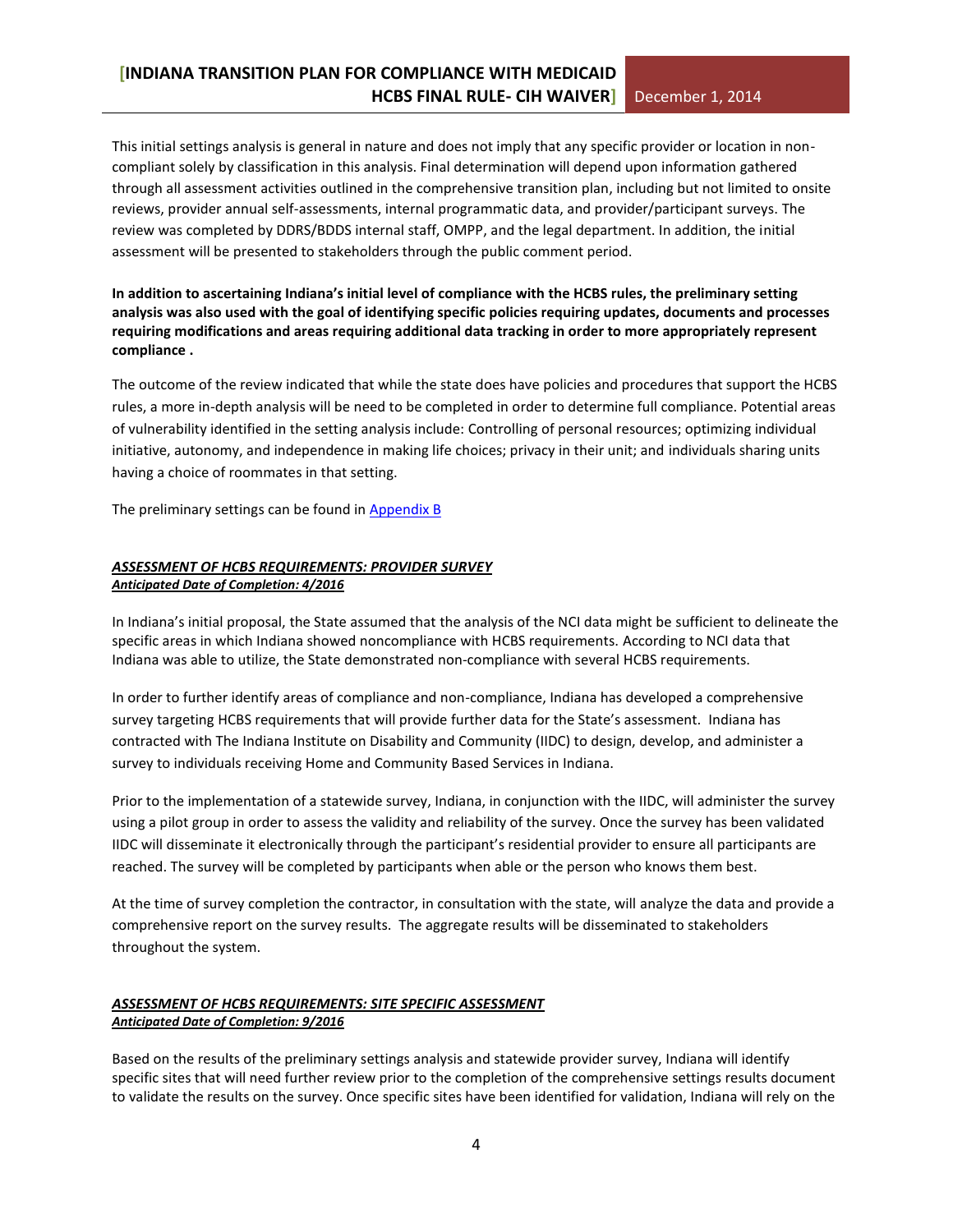clear guidance that CMS has issued around settings. Specifically, Indiana will identify any setting that has the effect of isolating individuals receiving Medicaid HCBS from the broader community of individuals not receiving Medicaid HCBS. Indiana will utilize this guidance in developing and establishing criteria for engaging in site specific assessments.

During the site-specific assessments, Bureau of Developmental Disabilities (BDDS) staff and case management staff will review the results of the assessments in order to validate the results. Prior to the assessment review, Indiana will conduct a comprehensive training for all participants in order to ensure consistency of all reviews.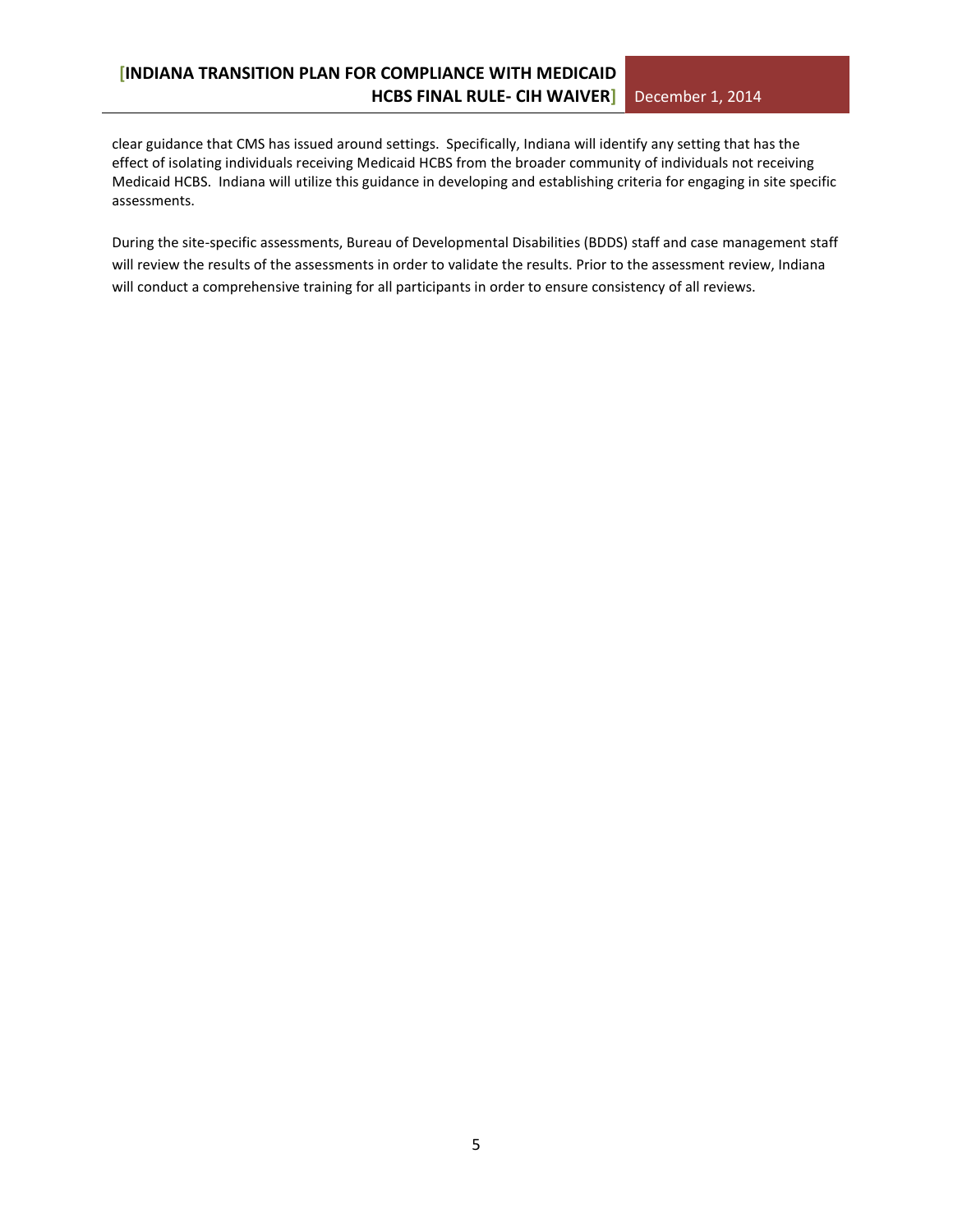#### *ASSESSMENT OF HCBS REQUIREMENTS: COMPREHENSIVE SETTINGS RESULTS AND PUBLIC TRANSPARENCY Anticipated Date of Completion: 4/2017*

Indiana will develop a comprehensive settings results document, which identifies Indiana's level of compliance with HCBS standards. This document will be disseminated to stakeholders throughout the system. The results document will encompass the results that have been garnered from the following sources:

- Stakeholder input
- NCI data
- Review of standards, rules, regulations, and requirements
- Provider Surveys
- Site Specific Assessment
- Onsite assessments (as warranted)

The data and the identified areas of noncompliance will be used to guide stakeholder groups to gather further qualitative feedback from providers, participants, and their families. This stakeholder input will be gathered through a variety of means that include but are not limited to:

- The Division of Disability and Rehabilitative Services (DDRS) advisory council
- Contractual partnerships with the Arc of Indiana to assist in gathering participant and family feedback
- Participant focus groups and/or surveys
- Focus groups with service providers, DDRS/BDDS staff, and Case Managers

Indiana will develop a comprehensive settings results document, which identifies and publically disseminates Indiana's level of compliance with HCBS settings. The document will identify and estimate the number of settings, that:

- Fully comply with the HCBS requirements
- Do not meet the HCBS requirements and will require modifications
- Cannot meet the HCBS requirements and require removal from the program and/or relocation of the individuals
- Are presumptively non-home and community-based but for which Indiana will provide justification/evidence to show that those settings do not have the characteristics of an institution and do have the qualities of home and community-based settings (CMS' heightened scrutiny process)

#### **DESCRIPTION OF INDIANA'S REMEDIAL STRATEGIES**

Based on the assessment activities and the development of the comprehensive settings results document, Indiana has developed both remedial strategies and an oversight process to ensure current and continuous compliance with HCBS requirements.

#### *REMEDIAL STRATEGIES: REVISIONS TO INDIANA ADMINSTRATIVE CODE Anticipated Date of Completion: 5/2018*

Indiana will initiate the rule making process in order to revise Indiana's Administrative Code. Indiana will revise rules related to community integration, individual rights, and individual choice. As Indiana proceeds through the rule making process, the state will update the comprehensive plan in to reflect changes. As with all rulemaking, public comment and input will be mandatory.

#### *REMEDIAL STRATEGIES: REVISIONS TO DDRS WAIVER MANUAL Anticipated Date of Completion: 12/2017*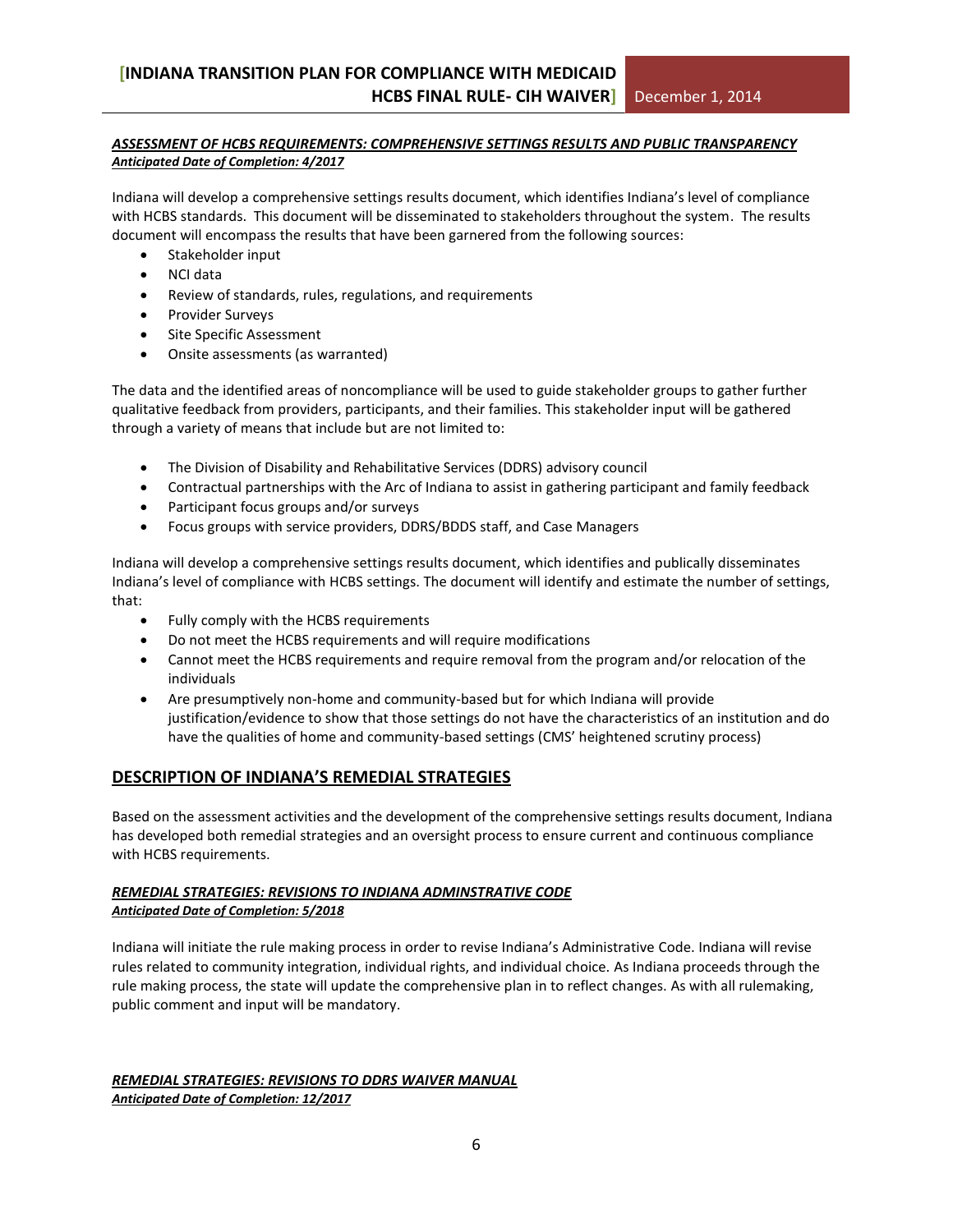In order to ensure current and ongoing compliance with the HCBS requirements, Indiana will review the DDRS Waiver Manual. Changes to the DDRS Waiver Manual may constitute changes to the FSW and CIH application. Amendments to the FSW and CIH application will be completed to maintain program consistency.

#### *REMEDIAL STRATEGIES: REVISIONS TO FORMS Anticipated Date of Completion: 12/2017*

In order to ensure ongoing compliance and monitoring or HCBS requirements, Indiana will revise all applicable internal and external forms to meet HCBS regulations, administrative rules and policy and procedures.

#### *REMEDIAL STRATEGIES: PARTICIPANT RIGHTS AND RESPONSIBILITIES POLICY/PROCEDURE MODIFICATIONS Anticipated Date of Completion: 12/2017*

Indiana will revise policies and procedures related to participant rights, due process, and procedural safeguards.

#### *REMEDIAL STRATEGIES: REVIEW AND REVISIONS TO PROVIDER ENROLLMENT/PROVIDER TRAINING Anticipated Date of Completion: 4/2018*

Indiana will review and potentially revise the provider enrollment and recertification processes to address areas of non-compliance. Indiana will provide training to new and existing providers to educate them on the HCBS requirements.

#### *REMEDIAL STRATEGIES: DEVELOPMENT OF A COORECTIVE ACTION PROCESS AND PLAN Anticipated Date of Completion: 4/2018*

The development of a provider corrective action process/plan is to ensure providers are in compliance with HCBS requirements. Once a provider has been identified as non-compliant, the state will work to develop a provider remediation process and framework of plans:

- outline and a comprehensive provider training on the HCBS requirements,
- deadlines for completion
- periodic status update requirements for significant remediation activities

#### *REMEDIAL STRATEGIES: DEVELOP PROCESS FOR PROVIDER SANCTION AND DIS-ENROLLMENTS Anticipated Date of Completion: 6/2018*

In the event the provider has gone through remediation activities and continues to demonstrate noncompliance with HCBS requirements, the state will develop a specific process for issuing provider sanctions and disenrollments. The development of provider sanctions and dis-enrollment criterion is to ensure statewide compliance with HCBS requirements.

The state will formally disseminate the provider sanctions and disenrollment criterion during a public comment period.

In the event the HCBS settings are deemed noncompliant with HCBS requirements and remedial strategies were unsuccessful, a transition plan for the relocation of participants will be developed. Below are the requirements:

• Identify participants requiring transition;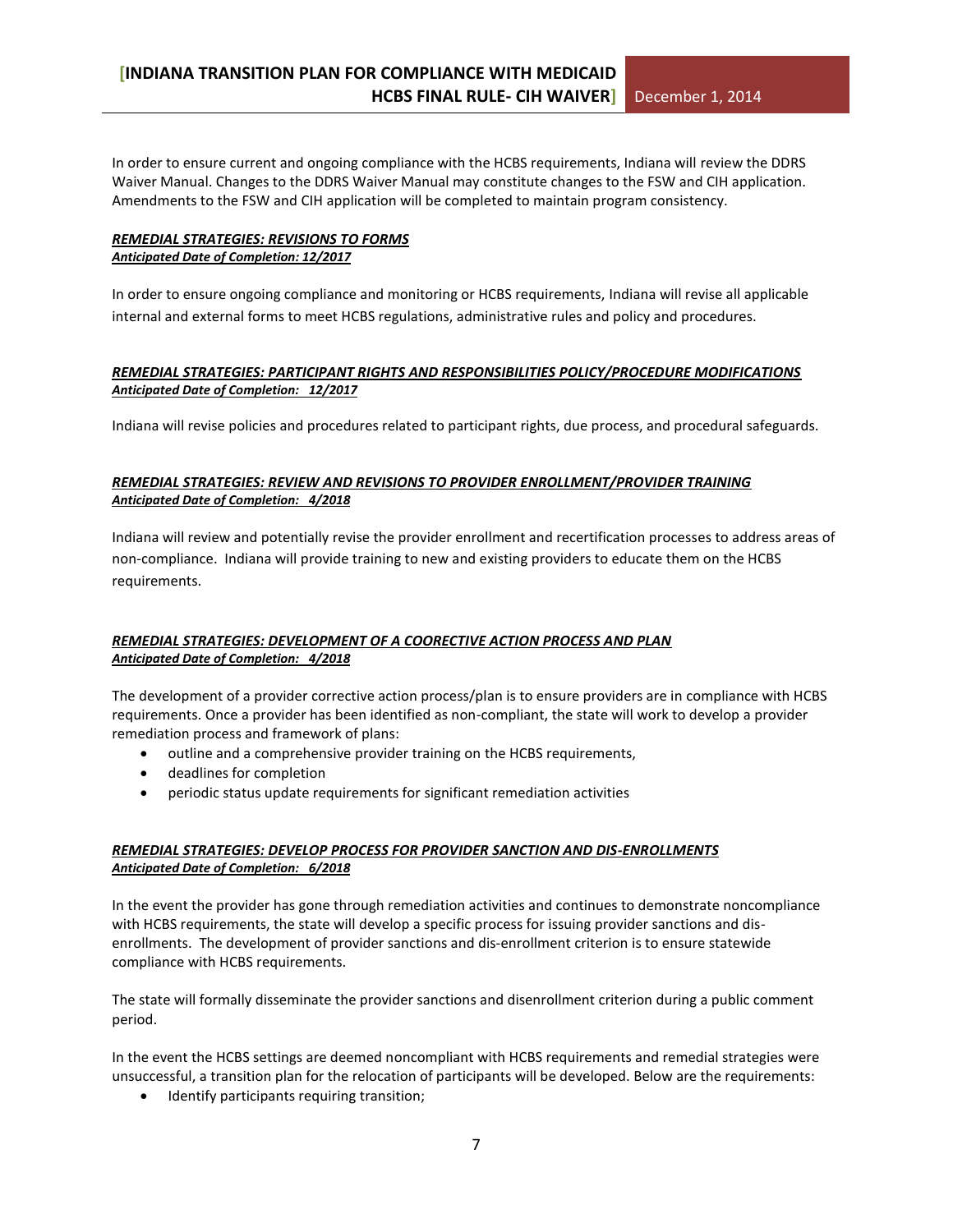- Provide reasonable notice to participants and the Individual Support Team regarding the noncompliance, action steps, and procedural safeguards;
- Provide the participant with the opportunity, information, and supports necessary to make an informed choice of an alternate setting that aligns, or will align with the regulation;
- Ensure the participants' services/supports are in place prior to the individual's transition; Identify timeline for participant transitions; and
- Provide training to local districts, case managers, and providers regarding participants requiring transition

#### *REMEDIAL STRATEGIES: ONGOING MONITORING OF COMPLIANCE Anticipated Date of Completion: 3/2019*

Indiana will incorporate HCBS requirements into policy/procedure and internal reviews to identify areas of noncompliance. The state will also enforce ongoing program integrity and provider compliance audits.

#### *REMEDIAL STRATEGIES: CONVENE A TRANSITION TASKFORCE Anticipated Date of Completion: 3/2017*

**DDRS will convene a Transition Taskforce to provide technical assistance and support for individuals identified as requiring significant changes, such as, relocation, adjustments to allocation, mediations to resolve internal conflicts and compliance issues.**

#### **DESCRIPTION OF PUBLIC COMMENT**

This Community Integration Waiver Transition Plan was open for public comment for **30 days, November 1, 2014 – December 1, 2014.** This comment period allowed all HCBS consumers, providers and stakeholders an opportunity to provide input to the plan. All public comments and dates of public notice for the statewide transition plan will be retained on record and available for review.

DDRS hosted a variety of events to generate public comments on the posted Transition Plans. Events included the DDRS Quarterly Provider Meeting attended by over 167 individuals, a meeting with the Arc Self Advocates Officers, three Webinars and phone conferences for families with over 400 participants, a presentation at Indiana Association of Rehabilitation Facilities, Inc. Quarterly Conference, a podcast by the Director of DDRS with the Arc of Indiana; the DDRS Advisory Council; Quarterly Case Management Meeting and multiple meetings and announcements by local provider and advocacy groups. During the public comment period, a variety of comments were received from individuals, family members, providers and advocacy groups.

In addition, a communication plan will be published which will further outline DDRS plans for gathering additional public comment and input from stakeholders. DDRS is committed to a high level of transparency and will publish the planned steps to ensure that all providers, families, participants, and potential participants are given meaningful opportunity for public input.

Below is an outline of the CMS rules Indiana will follow regarding seeking public comment on significant changes to Indiana's waiver system.

- The State must seek input from the public for its proposed transition plan, which includes initial review and assessment of settings' compliance.
	- o Provide assurance that a minimum 30-day advance notice of the State's Transition Plan has been provided to the public for its review and comment.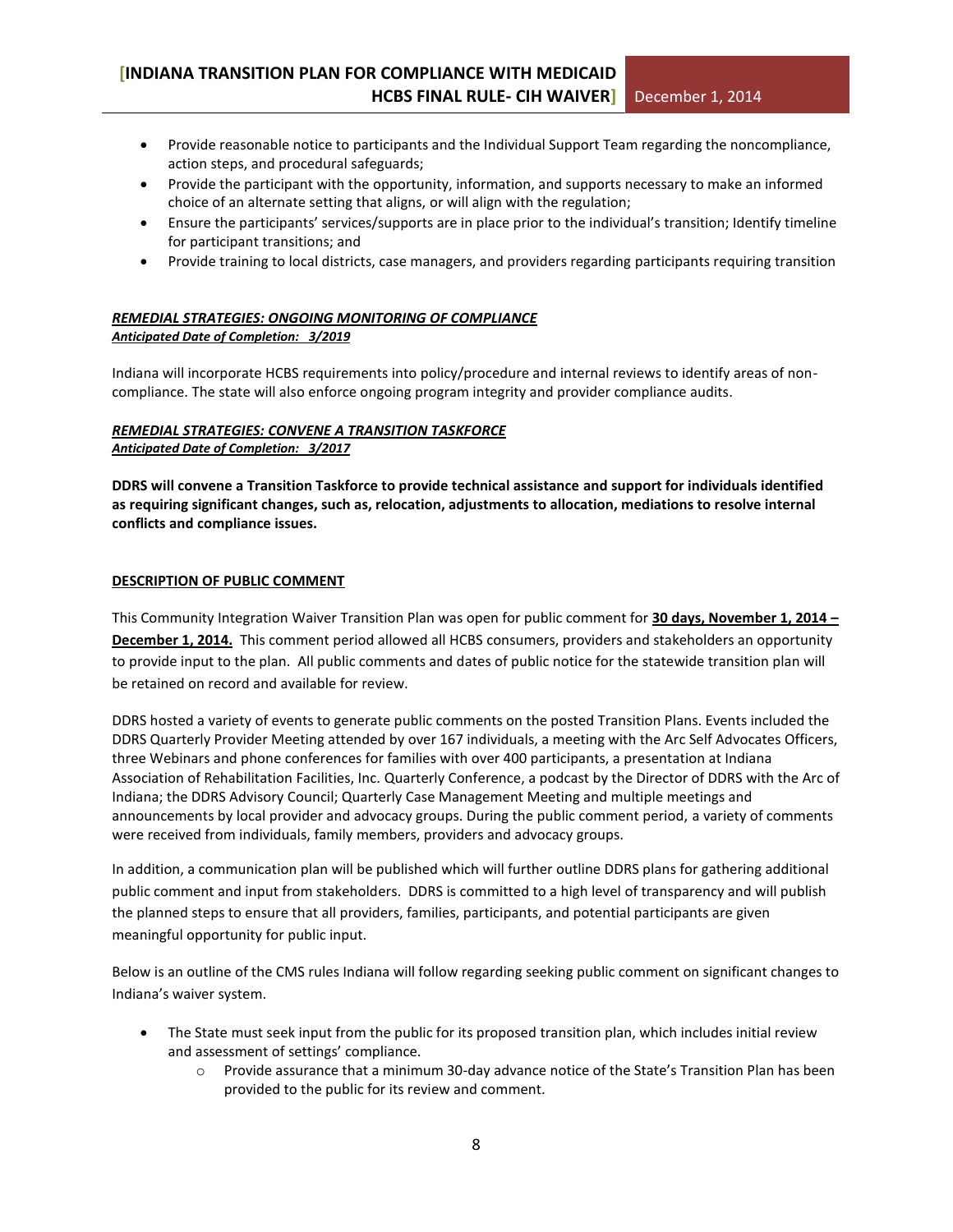- This assurance can be provided by identifying in this section the actual date of the public notice
- Process used for providing the public notice (for example, publication in newspapers, announcement via websites, etc.).
- o CMS encourages states to seek input from a wide range of stakeholders and from impacted beneficiaries.
- Provide a summary of public comments, including comments that agree/disagree with the State's determinations about whether types of settings meet the HCBS requirements;
- Provide a summary of modifications to the Transition Plan made in response to public comment; and in the case where the State's determination differs significantly from public comment, the additional evidence the State used to confirm its determination (e.g. site visits to specific settings).
- The State must also provide in this section an assurance that the State's Transition Plan, with any modifications made as a result of public input, is posted for transparency no later than the date of submission to CMS and that all public comments on the transition plan are retained and available for review
- This Statewide Transition Plan is open for public comment for 30 days to allow all HCBS consumers, providers and stakeholders an opportunity to provide input to the plan.

Below is the summary of comments received throughout the 30 day public comment period:

#### **SUMMARY:**

On October 31, 2014, Indiana posted public notice of the Family Supports Waiver Comprehensive Transition Plan, the Community Integration Waiver Comprehensive Transition Plan and the Indiana Statewide Transition Plans to the FSSA/DDRS website and to all individuals on the Division of Disability and Rehabilitative Services (DDRS) listserv. The DDRS listserv has a total of 5,078 registered individuals. Letters were also sent to every individual who is currently utilizing waiver services inviting them to participate in a webinar and phone conference to educate them of the HCBS rules and transition plans.

In addition, throughout October and November, DDRS hosted a variety of events to generate public comments on the posted Transition Plans. Events included the DDRS Quarterly Provider Meeting attended by over 167 individuals, a meeting with the Arc Self Advocates Officers, three Webinars and phone conferences for families with over 400 participants, a presentation at Indiana Association of Rehabilitation Facilities, Inc. Quarterly Conference, a podcast by the Director of DDRS with the Arc of Indiana; the DDRS Advisory Council; Quarterly Case Management Meeting and multiple meetings and announcements by local provider and advocacy groups. During the public comment period, a variety of comments were received from individuals, family members, providers and advocacy groups.

The public comment received ranged from detailed suggestions regarding the various phases of the Transition Plan to long-term remedial strategies. Indiana noted many individuals reported an overall satisfaction with the Comprehensive Transition Plans, as it ensures that individuals receiving HCBS are integrated in and have access to supports in the community.

The DDRS revised the Transition plan to explain use of 85% as baseline for compliance, to clarify language and policy goals and explain the review and potential modification of documents and process as well as to include the addition of a Transition Taskforce based on public comment**. See pages 2, 4, and 8**

Below is a summary of various categories of public comment, a summary of the public comment received (with the exception of the specific system barrier comments received), and the State's responses to the comments. Anecdotal comments received about the specific system barriers affecting compliance will be utilized during the review of qualitative data in order to supplement the quantitative data review and identify potential remedial strategies.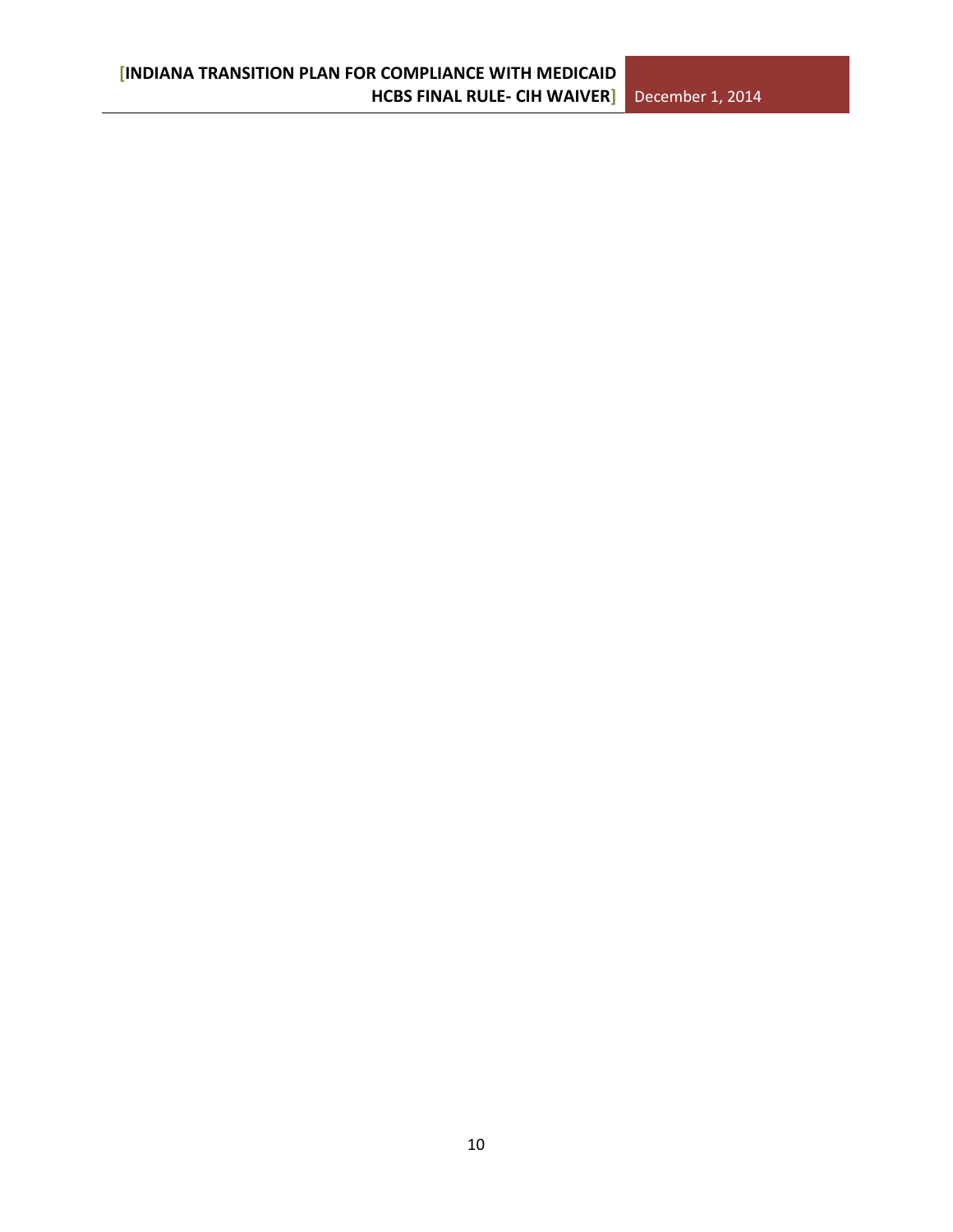#### **SUBJECT: Assessment of Settings**

**COMMENT:** Indiana identified 85% and below as the threshold for low level compliance with National Core Indicators. One commenter asked what the national standard is for compliance and how Indiana compares to other states across the country if the threshold of 85% compliance is met.

**COMMENT:** The Indiana demographics section of the 2013 National Core Indicators Report indicates that most interviewees resided with family. In this setting, rules and activities are generally determined by a parent or family member, making individual choice a matter of family dynamics. This situation may unintentionally skew the results related to self-determination, as well as potentially make remediation and compliance challenging. The commenter recommends that this be taken into consideration in further assessment activities and in the final determination of setting compliance.

**COMMENT:** One commenter was pleased with the use of NCI data to assess compliance. They felt the state's use of the NCI survey (National Core Indicators) is helpful because it demonstrates that there needs to be significant change in a broad range of topics. However, there is concern with the use of the 90-day checklist as an indicator of compliance given that in several instances the results were contradictory with the NCI data.

**RESPONSE: While the State used NCI data as a preliminary assessment tool, the State acknowledges concern with contradictory data obtained by the 90 day checklist. For this reason, a more in-depth approach will be carried out through the individual experience surveys to determine HCBS compliance. The individual experience surveys will also allow for all participants settings to be analyzed, not just residential.** 

**In March 2014, CMS also issued modifications to Quality Measures and Reporting on 1915(c) Home and Community Based Waivers. Specific to Improvements in 1915c Waiver Quality Requirements (June 15, 2014), CMS issued guidance to the States indicating that any level of performance measuring "less than 86%" compliance indicated a need for improvement and further analysis to determine the cause(s) of the performance problem. DDRS chose to use that same percentage (less than 86%, or 85%) as the threshold for low level compliance within our National Core Indicator and 90-Day Checklist data findings. National Core Indicator findings, including those specific to Indiana, are available at [http://www.nationalcoreindicators.org/states/.](http://www.nationalcoreindicators.org/states/)** 

**COMMENT:** One commenter stated the transition plan read as though the assumption was everyone is out of compliance and requested language clarification, specifically how the site survey's will be assessed.

**RESPONSE: Compliance cannot be assumed nor does Indiana assume that it is not in compliance. The transition plan was developed to clearly delineate Indiana's assessment and potential remediation activities.** 

#### **SUBJECT: Preliminary Settings Inventory/Analysis**

**COMMENT:** In the preliminary settings analysis, one commenter would like to see more substantive comments regarding how compliance will be determined in all instances where there is no NCI data and no 90-day checklist data.

**COMMENT:** Information reviewed and used for future data collection to manage accomplishment includes the 90 day checklist and pre/post transition documents, both of which are significantly in need of modification to more appropriately represent the current and future waiver recipients. It is concerning going forward if the intent is to continue to use these two documents as part of the transition process/plan. Perhaps part of the transition plan could speak to the necessary document changes in assuring they support what is being monitored and leading the team to successfully support the individual.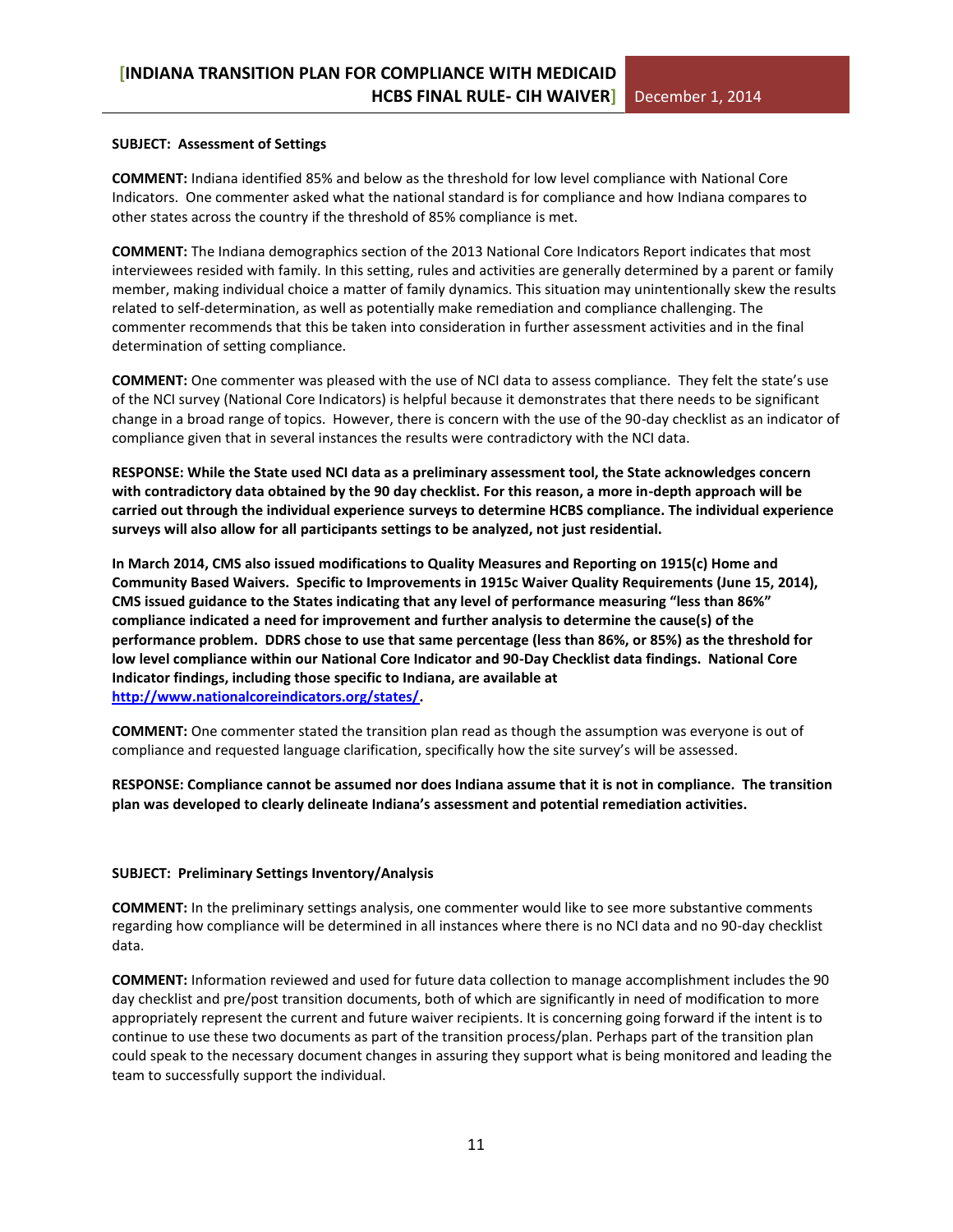**COMMENT:** Standards, Rules, Regulations and/or Requirements should be broad in scope, being applicable to individuals of all ages. The average age of individuals served is decreasing as school age individuals are targeted, rather than deinstitutionalized individuals such as in previous decades.

**COMMENT:** Due to the fact that NCI data and 90 day checklists frequently contradicted each other, several areas of the initial assessment have been noted to require further study. This suggests the need to review the validity of the 90 day checklists and/or the NCI data collection process as it relates to determining compliance with CMS rules.

**COMMENT:** One commenter has concerns about the 90-day checklist process. Specifically, who responds to the questions; the case manager or the individual? It was recommended that a trained individual, outside of the case management team, to ensure that the data is truly person-centered, conduct Personal Outcome Measurement (POM) interviews. For the CMS Criteria that is not obtained through the 90 day checklist, it is recommended that the criteria be added to the checklist, and referenced in the individual's person-centered plan.

**RESPONSE: The State will incorporate specific components of the above suggestions into the transition plan by clarifying language and policy goals. The review and potential modification of documents and process to support the changes will be incorporated into the transition plans. Currently, both the Case Manager and the individual waiver participant (consumer)/family or guardian are to respond to questions on the 90 Day Checklist during the 90-Day Meetings of the Individualized Support Team (IST), but the Case Manager is responsible for its completion and processing. At this time, it is the responsibility of the Individual Support Team to ensure the accuracy of the 90-Day Checklist responses and there are no immediate plans to bring in outside entities.**

**COMMENT:** One commenter suggested policy specifics be a part of a later comment period around rules and regulation changes.

#### **COMMENT:** 90 – Day Checklist

- 1. I see that this is used to review many of the desired outcomes. With new policies being implemented and because this is one of the main pieces of information being used to measure current and future outcomes; will there be more accountability for all Case Managers to complete this documentation with the review of the IST team state wide?
- 2. A Focus of training on this documentation may need to implemented through AdvoCare for all individual Case managers, as historically, many newer CMs have either overlooked this or completed it without the input of the IST.

**RESPONSE: The State will review the suggestions listed above in order to identify areas of inadequacy or weakness within the 90 day check list and develop necessary modifications to assure the State's compliance with HCBS requirements. Case Managers will continue to be trained and held accountable for following proper procedure in the completion of this task. While the specific suggestions will not be incorporated into the high level Transition Plan, the State will ensure stakeholders have an opportunity to review any policy/process changes listed above and, to the greatest extent possible, the State will incorporate the suggestions within the specific processes.** 

#### **SUBJECT: Validation of Preliminary Setting Inventory**

**COMMENT:** One commenter felt that using the Indiana Institute on Disability and Community (IIDC) to complete the next phase of assessment is a wise decision. IIDC's expertise and reputation will reinforce the process as fair and credible. Further, by testing with a sub-group of individuals with disabilities, the assessment will have a high level of validity.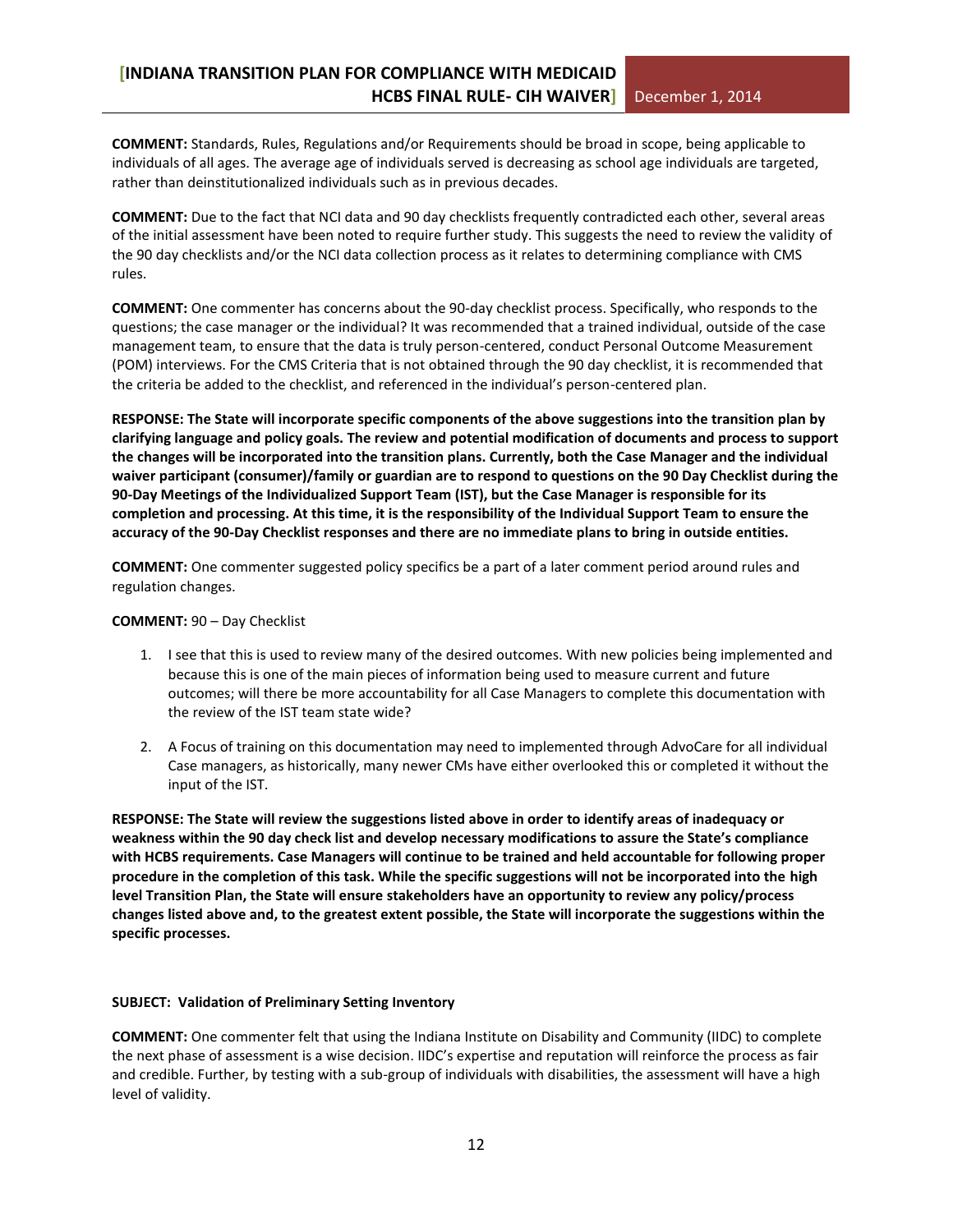**COMMENT:** One commenter felt it was unclear if all waiver recipients will be surveyed or only Individuals receiving RHS services. They suggested DDRS should consider scaling down the implementation of a statewide survey for 17,000+ Individuals on the waiver. A large percentage of the Individuals receiving waiver services live in their family home, and these settings are considered to be site appropriate. If the goal of this survey is to identify specific sites that may need further review, it may be advantageous for DDRS to focus only upon Individuals receiving residential services or supported living services.

**COMMENT:** Once the survey tool is completed, the state should consider changing the implementation process. Right now, this plan outlines a provider-led process, with the provider responsible for ensuring the survey is completed for each Individual. The state will have difficulty getting full compliance with this process. Instead, the state should consider having Case Management facilitate the questions to the Individual and their support team as part of the 90 day process.

**COMMENT:** One commenter recommends that the Provider and Member Surveys are inclusive of individuals Receiving HCBS services, as well as those on the wait list.

**RESPONSE: Final details on how, to whom, and by whom the site surveys should be administered for optimal results is still in the final planning stages and will be incorporated in future updates of the transition plan. The State will review the suggestions listed above in order to finalize the specific components and processes for the survey tool. DDRS appreciates the support expressed by various commenters. While the specific suggestions listed above will not be incorporated into the preliminary transition plan, the State will incorporate the suggestions within the specific processes to the greatest extent possible.** 

#### **SUBJECT: Proposed Remediation Strategies**

**COMMENT**: The Comprehensive Transition Plan states that a Comprehensive Provider Survey will be conducted and results analyzed. The plan does not specify if (or how) results will be made available to individual providers. It would be beneficial for providers to have timely access to survey results specific to their agency's compliance. This would allow providers to begin making systematic changes that facilitate compliance.

**COMMENT:** The Transition Plans call for assessment components to be completed by an individual or another person that "knows them best." It is understood that the State may likely look to providers to facilitate identifying an appropriate person to assist the individual through the assessment process. To that end, it is recommended that a single point of contact be established at each provider agency to coordinate with the support teams to determine who should be involved in individual surveys.

**COMMENT:** With regard to the survey tool being developed by the IIDC to target specific HCBS requirements, there is concern with vesting the administration of the survey through the residential provider. There is a concern that the provider could manipulate or influence resident responses. Due to the survey's importance, whereby its results will be used to determine sites for site specific assessments, the survey tool should be as free from bias and influence as possible. Commenter would also request that the key stakeholders be included in the survey design process. In that same vein, requests that the participant/resident survey be accessible and meaningful. For example, rather than asking generally whether the resident/participant has access to food, asking whether he or she can get a snack whenever they want.

**COMMENT:** The Participant Rights and Responsibilities Policy is not scheduled to be modified until 12/2017. Commenter would request that this be done earlier in the process – participants should be aware of their rights as early as possible so that they may better participate in the process going forward.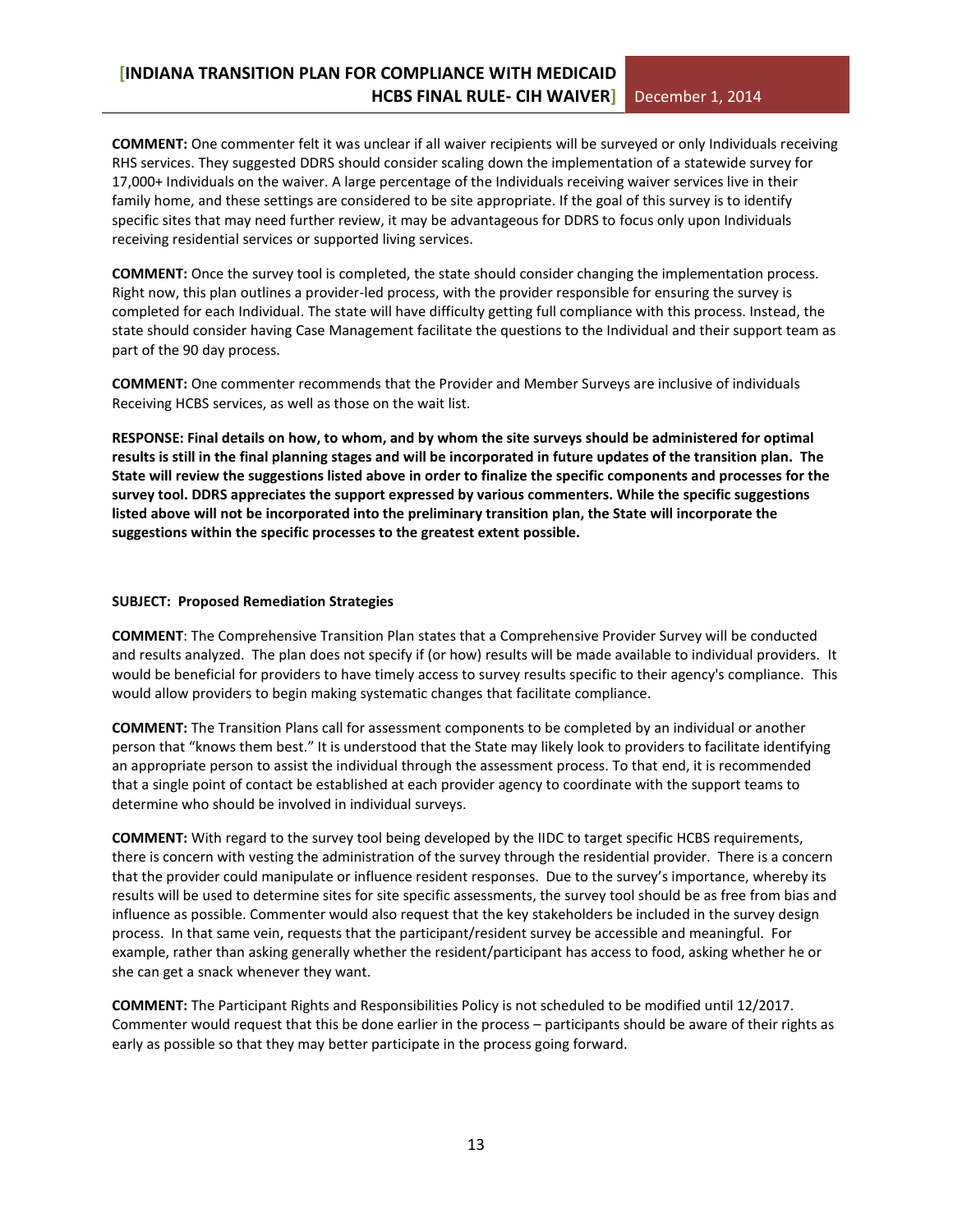**COMMENT:** One commenter suggested a clearer process for sanctions and provider dis-enrollments. Specifically, timeframes for notice, action steps and procedural safe guards to ensure consumers and their teams are provided adequate notice.

**COMMENT:** One commenter suggested the remedial section of the plan is lacking. It appears to be primarily policy change or provider corrective action/sanctions. The state should realize that this is the most important part of the plan and should be afforded enough time for implementation. As noted previously, the state appears to be taking over half of the allowable time to identify the issues but the real work lies in correcting and taking action to make changes in Individuals' lives. Please allow enough time within this plan for the remedial work.

**COMMENT:** One commenter suggested a BDDS transition task force will need to be established for Individuals identified that will require major changes including relocation, adjustments to allocations, and mediation to resolve internal conflicts and compliance issues that cannot be handled by the Individual and their team. In addition, any system that is developed should allow for external support and consultation for situations that are too difficult for the Individual and their support team to handle without mediation or additional funding. It would be helpful for a process to be developed to request on-site consultations or team assistance.

**COMMENT:** These remedial strategies leave the Individual and the team out of this process entirely. For a true person-centered approach, most remedial issues, once identified, should be handled at the Individual and support team level.

**RESPONSE: It is the State's intent to include the individual and team throughout the assessment and remediation process. Timelines allow for all settings to be assessed and remedial strategies to be addressed upon completion of identified issues. Final details on how, to whom, and by whom the site surveys will be administered and assessed, is still in the final planning stages and will be incorporated in future updates of the transition plan. The suggestion of a transition taskforce will be incorporated into the transition plan to allow for additional ongoing supports and consultation during the transition process. The State acknowledges that Remedial Strategies and processes may need to be altered based upon the pilot surveys as well as the actual survey findings, but assessments must be completed prior to determining how those strategies may need to change. While the process for sanctions and provider disenrollment's was not added to the high level Transition Plan, the State will incorporate the suggestions within specific policies and procedures.**

**The State will review the suggestions listed above in order to finalize the specific components and processes for the survey tool. DDRS fully intends the survey to be meaningful and free from bias. Additionally, policies and procedures will be updated timely and appropriately once the survey findings have been analyzed and compared to the HCBS requirements.** 

#### **SUBJECT: System Recommendations**

**COMMENT:** A few commenters provided specific suggestions regarding system recommendations. Specific suggestions are listed below:

- Ensure choice in living situations and staff
- Ensure meaningful employment opportunities for individuals
- Provide more options in services that are individualized
- Ensure control of personal resources
- Wider range of residential opportunities
- Address the shortage of qualified Direct Care Staff
- System constraints will need to be addressed
- Address the limited access to community
- Extra protections for individuals without Legal Guardians or advocates should be considered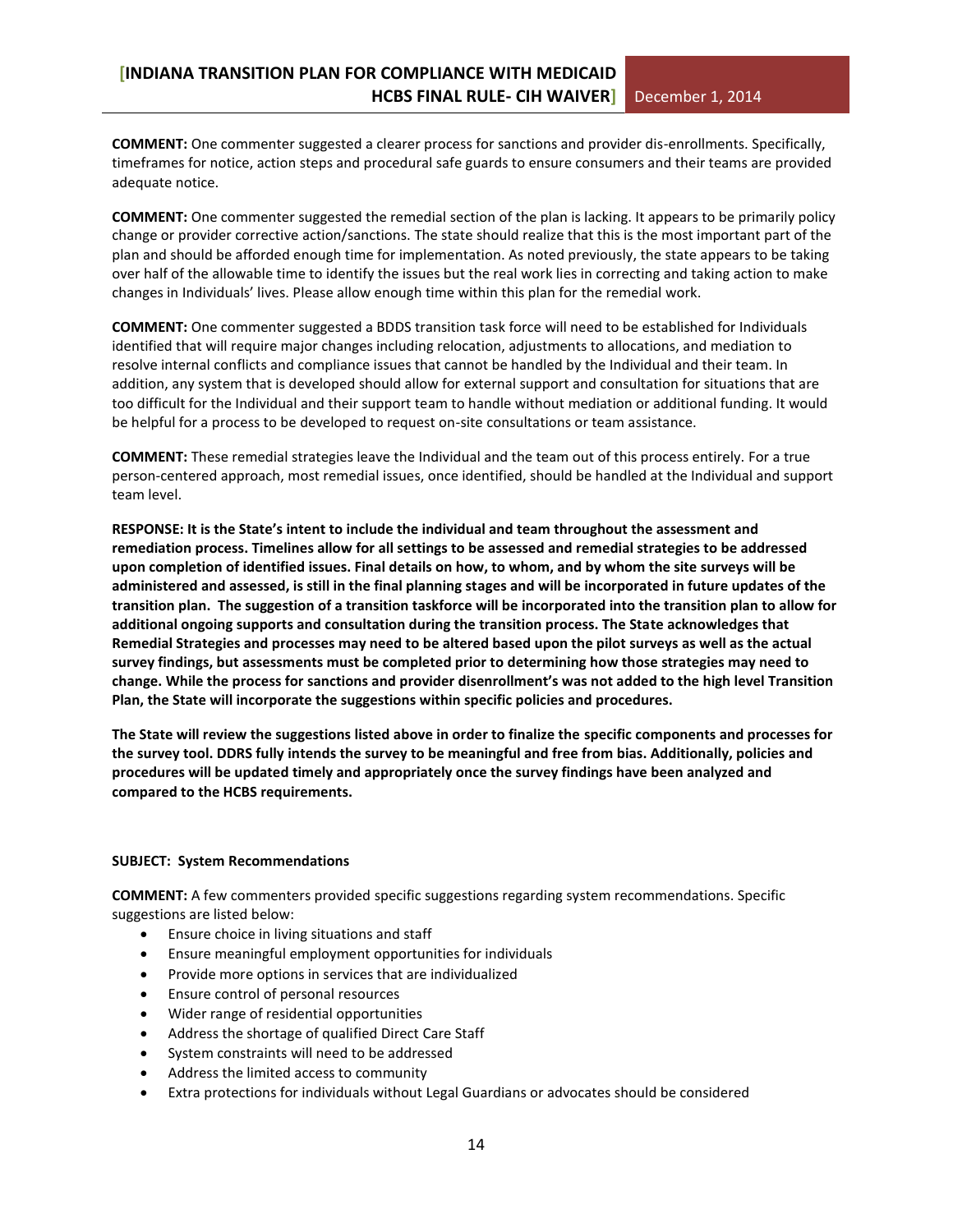Ensure a more collaborative effort between Case Management and community disability organizations

**RESPONSE: The State acknowledges the concern with the system issues listed above. Through the individual experience survey and subsequent review of the HCBS requirements, Indiana will gather data on the current status of the system and identify areas of noncompliance. To the greatest extent possible, the specific comments listed above will be incorporated within the survey(s) to assess the current status of Indiana's HCBS settings.**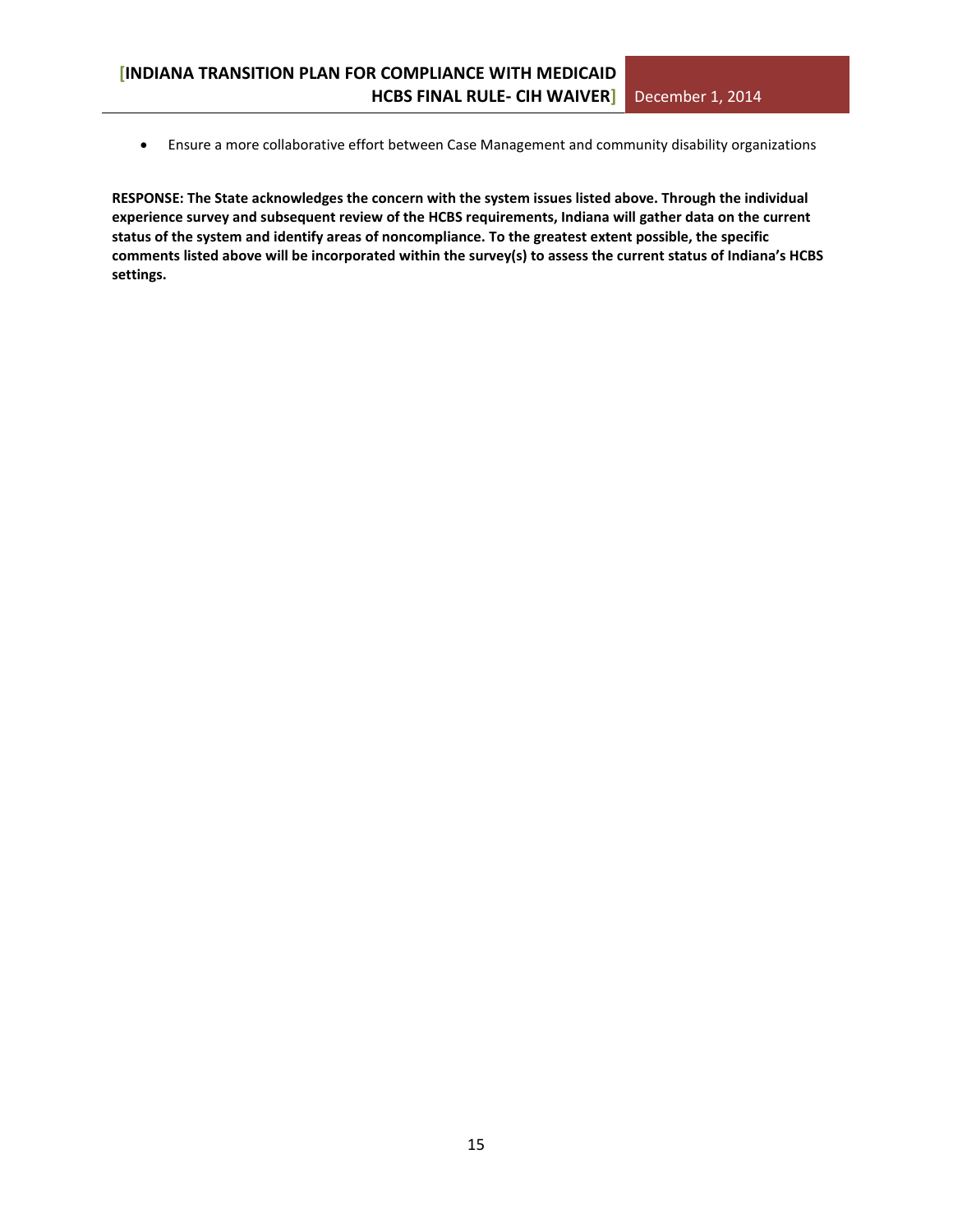## <span id="page-15-0"></span>**Appendix A: SUMMARY OF NCI DATA ANALYSIS**

Below is a summary of the assessment plan activities that Indiana utilized to develop a comprehensive transition plan upon approval from CMS:

| <b>HCBS Rule</b>                                                                           | <b>Assessment Activity</b>                                                                                                                                                                                                                                                                                                                                                                                                                                                                                                                                                                                                                                                                                                                                                                                                                                                                                                                                                                                                                                                                                                                                                                                                                                                                                                                                                                                                            | <b>Start</b><br><b>Date</b> | <b>End</b><br><b>Date</b> |
|--------------------------------------------------------------------------------------------|---------------------------------------------------------------------------------------------------------------------------------------------------------------------------------------------------------------------------------------------------------------------------------------------------------------------------------------------------------------------------------------------------------------------------------------------------------------------------------------------------------------------------------------------------------------------------------------------------------------------------------------------------------------------------------------------------------------------------------------------------------------------------------------------------------------------------------------------------------------------------------------------------------------------------------------------------------------------------------------------------------------------------------------------------------------------------------------------------------------------------------------------------------------------------------------------------------------------------------------------------------------------------------------------------------------------------------------------------------------------------------------------------------------------------------------|-----------------------------|---------------------------|
| <b>REQUIREMENT: Is</b><br>integrated in and<br>supports access to the<br>greater community | Data was analyzed from the National Core<br>Indicators and responses were categorized<br>into the following question areas:<br>If individual interacts with<br>neighbors<br>Extent to which people do certain<br>$\bullet$<br>activities in the community<br>If individuals are supported to see<br>$\bullet$<br>friends and family when they<br>want<br>If individual have a way to get<br>$\bullet$<br>places they want to go<br>Whether the individual has<br>friends or relationships with<br>persons other than paid staff or<br>family<br>If individual participates in unpaid<br>$\bullet$<br>activity in a community based<br>setting<br>If individual has a paid job in the<br>community<br>This initial analysis was completed to<br>determine Indiana's level of compliance<br>with this requirement. While 100%<br>compliance with HBCS rules is the goal,<br>Indiana utilized the NCI data as a starting<br>point to identify the current status of the<br>program and to identify barriers that may<br>exist and impact our compliance with the<br>HCBS requirements. In an effort to identify<br>the larger programmatic restrictions,<br>Indiana identified 85% and below as the<br>threshold for low level of compliance.<br>The following questions from the National<br>Core Indicators were identified as 85% and<br>below the low level of compliance<br>threshold.<br>If individual interacts with<br>neighbors | 6/2014                      | 8/2014                    |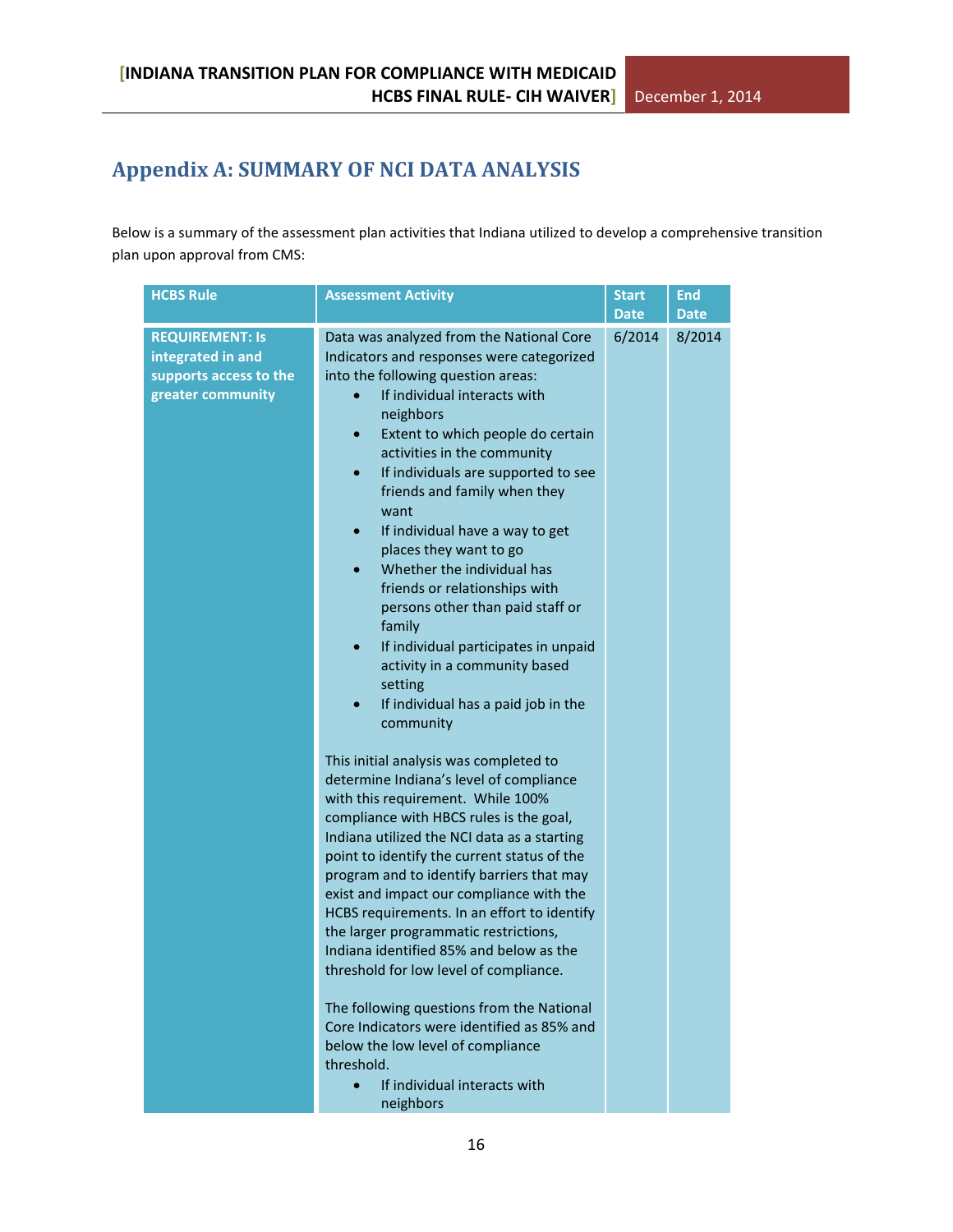|                                                                                                                                 | If individuals are supported to see<br>$\bullet$<br>friends and family when they<br>want<br>Whether the individual has<br>$\bullet$<br>friends or relationships with<br>persons other than paid staff or<br>family<br>If individual participates in unpaid<br>$\bullet$<br>activity in a community based<br>setting<br>If individual has a paid job in the<br>community<br>Based on the NCI data analysis, questions<br>related to the requirement are in the<br>process of being developed for the<br>provider survey, participant focus groups,<br>and/or for additional program surveys to<br>gather more detailed information.<br>Upon the completion of the surveys and<br>additional programmatic data analysis,<br>Indiana will draw conclusions as to its level<br>of compliance with this requirement and<br>submit corrective action steps for approval<br>of CMS. |        |        |
|---------------------------------------------------------------------------------------------------------------------------------|------------------------------------------------------------------------------------------------------------------------------------------------------------------------------------------------------------------------------------------------------------------------------------------------------------------------------------------------------------------------------------------------------------------------------------------------------------------------------------------------------------------------------------------------------------------------------------------------------------------------------------------------------------------------------------------------------------------------------------------------------------------------------------------------------------------------------------------------------------------------------|--------|--------|
| <b>REQUIREMENT:</b><br><b>Provides opportunities</b><br>to seek employment<br>and work in<br>competitive integrated<br>settings | Data was analyzed from the National Core<br>Indicators and responses were categorized<br>into the following question areas:<br>If individual has a job in the<br>$\bullet$<br>community<br>If individual has a paid job in the<br>$\bullet$<br>community<br>If individual does not have a job<br>$\bullet$<br>in the community, do they want<br>one<br>Of the individuals employed, if<br>they like their job and if they<br>want a different job<br>If individual has integrated<br>$\bullet$<br>employment as a goal in their<br>service plan<br>If individual participates in unpaid<br>$\bullet$<br>activity in a community based<br>setting<br>This initial analysis was completed to<br>determine Indiana's level of compliance<br>with this requirement. While 100%<br>compliance with HBCS rules is the goal,                                                        | 6/2014 | 8/2014 |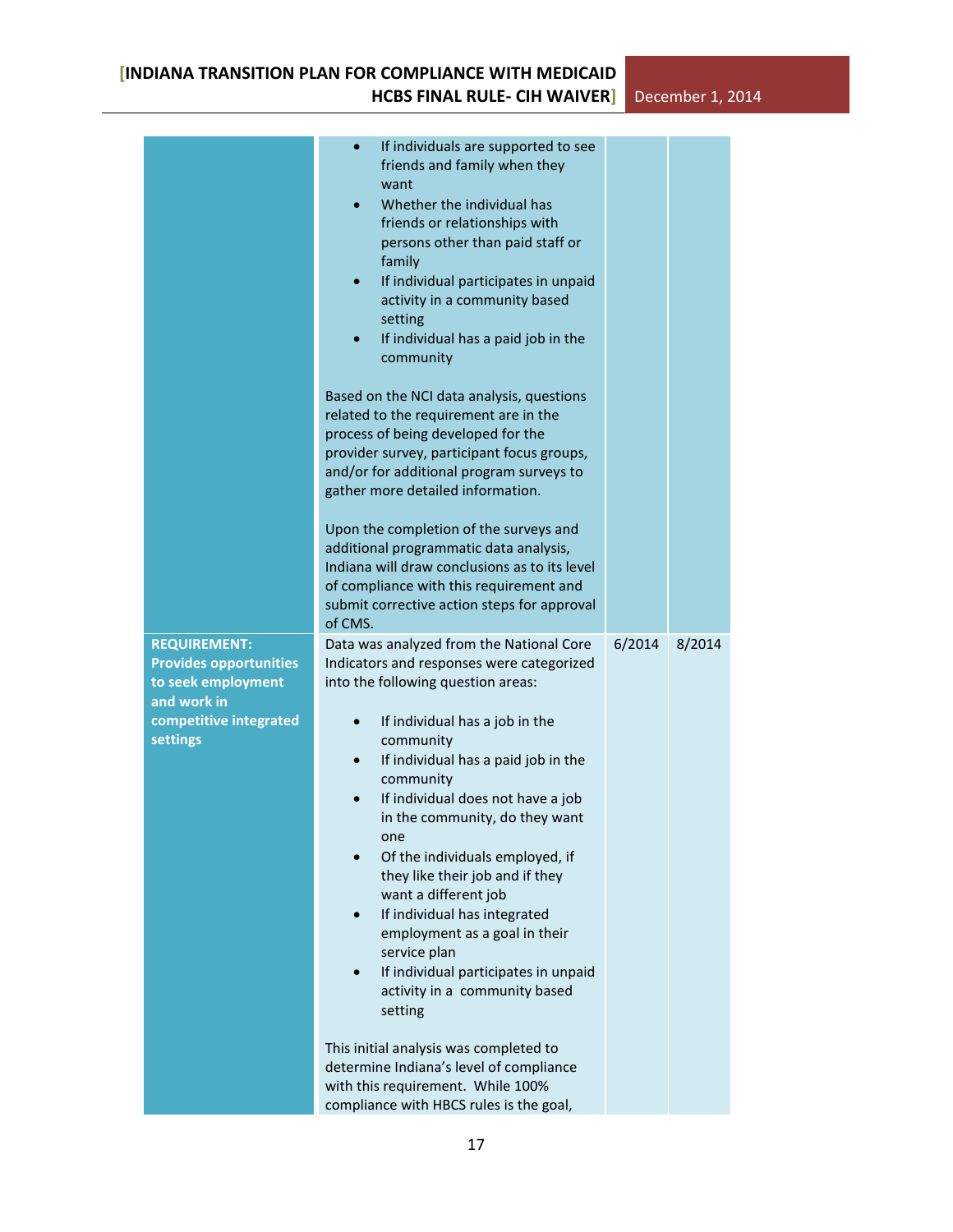|                                                   | Indiana utilized the NCI data as a starting<br>point to identify the current status of the<br>program and to identify barriers that may<br>exist and impact our compliance with the<br>HCBS requirements. In an effort to identify<br>the larger programmatic restrictions,<br>Indiana has identified 85% and below as<br>the threshold for low level of compliance.<br>The following questions from the National<br>Core Indicators were identified as 85% and<br>below the low level of compliance<br>threshold.<br>If individual has a job in the<br>$\bullet$<br>community<br>If individual has a paid job in the<br>$\bullet$<br>community<br>If individual does not have a job<br>$\bullet$<br>in the community, do they want<br>one<br>Of the individuals employed, if<br>$\bullet$<br>they like their job and if they<br>want a different job<br>If individual has integrated<br>$\bullet$ |        |        |  |
|---------------------------------------------------|----------------------------------------------------------------------------------------------------------------------------------------------------------------------------------------------------------------------------------------------------------------------------------------------------------------------------------------------------------------------------------------------------------------------------------------------------------------------------------------------------------------------------------------------------------------------------------------------------------------------------------------------------------------------------------------------------------------------------------------------------------------------------------------------------------------------------------------------------------------------------------------------------|--------|--------|--|
|                                                   | employment as a goal in their<br>service plan<br>Based on the NCI data analysis, questions                                                                                                                                                                                                                                                                                                                                                                                                                                                                                                                                                                                                                                                                                                                                                                                                         |        |        |  |
|                                                   | related to the requirement are in the<br>process of being developed for the<br>provider survey, participant focus groups,<br>and/or for additional program surveys to<br>gather more detailed information.                                                                                                                                                                                                                                                                                                                                                                                                                                                                                                                                                                                                                                                                                         |        |        |  |
|                                                   | Upon the completion of the surveys and<br>additional programmatic data analysis,<br>Indiana will draw conclusions as to its level<br>of compliance with this requirement and<br>submit corrective action steps for approval<br>of CMS.                                                                                                                                                                                                                                                                                                                                                                                                                                                                                                                                                                                                                                                             |        |        |  |
| <b>REQUIREMENT: Control</b><br>personal resources | Data analysis from the National Core<br>Indicator responses were categorized into<br>the following question areas:                                                                                                                                                                                                                                                                                                                                                                                                                                                                                                                                                                                                                                                                                                                                                                                 | 6/2014 | 8/2014 |  |
|                                                   | If individual can decide how to<br>$\bullet$<br>spend his/her own money                                                                                                                                                                                                                                                                                                                                                                                                                                                                                                                                                                                                                                                                                                                                                                                                                            |        |        |  |
|                                                   | This analysis was completed to determine<br>Indiana's level of compliance with this<br>requirement. While 100% compliance<br>with HBCS rules is the goal, Indiana utilized                                                                                                                                                                                                                                                                                                                                                                                                                                                                                                                                                                                                                                                                                                                         |        |        |  |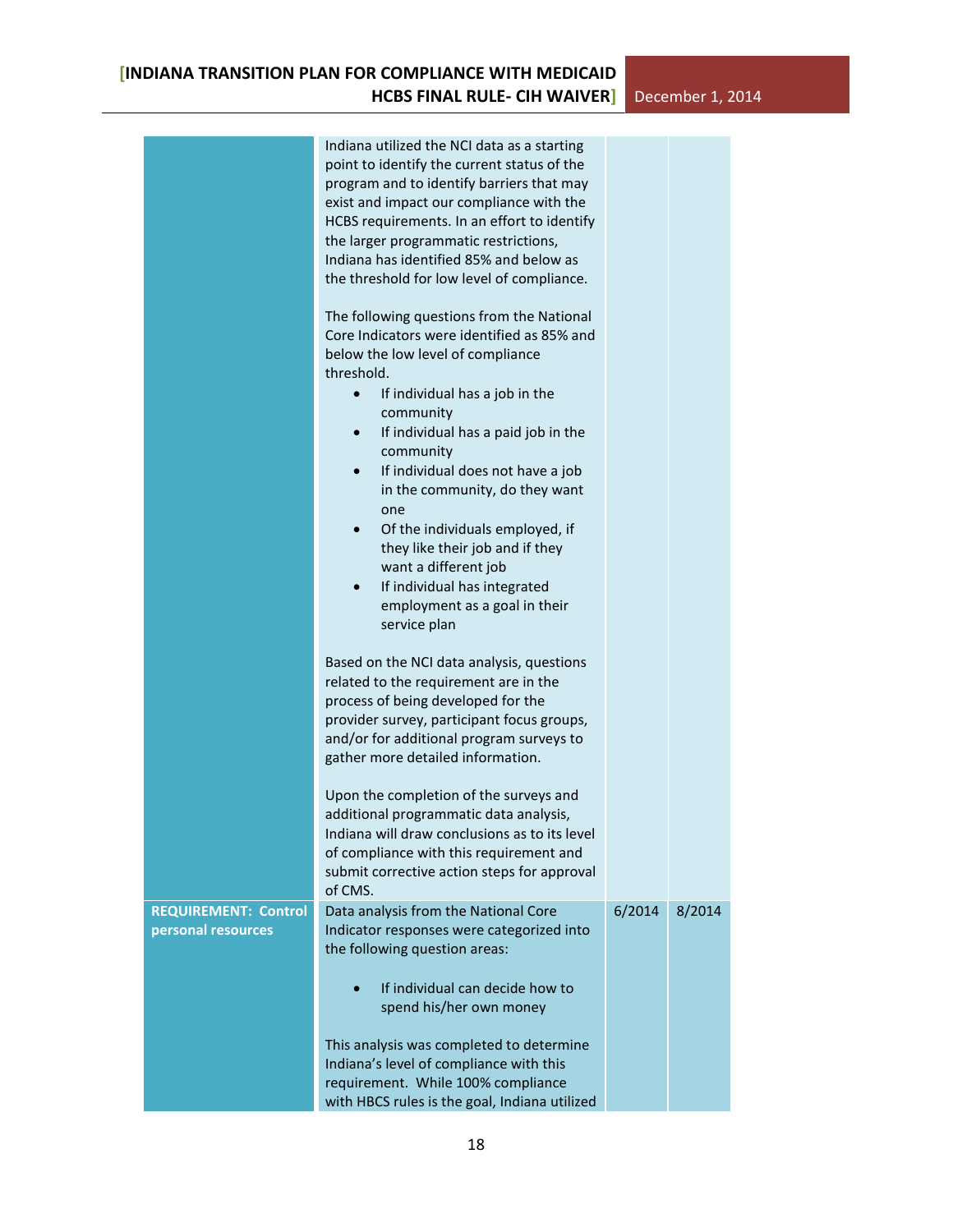|                                                                                                                                                | the NCI data as a starting point to identify<br>the current status of the program and to<br>identify barriers that may exist and impact<br>our compliance with the HCBS<br>requirements. In an effort to identify the<br>larger programmatic restrictions, Indiana<br>has identified 85% and below as the<br>threshold for low level of compliance.                          |        |        |
|------------------------------------------------------------------------------------------------------------------------------------------------|------------------------------------------------------------------------------------------------------------------------------------------------------------------------------------------------------------------------------------------------------------------------------------------------------------------------------------------------------------------------------|--------|--------|
|                                                                                                                                                | The following question from the National<br>Core Indicators was identified as 85% and<br>below the low level of compliance<br>threshold.<br>If individual can decide how to<br>$\bullet$<br>spend his/her own money                                                                                                                                                          |        |        |
|                                                                                                                                                | Based on the NCI data analysis, questions<br>related to the requirement are in the<br>process of being developed for the<br>provider survey, participant focus groups,<br>and/or for additional program surveys to<br>gather more detailed information.                                                                                                                      |        |        |
|                                                                                                                                                | Due to the lack of NCI questions targeting<br>this requirement, additional questions will<br>be added to a provider and client survey to<br>gather more detailed information about<br>this requirement. Topics may include:<br>Participants' ability to access<br>money for recreational use<br>Participants' ability to access<br>$\bullet$<br>money to meet their personal |        |        |
|                                                                                                                                                | needs<br>Participants' access to personal<br>belongings<br>Participants' access to phone and<br>internet                                                                                                                                                                                                                                                                     |        |        |
|                                                                                                                                                | Upon the completion of the surveys and<br>additional programmatic data analysis,<br>Indiana will draw conclusions as to its level<br>of compliance with this requirement and<br>submit corrective action steps for approval<br>of CMS.                                                                                                                                       |        |        |
| <b>REQUIREMENT: Ensures</b><br>the individual receives<br>services in the<br>community with the<br>same degree of access<br>as individuals not | This information cannot be assessed from<br>the National Core Indicators and will be<br>included in the provider survey,<br>participant focus groups, and/or for<br>additional program surveys.                                                                                                                                                                              | 6/2014 | 8/2014 |
| receiving Medicaid                                                                                                                             | Upon the completion of the survey and                                                                                                                                                                                                                                                                                                                                        |        |        |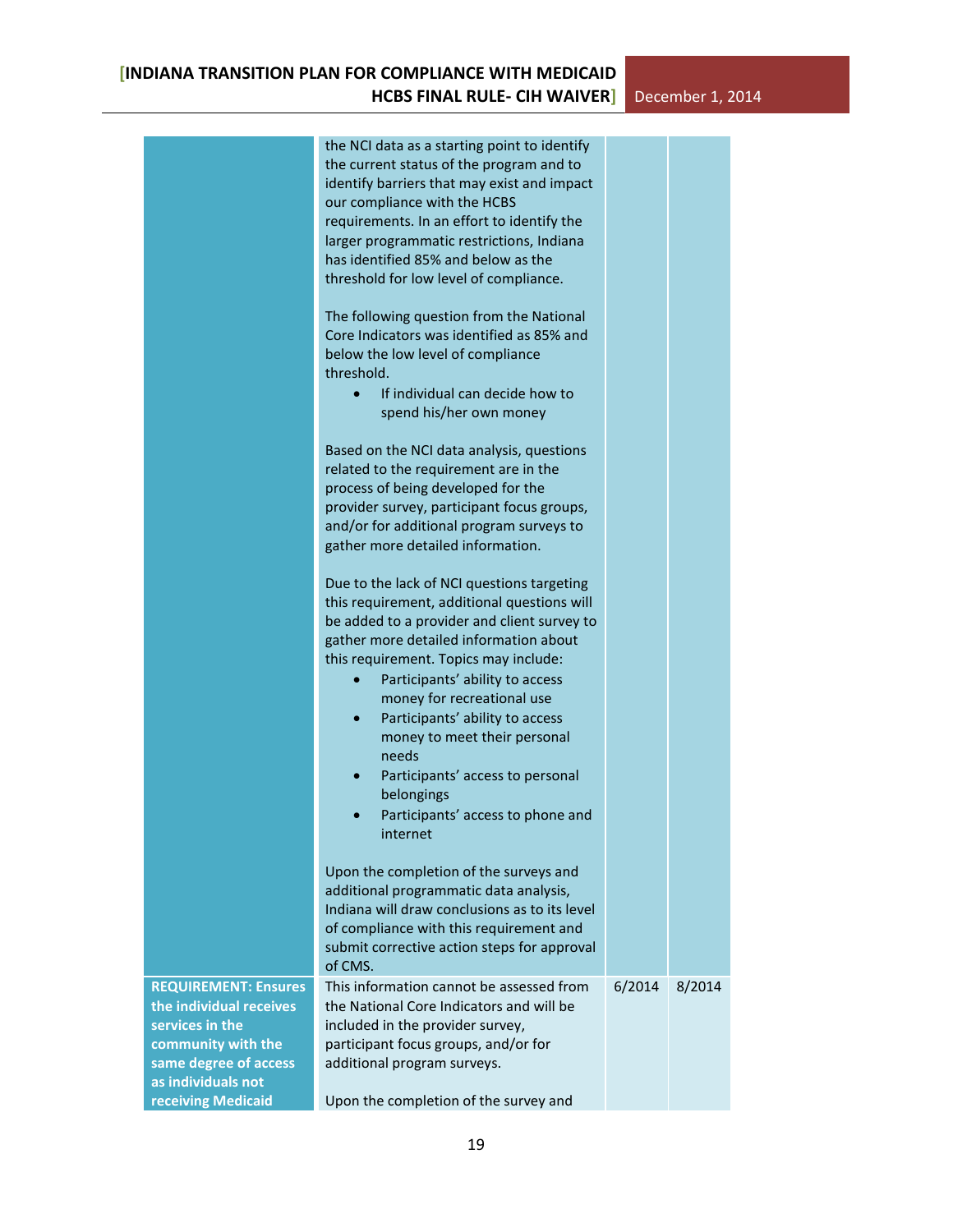| <b>HCBS</b>                                                                                           | programmatic data analysis, Indiana will                                                                                                                                                                                                                                                                                                                                                                                                                            |        |        |
|-------------------------------------------------------------------------------------------------------|---------------------------------------------------------------------------------------------------------------------------------------------------------------------------------------------------------------------------------------------------------------------------------------------------------------------------------------------------------------------------------------------------------------------------------------------------------------------|--------|--------|
|                                                                                                       | draw conclusions as to its level of                                                                                                                                                                                                                                                                                                                                                                                                                                 |        |        |
|                                                                                                       | compliance with this requirement and<br>submit corrective action steps for approval                                                                                                                                                                                                                                                                                                                                                                                 |        |        |
|                                                                                                       | of CMS.                                                                                                                                                                                                                                                                                                                                                                                                                                                             |        |        |
| <b>REQUIREMENT: Allows</b><br>full access to the<br>greater<br>community/Engaged in<br>community life | Data analysis from the National Core<br>Indicator responses were categorized into<br>the following question areas:<br>Extent to which individuals do<br>certain activities in the<br>community: shopping, errands,<br>religious practice, entertainment,<br>exercise, etc.<br>If individual wants to go<br>$\bullet$<br>somewhere, do they always have<br>a way to get there<br>This analysis was completed to determine<br>Indiana's level of compliance with this | 6/2014 | 8/2014 |
|                                                                                                       | requirement. While 100% compliance<br>with HBCS rules is the goal, Indiana utilized<br>the NCI data as a starting point to identify<br>the current status of the program and to<br>identify barriers that may exist and impact<br>our compliance with the HCBS<br>requirements. In an effort to identify the<br>larger programmatic restrictions, Indiana                                                                                                           |        |        |
|                                                                                                       | has identified 85% and below as the<br>threshold for low level of compliance.                                                                                                                                                                                                                                                                                                                                                                                       |        |        |
|                                                                                                       | The following questions from the National<br>Core Indicators were identified as 85% and<br>below the low level of compliance<br>threshold:                                                                                                                                                                                                                                                                                                                          |        |        |
|                                                                                                       | Extent to which individuals do<br>certain activities in the<br>community: shopping, errands,<br>religious practice, entertainment,<br>exercise, etc.<br>If individual wants to go<br>somewhere, do they always have                                                                                                                                                                                                                                                 |        |        |
|                                                                                                       | a way to get there<br>Due to the lack of NCI questions targeting<br>this requirement, additional questions will<br>be added to a provider and client survey to<br>gather more detailed information about<br>this requirement. Topics may include:<br>The type of community activities<br>that individuals participate in<br>Who participates in the                                                                                                                 |        |        |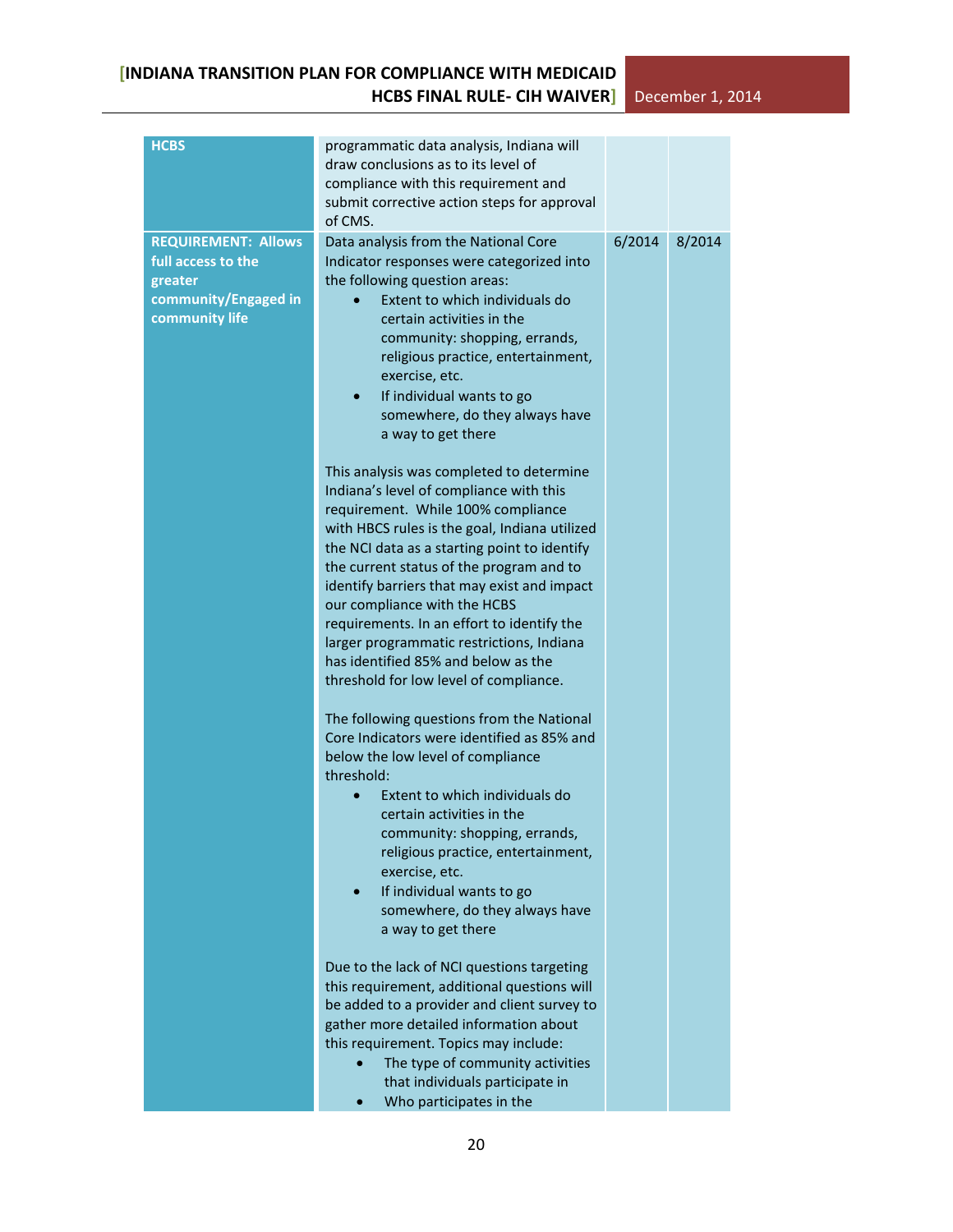|                                                                                                                                                                                     | community activities with the<br>individual<br>Barriers that stop the individual<br>$\bullet$<br>from participating in community<br>activities<br>Additional Data Analyzed: In regards to<br>transportation, the data will be analyzed<br>on each provider by the State to<br>determine how frequently individuals are<br>accessing the greater community. In<br>addition, the Community Habilitation data<br>will be reviewed in order to determine the<br>level of engagement/access to community<br>activities.<br>Upon the completion of the survey and<br>programmatic data analysis, Indiana will<br>draw conclusions as to its level of<br>compliance with this requirement and<br>submit corrective action steps for approval<br>of CMS.                                                                                                                                                                                                                                                                        |        |        |
|-------------------------------------------------------------------------------------------------------------------------------------------------------------------------------------|-------------------------------------------------------------------------------------------------------------------------------------------------------------------------------------------------------------------------------------------------------------------------------------------------------------------------------------------------------------------------------------------------------------------------------------------------------------------------------------------------------------------------------------------------------------------------------------------------------------------------------------------------------------------------------------------------------------------------------------------------------------------------------------------------------------------------------------------------------------------------------------------------------------------------------------------------------------------------------------------------------------------------|--------|--------|
| <b>REQUIREMENT: Setting</b><br>is chosen among setting<br>options including non-<br>disability specific<br>settings and options for<br>a private unit in a<br>residential settings. | Data analysis from the National Core<br>Indicator responses were categorized into<br>the following question areas:<br>If individual chooses their<br>residence, work and/or day<br>services<br>Chose or had some input in<br>choosing where they go during<br>the day<br>Chose or were aware they could<br>request to change the staff who<br>help them at their home, job, or<br>day program or activity<br>If individuals chose to live alone,<br>or chose people they live with<br>This analysis was completed to determine<br>Indiana's level of compliance with this<br>requirement. While 100% compliance<br>with HBCS rules is the goal, Indiana utilized<br>the NCI data as a starting point to identify<br>the current status of the program and to<br>identify barriers that may exist and impact<br>our compliance with the HCBS<br>requirements. In an effort to identify the<br>larger programmatic restrictions, Indiana<br>has identified 85% and below as the<br>threshold for low level of compliance. | 6/2014 | 8/2014 |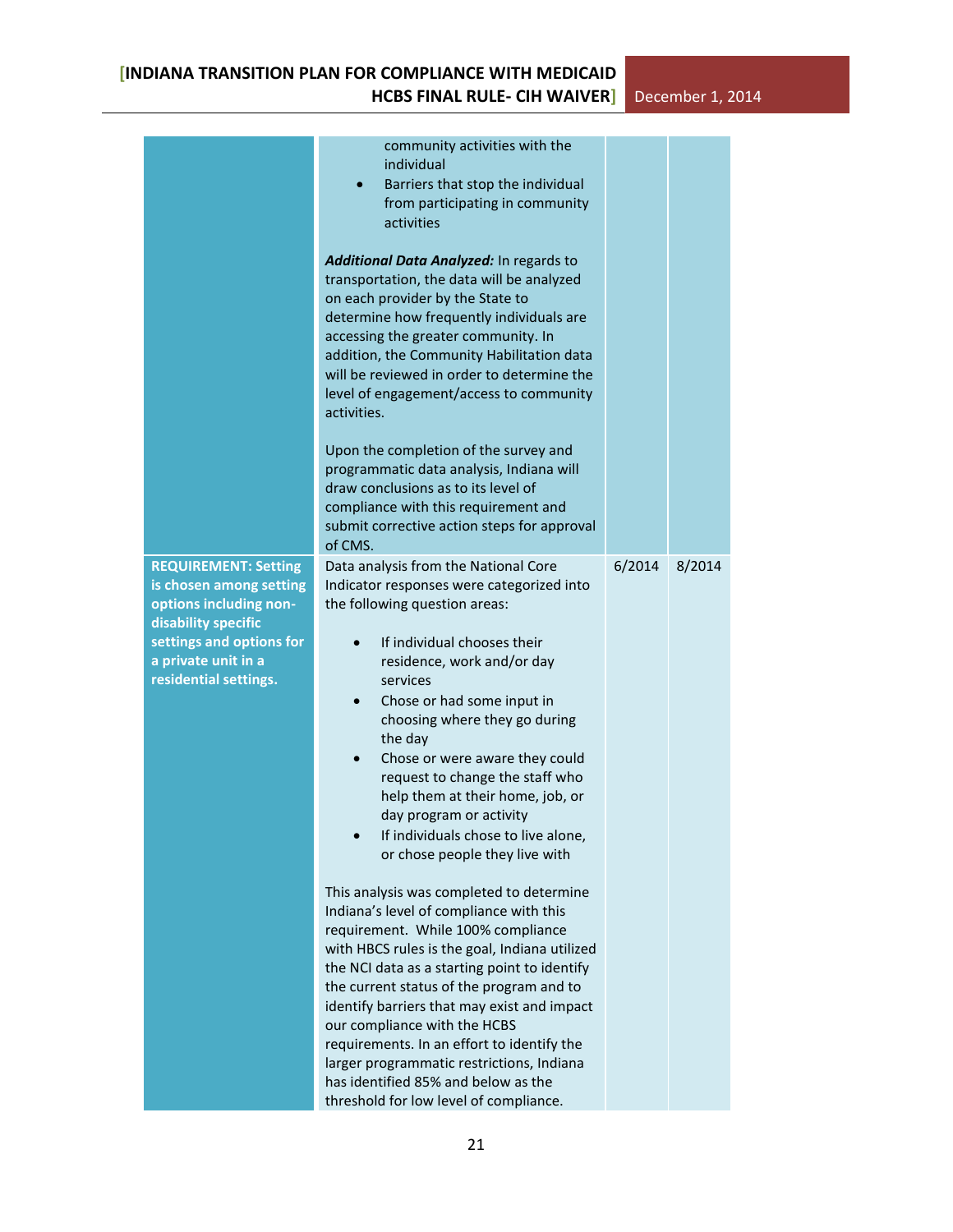$\mathcal{L}^{\text{max}}$ 

| <b>REQUIREMENT: Ensures</b><br>right to privacy, dignity<br>and respect and<br>freedom from coercion<br>and restraint | The following questions from the National<br>Core Indicators were identified as 85% and<br>below the low level of compliance<br>threshold:<br>If individual chooses their<br>$\bullet$<br>residence, work and/or day<br>services<br>If individuals chose to live alone,<br>$\bullet$<br>or chose people they live with<br>Chose or had some input in<br>$\bullet$<br>choosing where they go during<br>the day<br>Chose or were aware they could<br>$\bullet$<br>request to change the staff who<br>help them at their home, job, or<br>day program or activity<br>Upon the completion of the survey and<br>programmatic data analysis, Indiana will<br>draw conclusions as to its level of<br>compliance with this requirement and<br>submit corrective action steps for approval<br>of CMS.<br>Data analysis from the National Core<br>Indicator responses were categorized into<br>the following question areas:<br>If individual has been treated<br>with respect by paid<br>provider/staff<br>Does individual have enough<br>$\bullet$<br>privacy; can be alone with guests,<br>whether mail/email is read<br>without permission, etc.<br>Does individual feel safe at<br>home? At work/day program? In | 6/2014 | 8/2014 |
|-----------------------------------------------------------------------------------------------------------------------|-------------------------------------------------------------------------------------------------------------------------------------------------------------------------------------------------------------------------------------------------------------------------------------------------------------------------------------------------------------------------------------------------------------------------------------------------------------------------------------------------------------------------------------------------------------------------------------------------------------------------------------------------------------------------------------------------------------------------------------------------------------------------------------------------------------------------------------------------------------------------------------------------------------------------------------------------------------------------------------------------------------------------------------------------------------------------------------------------------------------------------------------------------------------------------------------------------------|--------|--------|
|                                                                                                                       | neighborhood? If person does not<br>feel safe, is there someone to talk<br>to                                                                                                                                                                                                                                                                                                                                                                                                                                                                                                                                                                                                                                                                                                                                                                                                                                                                                                                                                                                                                                                                                                                               |        |        |
|                                                                                                                       | This analysis was completed to determine<br>Indiana's level of compliance with this<br>requirement. While 100% compliance<br>with HBCS rules is the goal, Indiana utilized<br>the NCI data as a starting point to identify<br>the current status of the program and to<br>identify barriers that may exist and impact<br>our compliance with the HCBS<br>requirements. In an effort to identify the<br>larger programmatic restrictions, Indiana                                                                                                                                                                                                                                                                                                                                                                                                                                                                                                                                                                                                                                                                                                                                                            |        |        |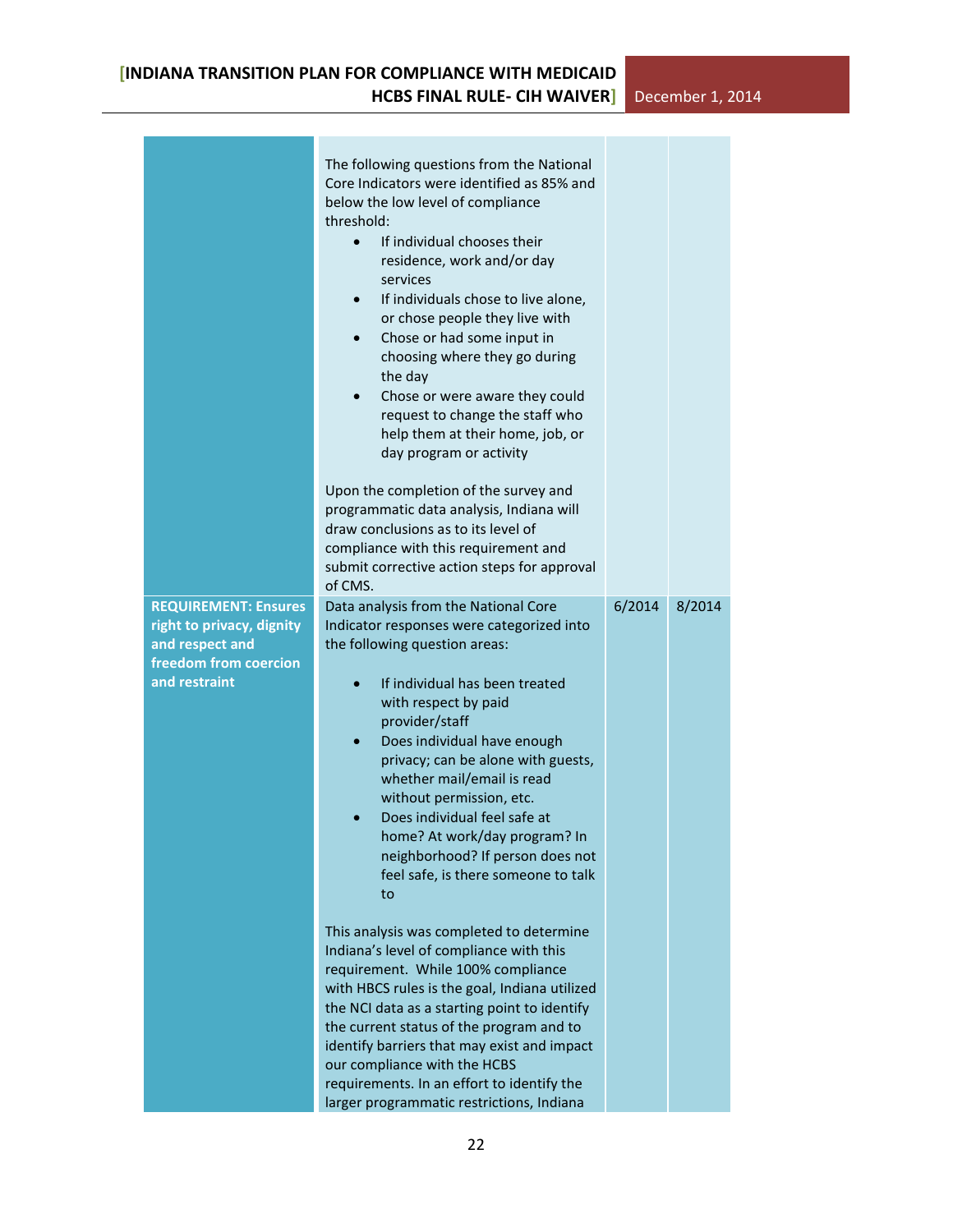|                                                                                                | has identified 85% and below as the<br>threshold for low level of compliance.<br>All National Core Indicator questions were<br>above the 85% threshold for this<br>requirement.                                                                                                                                                                                                                                                                                                                                                                                                                                                                                                                                                                                                                 |        |        |  |
|------------------------------------------------------------------------------------------------|-------------------------------------------------------------------------------------------------------------------------------------------------------------------------------------------------------------------------------------------------------------------------------------------------------------------------------------------------------------------------------------------------------------------------------------------------------------------------------------------------------------------------------------------------------------------------------------------------------------------------------------------------------------------------------------------------------------------------------------------------------------------------------------------------|--------|--------|--|
|                                                                                                | Additional Data Analyzed: For this<br>requirement data collected through<br>Indiana's Bureau of Quality Improvement<br>Services has been utilized to assess<br>Indiana's level of compliance. This analysis<br>will focus on Incident Reports (IRs) and<br>rates of occurrence in the following areas:<br>Allegations of abuse, neglect,<br>$\bullet$<br>exploitation<br>% of those allegations<br>$\bullet$<br>substantiated<br><b>Prohibited Interventions</b><br><b>Physical Restraints</b><br>This data has been analyzed at the State<br>level to determine state level of<br>compliance and at the provider level when<br>assessing each individual provider.<br>Upon the completion of the survey and<br>programmatic data analysis, Indiana will<br>draw conclusions as to its level of |        |        |  |
|                                                                                                | compliance with this requirement and<br>submit corrective action steps for approval<br>of CMS.                                                                                                                                                                                                                                                                                                                                                                                                                                                                                                                                                                                                                                                                                                  |        |        |  |
| <b>REQUIREMENT:</b><br><b>Optimizes autonomy</b><br>and independence in<br>making life choices | Data analysis from the National Core<br>Indicator responses were categorized into<br>the following question areas:<br>Did the individual make decisions<br>or did others make decision<br>about: where and with whom<br>they live, where they work, what<br>day program they attend, their<br>daily schedule, how to spend free<br>time, etc.<br>Self-direction queries suggest<br>decision making competence<br>building: Does the individual have<br>help making decision re: budget<br>and services; Can they changes<br>budget or services if needed; etc.<br>Chose or were aware they could<br>request to change the staff who                                                                                                                                                             | 6/2014 | 8/2014 |  |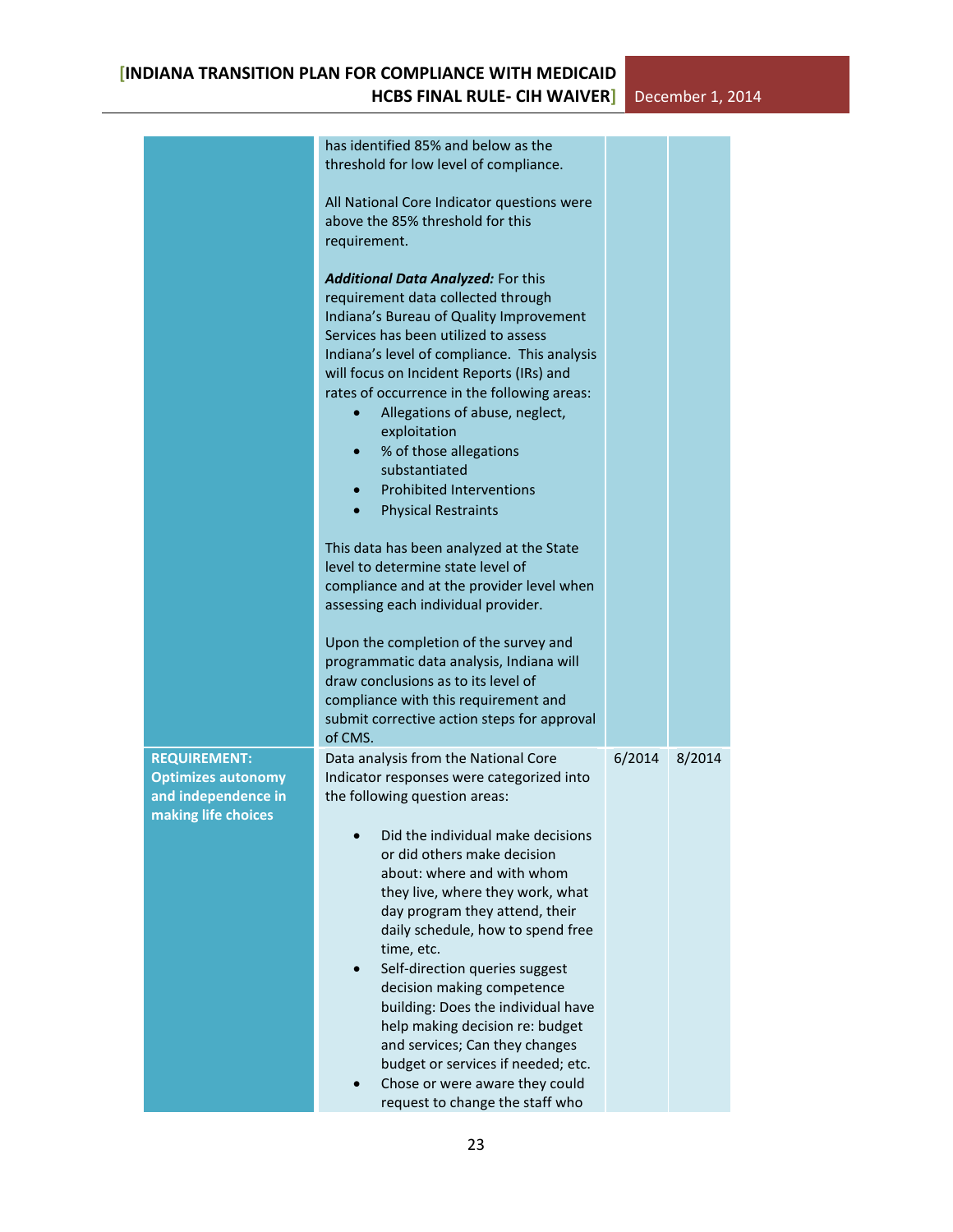|                                                                         | help them at their home, job, or<br>day program or activity<br>Did you help develop your service<br>plan                                                                                                                                                                                                                                                                                                                                                                                                                                                                                                                                            |        |        |
|-------------------------------------------------------------------------|-----------------------------------------------------------------------------------------------------------------------------------------------------------------------------------------------------------------------------------------------------------------------------------------------------------------------------------------------------------------------------------------------------------------------------------------------------------------------------------------------------------------------------------------------------------------------------------------------------------------------------------------------------|--------|--------|
|                                                                         | This analysis was completed to determine<br>Indiana's level of compliance with this<br>requirement. While 100% compliance<br>with HBCS rules is the goal, Indiana utilized<br>the NCI data as a starting point to identify<br>the current status of the program and to<br>identify barriers that may exist and impact<br>our compliance with the HCBS<br>requirements. In an effort to identify the<br>larger programmatic restrictions, Indiana<br>has identified 85% and below as the<br>threshold for low level of compliance.                                                                                                                   |        |        |
|                                                                         | The following questions from the National<br>Core Indicators were identified as 85% and<br>below the low level of compliance<br>threshold:                                                                                                                                                                                                                                                                                                                                                                                                                                                                                                          |        |        |
|                                                                         | Did the individual make decisions<br>$\bullet$<br>or did others make decision<br>about: where and with whom<br>they live, where they work, what<br>day program they attend, their<br>daily schedule, how to spend free<br>time, etc.<br>Self-direction queries suggest<br>$\bullet$<br>decision making competence<br>building: Does the individual have<br>help making decision re: budget<br>and services; Can they changes<br>budget or services if needed; etc.<br>Chose or were aware they could<br>request to change the staff who<br>help them at their home, job, or<br>day program or activity<br>Did you help develop your service<br>plan |        |        |
|                                                                         | Upon the completion of the survey and<br>programmatic data analysis, Indiana will<br>draw conclusions as to its level of<br>compliance with this requirement and<br>submit corrective action steps for approval<br>of CMS.                                                                                                                                                                                                                                                                                                                                                                                                                          |        |        |
| <b>REQUIREMENT:</b><br><b>Facilitates choice of</b><br>services and who | Data analysis from the National Core<br>Indicator responses were categorized into<br>the following question areas:                                                                                                                                                                                                                                                                                                                                                                                                                                                                                                                                  | 6/2014 | 8/2014 |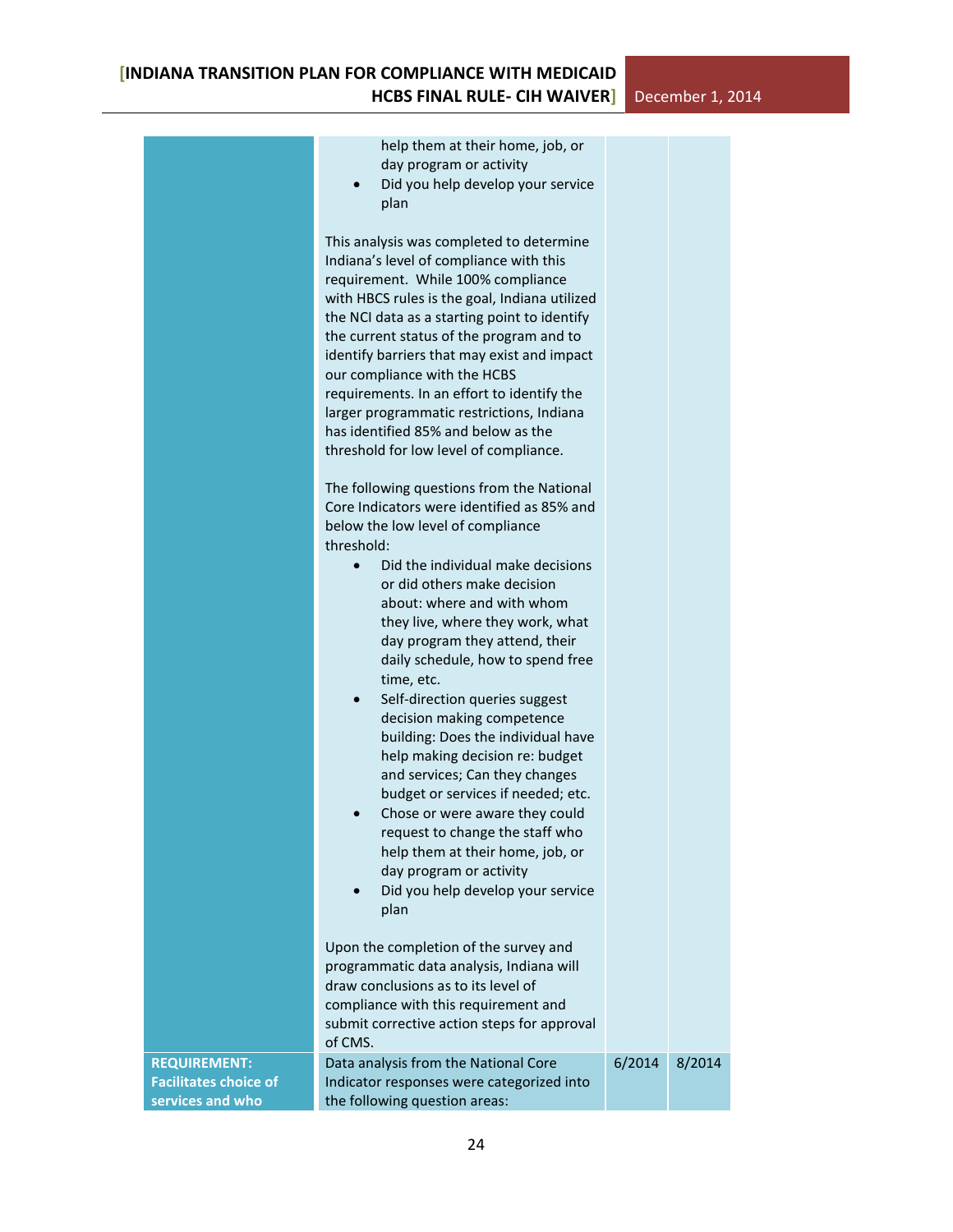| provides them | If individual would like to live<br>somewhere else<br>If individual wants to work<br>somewhere else<br>If individual wants to go<br>somewhere else during day<br>If individual chose their case<br>manager<br>If individual chose their home,<br>job, and day program or activity<br>staff<br>If individual chose their day/work<br>$\bullet$<br>support staff                                                                                                                                                                    |  |
|---------------|-----------------------------------------------------------------------------------------------------------------------------------------------------------------------------------------------------------------------------------------------------------------------------------------------------------------------------------------------------------------------------------------------------------------------------------------------------------------------------------------------------------------------------------|--|
|               | This analysis was completed to determine<br>Indiana's level of compliance with this<br>requirement. While 100% compliance<br>with HBCS rules is the goal, Indiana utilized<br>the NCI data as a starting point to identify<br>the current status of the program and to<br>identify barriers that may exist and impact<br>our compliance with the HCBS<br>requirements. In an effort to identify the<br>larger programmatic restrictions, Indiana<br>has identified 85% and below as the<br>threshold for low level of compliance. |  |
|               | The following questions from the National<br>Core Indicators were identified as 85% and<br>below the low level of compliance<br>threshold:<br>If individual would like to live<br>$\bullet$<br>somewhere else<br>If individual wants to work<br>somewhere else<br>If individual wants to go<br>somewhere else during day<br>If individual chose their case<br>manager<br>If individual chose their home,<br>job, and day program or activity<br>staff<br>If individual chose their day/work<br>support staff                      |  |
|               | Upon the completion of the survey and<br>programmatic data analysis, Indiana will<br>draw conclusions as to its level of<br>compliance with this requirement and<br>submit corrective action steps for approval<br>of CMS.                                                                                                                                                                                                                                                                                                        |  |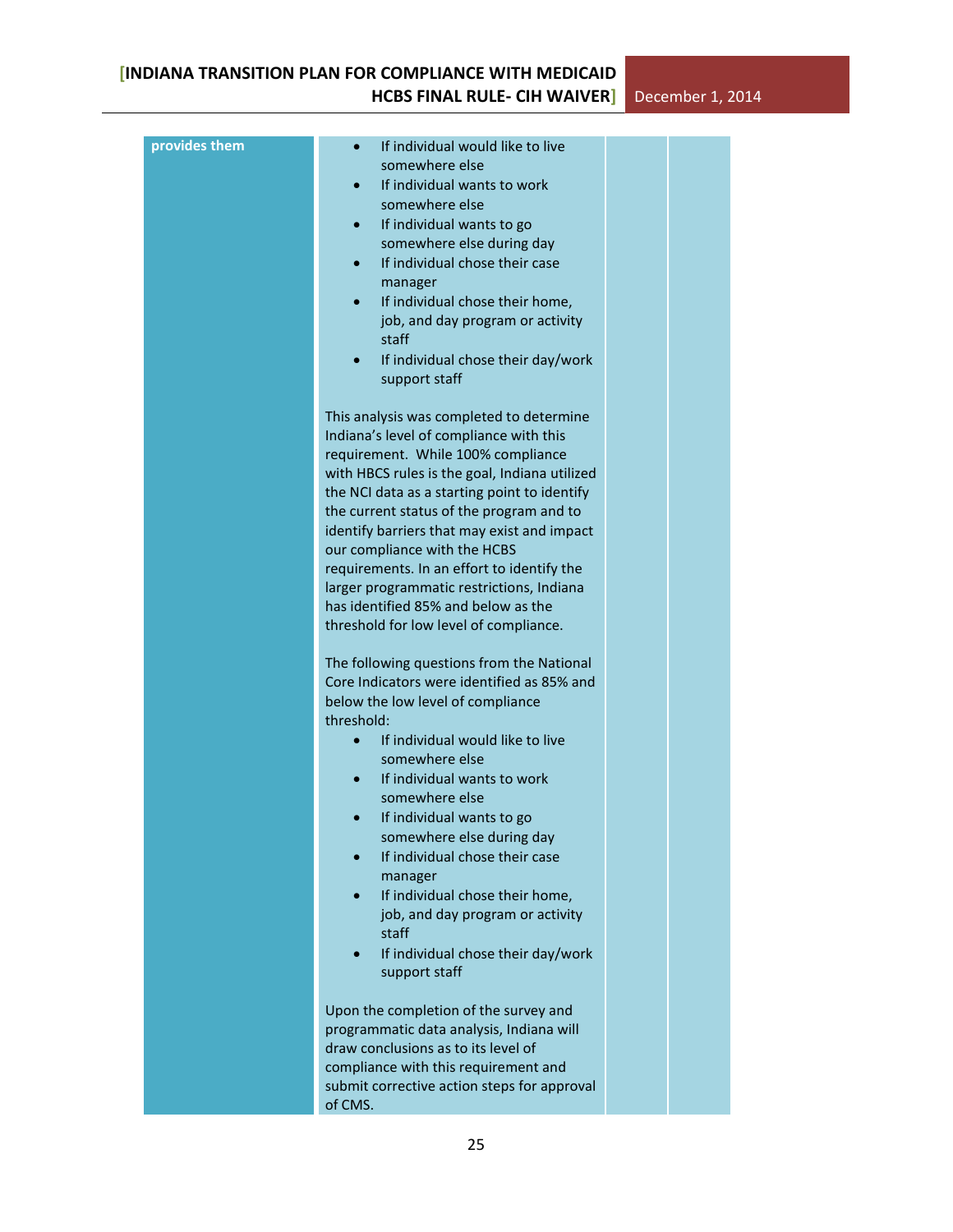| <b>REQUIREMENT: A lease</b><br>or other legally<br>enforceable agreement<br>to protect from eviction | NCI data does not address this<br>requirement. Information will be gathered<br>through the State's Case Management<br>system and through the provider survey,<br>focus groups, and/or additional program<br>surveys to assess the level of compliance<br>with this requirement.<br>Information will be gathered utilizing the<br>State's Case Management System. State<br>staff currently review and approve all<br>lease agreements and individuals' moves<br>within the Case Management System.<br>Indiana will analyze the data currently<br>available in the system to ensure moves<br>are approved by State Staff.<br>Upon the completion of the survey/focus<br>groups, analysis of the Case Management<br>system, and additional programmatic data,<br>Indiana will draw conclusions as to its level<br>of compliance with this requirement and<br>submit corrective action steps for approval<br>of CMS.                               | 6/2014 | 8/2014 |
|------------------------------------------------------------------------------------------------------|------------------------------------------------------------------------------------------------------------------------------------------------------------------------------------------------------------------------------------------------------------------------------------------------------------------------------------------------------------------------------------------------------------------------------------------------------------------------------------------------------------------------------------------------------------------------------------------------------------------------------------------------------------------------------------------------------------------------------------------------------------------------------------------------------------------------------------------------------------------------------------------------------------------------------------------------|--------|--------|
| <b>REQUIREMENT: Privacy</b><br>in their unit including<br>entrances lockable by<br>the individual    | Data analysis from the National Core<br>Indicator responses were categorized into<br>the following question areas:<br>If others announce themselves<br>before entering home<br>If others announce themselves<br>before entering bedroom<br>If individual has enough privacy<br>This analysis was completed to determine<br>Indiana's level of compliance with this<br>requirement. While 100% compliance<br>with HBCS rules is the goal, Indiana utilized<br>the NCI data as a starting point to identify<br>the current status of the program and to<br>identify barriers that may exist and impact<br>our compliance with the HCBS<br>requirements. In an effort to identify the<br>larger programmatic restrictions, Indiana<br>has identified 85% and below as the<br>threshold for low level of compliance.<br>The following question from the National<br>Core Indicators was identified as 85% and<br>below the low level of compliance | 6/2014 | 8/2014 |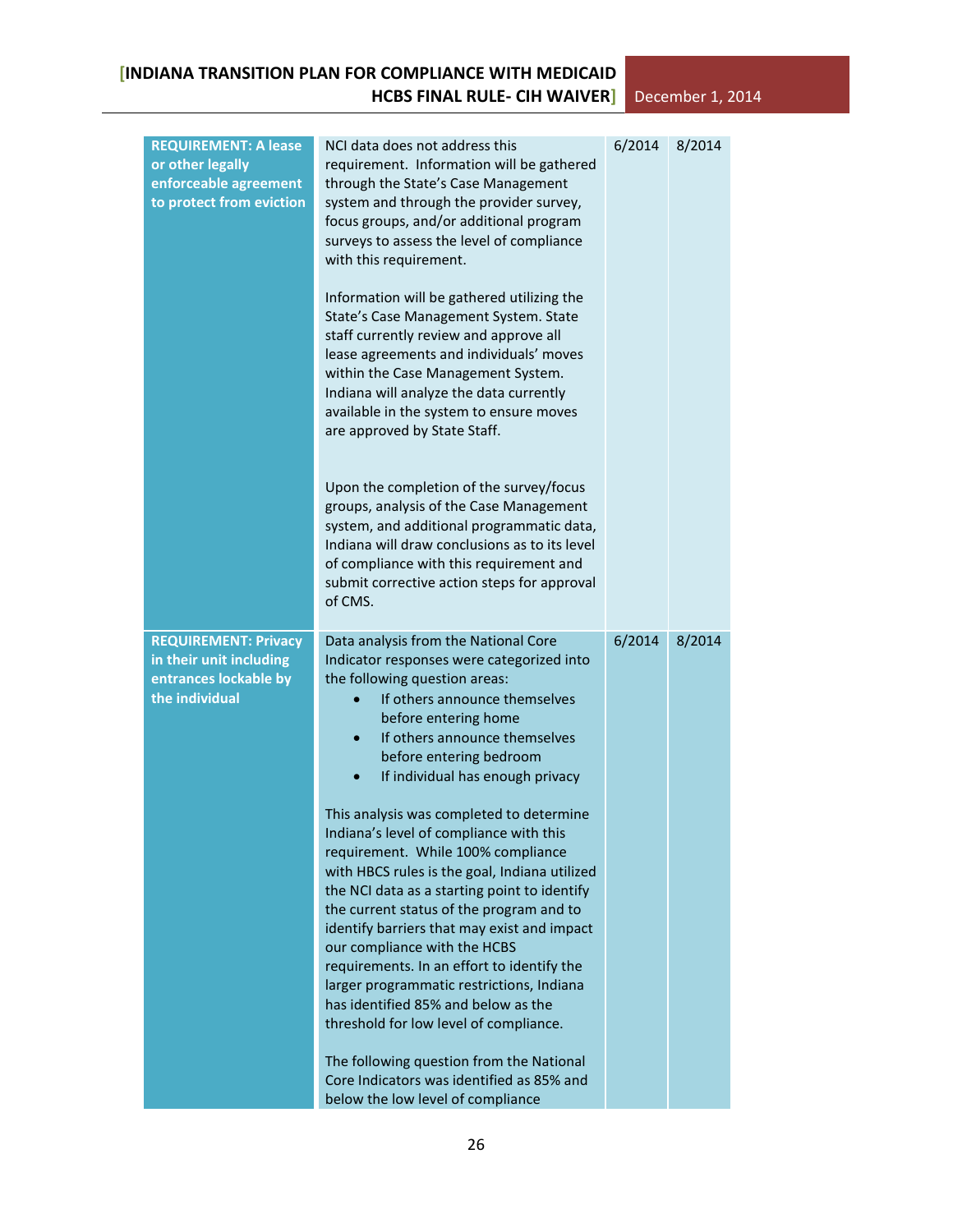|                                                                             | threshold:<br>If others announce themselves<br>before entering bedroom<br>Due to NCI data not covering lockable<br>entrances or control of keys, this<br>information will be collected through the<br>provider survey, focus groups, and/or<br>additional program surveys to assess level<br>of compliance with this requirement.<br>Upon the completion of the survey and<br>programmatic data analysis, Indiana will<br>draw conclusions as to its level of<br>compliance with this requirement and<br>submit corrective action steps for approval<br>of CMS.                                                                                                                                                                                              |        |        |
|-----------------------------------------------------------------------------|--------------------------------------------------------------------------------------------------------------------------------------------------------------------------------------------------------------------------------------------------------------------------------------------------------------------------------------------------------------------------------------------------------------------------------------------------------------------------------------------------------------------------------------------------------------------------------------------------------------------------------------------------------------------------------------------------------------------------------------------------------------|--------|--------|
| <b>REQUIREMENT:</b><br><b>Freedom to furnish and</b><br>decorate their unit | NCI data does not address this<br>requirement thus information will be<br>collected through the provider survey to<br>asses level of compliance with this<br>requirement.<br>Upon the completion of the survey and<br>programmatic data analysis, Indiana will<br>draw conclusions as to its level of<br>compliance with this requirement and<br>submit corrective action steps for approval<br>of CMS.                                                                                                                                                                                                                                                                                                                                                      | 6/2014 | 8/2014 |
| <b>REQUIREMENT: Control</b><br>of schedule and<br><b>activities</b>         | Data analysis from the National Core<br>Indicator responses were categorized into<br>the following question areas:<br>Control of daily schedule<br>Control of free time use<br>This analysis was completed to determine<br>Indiana's level of compliance with this<br>requirement. While 100% compliance<br>with HBCS rules is the goal, Indiana utilized<br>the NCI data as a starting point to identify<br>the current status of the program and to<br>identify barriers that may exist and impact<br>our compliance with the HCBS<br>requirements. In an effort to identify the<br>larger programmatic restrictions, Indiana<br>has identified 85% and below as the<br>threshold for low level of compliance.<br>The following question from the National | 6/2014 | 8/2014 |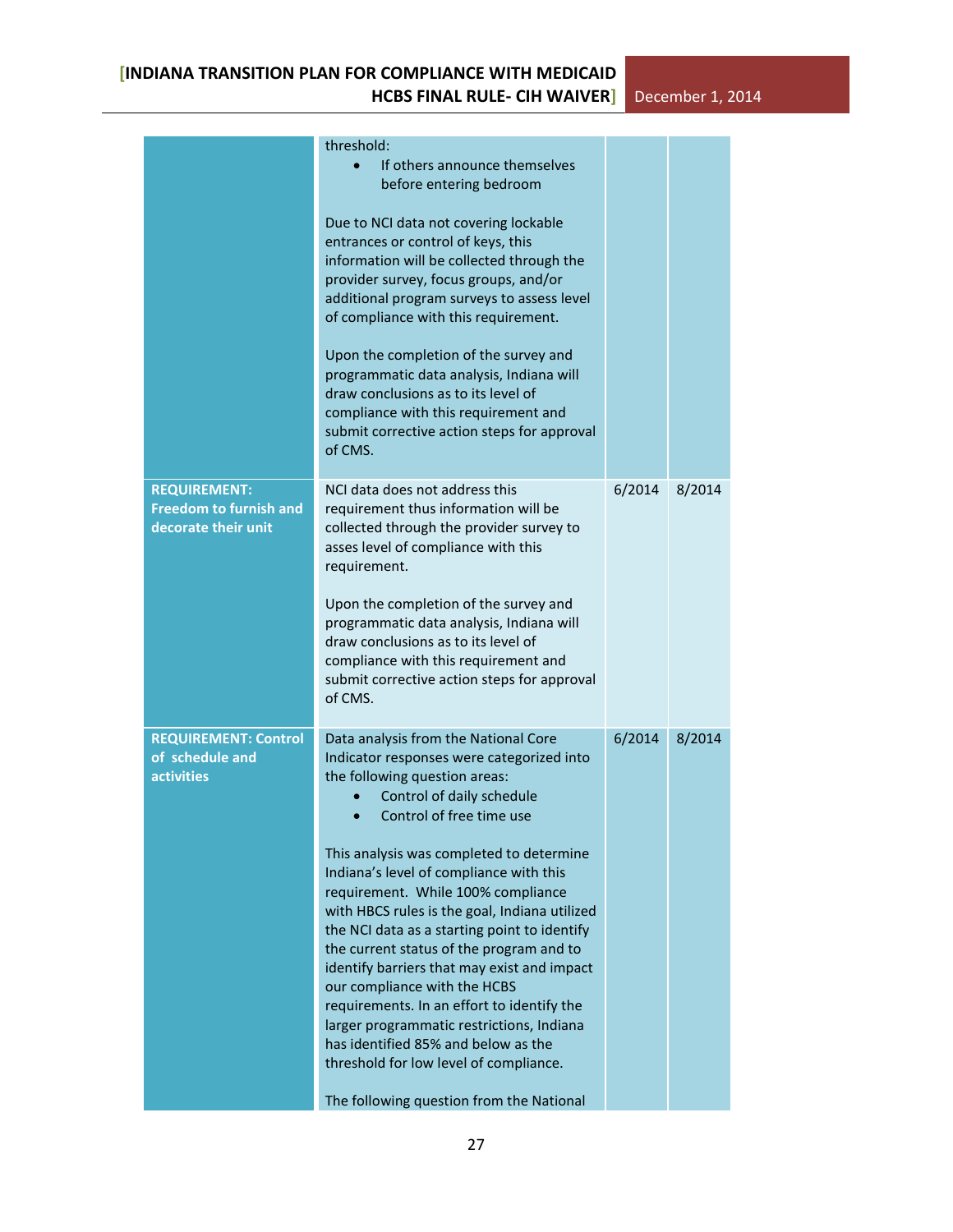|                                                   | Core Indicators was identified as 85% and<br>below the low level of compliance<br>threshold:<br>Control of daily schedule<br>$\bullet$<br>Upon the completion of the survey and<br>programmatic data analysis, Indiana will<br>draw conclusions as to its level of<br>compliance with this requirement and<br>submit corrective action steps for approval<br>of CMS.                                                                                                                                                                                                                                                                                                                                                                                                                                                                                                                                                                                                                                           |        |        |
|---------------------------------------------------|----------------------------------------------------------------------------------------------------------------------------------------------------------------------------------------------------------------------------------------------------------------------------------------------------------------------------------------------------------------------------------------------------------------------------------------------------------------------------------------------------------------------------------------------------------------------------------------------------------------------------------------------------------------------------------------------------------------------------------------------------------------------------------------------------------------------------------------------------------------------------------------------------------------------------------------------------------------------------------------------------------------|--------|--------|
| <b>REQUIREMENT: Access</b><br>to food at any time | NCI data does not address this<br>requirement thus information will be<br>collected through the provider survey to<br>assess level of compliance with this<br>requirement.<br>Upon the completion of the survey and<br>programmatic data analysis, Indiana will<br>draw conclusions as to its level of<br>compliance with this requirement and<br>submit corrective action steps for approval<br>of CMS.                                                                                                                                                                                                                                                                                                                                                                                                                                                                                                                                                                                                       | 6/2014 | 8/2014 |
| <b>REQUIREMENT: Visitors</b><br>at any time       | Data analysis from the National Core<br>Indicator responses were categorized into<br>the following question areas:<br>Whether individual can be alone<br>with visitors or if there are some<br>rules/restrictions<br>This analysis was completed to determine<br>Indiana's level of compliance with this<br>requirement. While 100% compliance<br>with HBCS rules is the goal, Indiana utilized<br>the NCI data as a starting point to identify<br>the current status of the program and to<br>identify barriers that may exist and impact<br>our compliance with the HCBS<br>requirements. In an effort to identify the<br>larger programmatic restrictions, Indiana<br>has identified 85% and below as the<br>threshold for low level of compliance.<br>The following question from the National<br>Core Indicators was identified as 85% and<br>below the low level of compliance<br>threshold:<br>Whether individual can be alone<br>$\bullet$<br>with visitors or if there are some<br>rules/restrictions | 6/2014 | 8/2014 |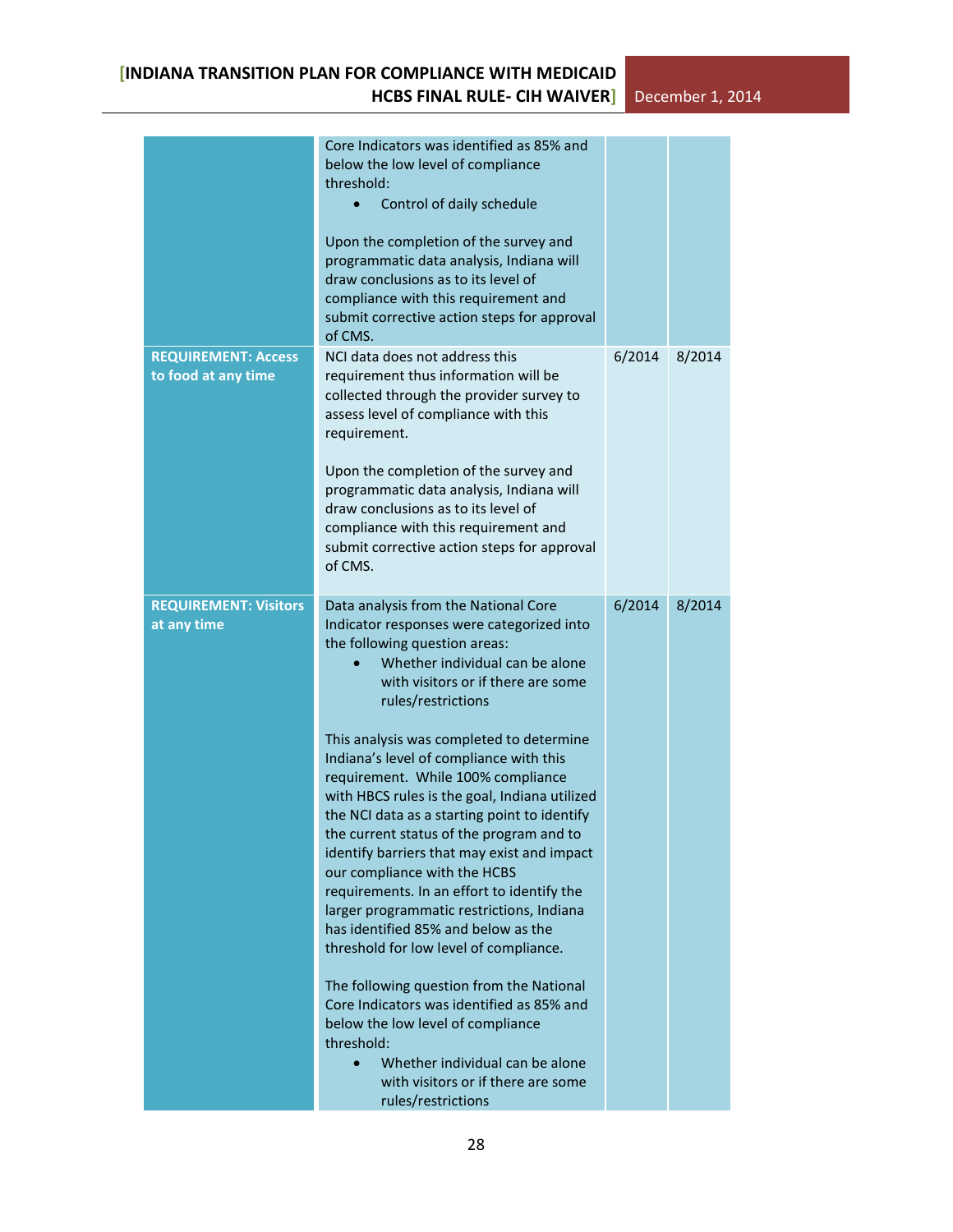|                                                                                                              | Upon the completion of the survey and<br>programmatic data analysis, Indiana will<br>draw conclusions as to its level of<br>compliance with this requirement and<br>submit corrective action steps for approval<br>of CMS.                                                                                                                                                                                                                                                                                                                                                                                                                                                                                                                                                                                                                                                                                                                                                                                                                                                  |        |        |
|--------------------------------------------------------------------------------------------------------------|-----------------------------------------------------------------------------------------------------------------------------------------------------------------------------------------------------------------------------------------------------------------------------------------------------------------------------------------------------------------------------------------------------------------------------------------------------------------------------------------------------------------------------------------------------------------------------------------------------------------------------------------------------------------------------------------------------------------------------------------------------------------------------------------------------------------------------------------------------------------------------------------------------------------------------------------------------------------------------------------------------------------------------------------------------------------------------|--------|--------|
| <b>REQUIREMENT: Setting</b><br>is physically accessible<br>to the individual                                 | NCI does not explicitly assess whether<br>setting is fully accessible to person.<br>Information will be collected through the<br>provider survey, focus groups and/or<br>additional program surveys to assess level<br>of compliance.<br>Upon the completion of the survey and<br>programmatic data analysis Indiana will<br>draw conclusions as to its level of<br>compliance with this requirement and<br>submit corrective action steps for approval<br>of CMS.                                                                                                                                                                                                                                                                                                                                                                                                                                                                                                                                                                                                          | 6/2014 | 8/2014 |
| <b>REQUIREMENT:</b><br><b>Individuals sharing units</b><br>have a choice of<br>roommates in that<br>setting. | Data analysis from the National Core<br>Indicator responses were categorized into<br>the following question areas:<br>Chose or had some input in<br>choosing their roommates<br>If individuals chose to live alone,<br>or chose people they live with<br>This analysis was completed to determine<br>Indiana's level of compliance with this<br>requirement. While 100% compliance<br>with HBCS rules is the goal, Indiana utilized<br>the NCI data as a starting point to identify<br>the current status of the program and to<br>identify barriers that may exist and impact<br>our compliance with the HCBS<br>requirements. In an effort to identify the<br>larger programmatic restrictions, Indiana<br>has identified 85% and below as the<br>threshold for low level of compliance.<br>The following questions from the National<br>Core Indicators were identified as 85% and<br>below the low level of compliance<br>threshold:<br>Chose or had some input in<br>choosing their roommates<br>If individuals chose to live alone,<br>or chose people they live with | 6/2014 | 8/2014 |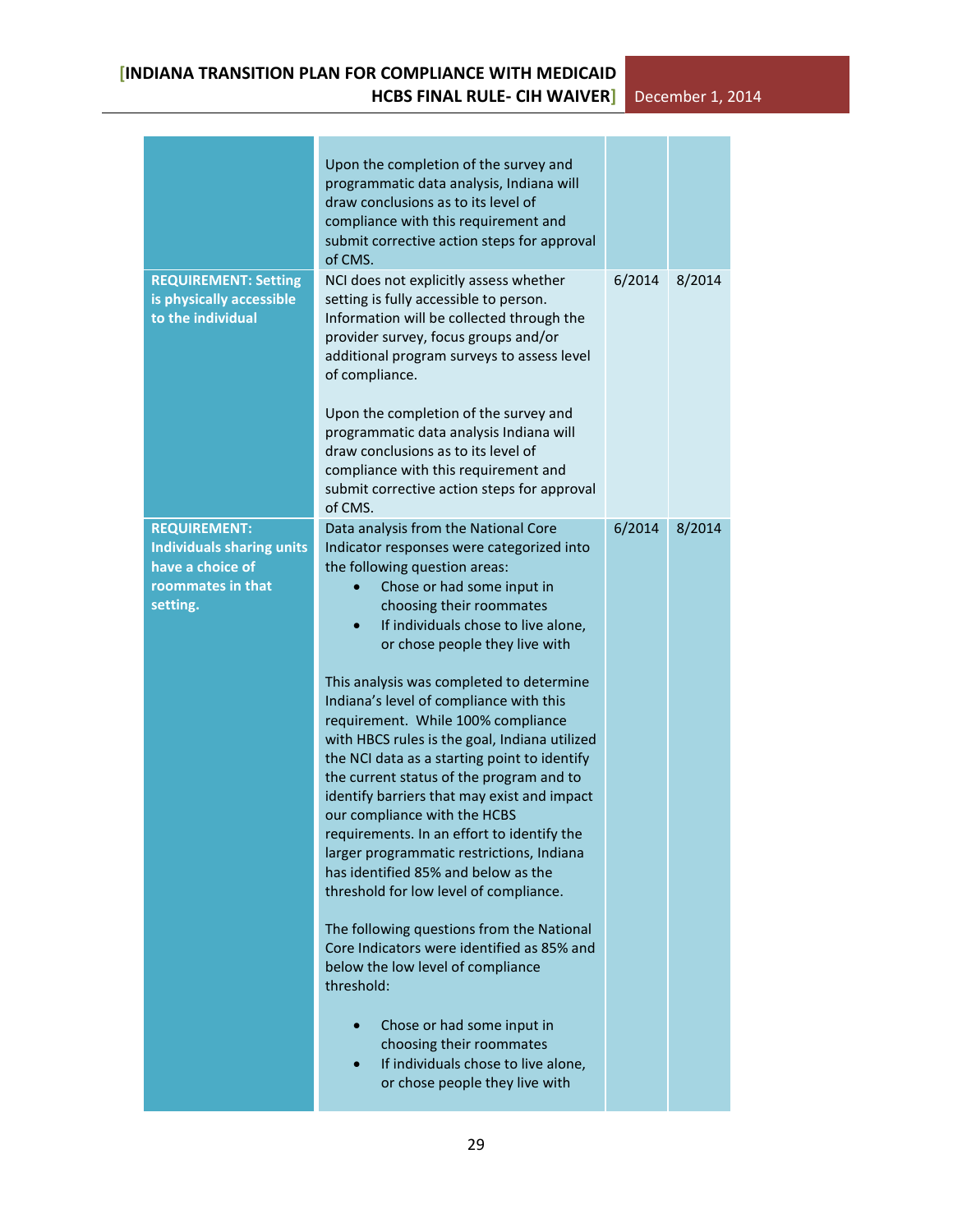| Upon the completion of the survey and       |  |
|---------------------------------------------|--|
| programmatic data analysis, Indiana will    |  |
| draw conclusions as to its level of         |  |
| compliance with this requirement and        |  |
| submit corrective action steps for approval |  |
| of CMS.                                     |  |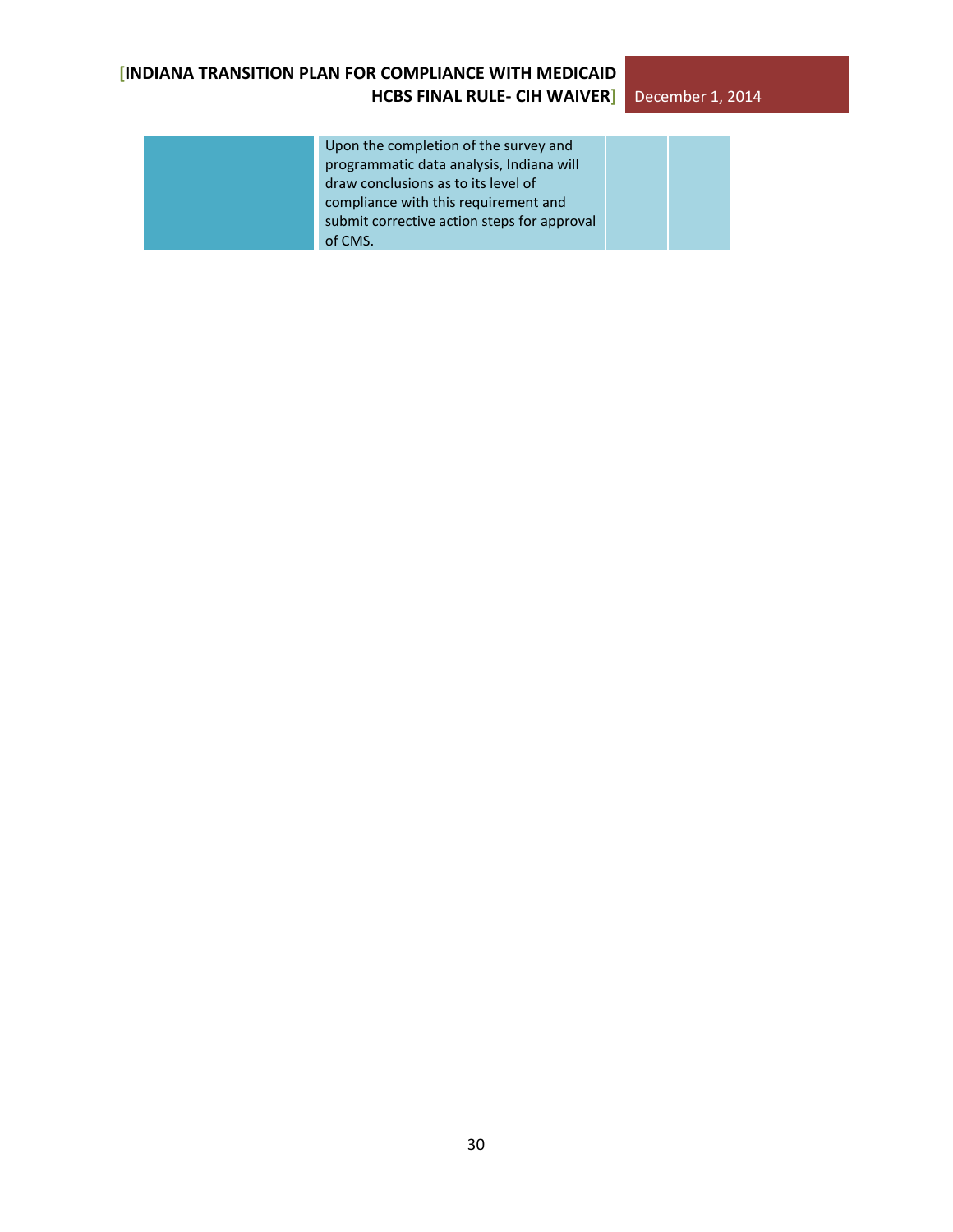# <span id="page-30-0"></span>**Appendix B: PRELIMINARY SETTING ANALYSIS BASED ON REQUIREMENTS**

| <b>CMS Criteria</b>                                                                                        | <b>NCI Data</b><br><b>Analysis</b>                                                | <b>IAC</b> IC<br><b>Reviewed</b>                                                                                                                                                                                                                                                                                                                                                                                                                                                                                                                               | <b>Policy and</b><br><b>Procedures</b><br><b>Reviewed</b>                                                                                                                                                 | <b>Waiver</b><br><b>Manual Forms</b><br><b>Reviewed</b>                                                                                                                                                                                                                              | 90 Day<br><b>Check List</b><br><b>Data</b><br><b>Analysis</b>                                                                             | <b>Outcome of</b><br><b>Review</b>                                                                                                                                                                                                                                                         |
|------------------------------------------------------------------------------------------------------------|-----------------------------------------------------------------------------------|----------------------------------------------------------------------------------------------------------------------------------------------------------------------------------------------------------------------------------------------------------------------------------------------------------------------------------------------------------------------------------------------------------------------------------------------------------------------------------------------------------------------------------------------------------------|-----------------------------------------------------------------------------------------------------------------------------------------------------------------------------------------------------------|--------------------------------------------------------------------------------------------------------------------------------------------------------------------------------------------------------------------------------------------------------------------------------------|-------------------------------------------------------------------------------------------------------------------------------------------|--------------------------------------------------------------------------------------------------------------------------------------------------------------------------------------------------------------------------------------------------------------------------------------------|
| Is integrated in and<br>supports access to<br>the greater<br>community                                     | Identified<br>as 85% and<br>below the<br>low level of<br>compliance<br>threshold. | 460 IAC 6-20-2<br>"community-<br>based<br>employment<br>services shall be<br>provided in an<br>integrated<br>setting."<br>Needs to be<br>modified in<br>order to meet<br><b>HCBS</b> standards<br>460 IAC 6-3-58<br>"Transportation<br>supports" means<br>supports, such<br>as tickets and<br>passes to ride on<br>public<br>transportation<br>systems, that<br>enable an<br>individual to<br>have<br>transportation<br>for access to the<br>community<br>460 IAC 6-3-32<br><b>ISP</b><br>Needs to be<br>modified in<br>order to meet<br><b>HCBS</b> standards | Individual<br><b>Rights and</b><br>Responsibilitie<br>s (NEW)<br>(4600221014)<br>In process of<br>being updated<br>to support<br><b>CMS</b><br>regulations<br>Transition<br><b>Policy</b><br>(4600316031) | 90-day Checklist<br>Does the<br>individuals' routine<br>outlined in ISP<br>include<br>participation in<br>community<br>activities and<br>events?<br><b>Pre-Post</b><br><b>Monitoring</b><br><b>Checklist</b><br>Transportation<br>available to meet<br>all community<br>access needs | The data<br>analysis<br>indicated<br>that 85% of<br>the time or<br>better this<br>area is<br>checked<br>yes on the<br>90 day<br>checklist | While the<br>state does<br>have policies<br>and<br>procedures<br>that support<br>the HCBS<br>rules, a more<br>in-depth<br>analysis will<br>be completed<br>in order to<br>ensure full<br>compliance<br>due to<br>inconsistencie<br>s between<br>NCI data and<br>90 day check<br>list data. |
| <b>Provide</b><br>opportunities to<br>seek employment<br>and work in<br>competitive<br>integrated settings | Identified<br>as 85% and<br>below the<br>low level of<br>compliance<br>threshold. | 460 IAC 6-20-2<br>(community-<br>based<br>employment<br>services shall be<br>provided in an<br>integrated<br>setting).<br>Needs to be<br>modified in<br>order to meet<br><b>HCBS</b> standards                                                                                                                                                                                                                                                                                                                                                                 | Intentionally<br>left blank.                                                                                                                                                                              | 90-day Checklist<br>Is the employment<br>section of the ISP<br>still current and is<br>it being routinely<br>discussed?<br>-Confirm the<br>individual is free<br>from work without<br>pay that benefits<br>others?                                                                   | The data<br>analysis<br>indicated<br>that 85% of<br>the time or<br>better this<br>area is<br>checked<br>yes on the<br>90 day<br>checklist | While the<br>state does<br>have policies<br>and<br>procedures<br>that support<br>the HCBS<br>rules, a more<br>in-depth<br>analysis will<br>be completed<br>in order to                                                                                                                     |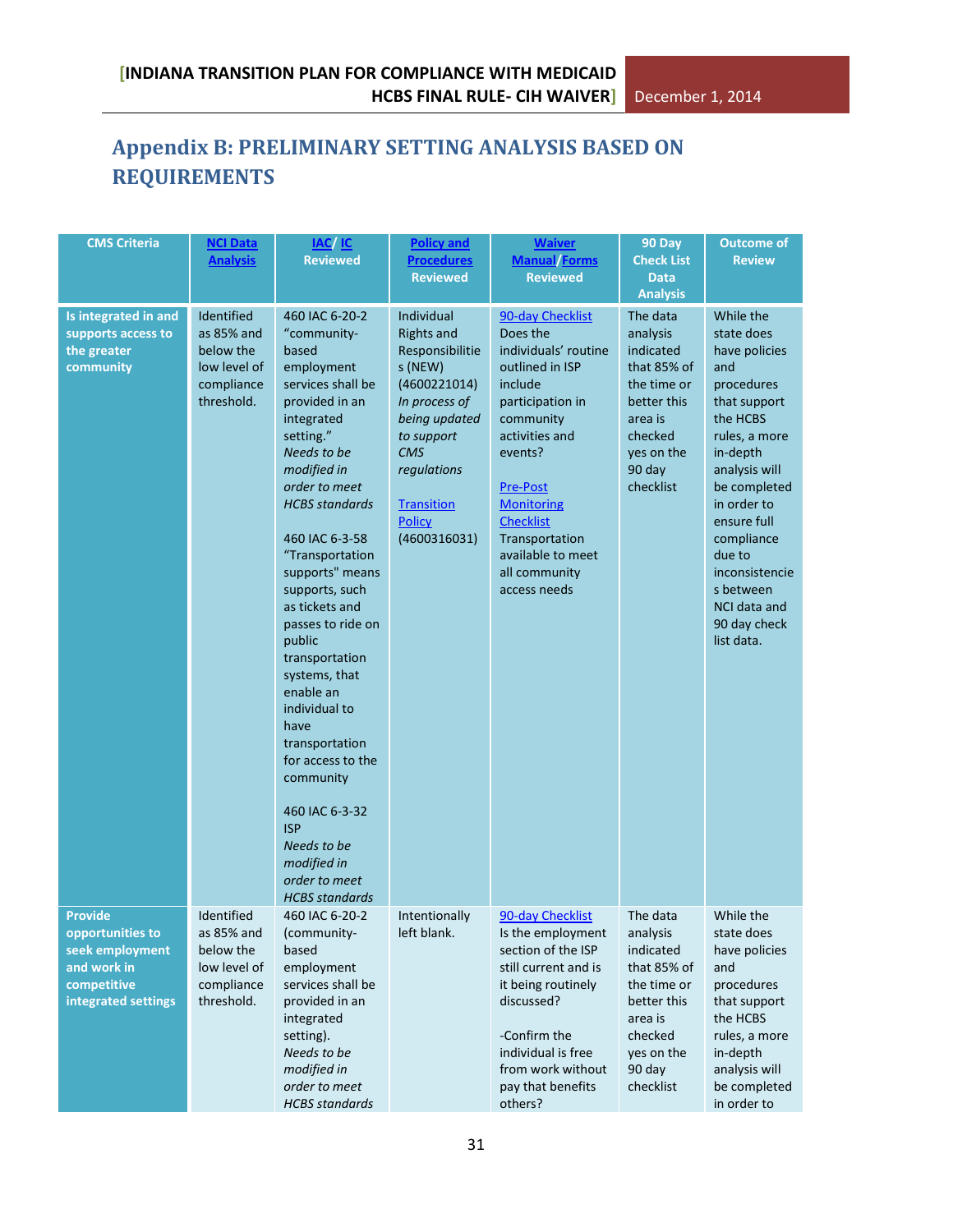|                                                                                                                                                                           |                                                                                   |                                                                                                                                                                                                                                                                                                                                   |                                                                                                                                                                                                                                                                |                                                                                                                                                                                                                                                                                                                                                                   |                                                                                                                                           | ensure full<br>compliance<br>due to<br>inconsistencie<br>s between<br>NCI data and<br>90 day check<br>list data.                                                                                                                                                                           |
|---------------------------------------------------------------------------------------------------------------------------------------------------------------------------|-----------------------------------------------------------------------------------|-----------------------------------------------------------------------------------------------------------------------------------------------------------------------------------------------------------------------------------------------------------------------------------------------------------------------------------|----------------------------------------------------------------------------------------------------------------------------------------------------------------------------------------------------------------------------------------------------------------|-------------------------------------------------------------------------------------------------------------------------------------------------------------------------------------------------------------------------------------------------------------------------------------------------------------------------------------------------------------------|-------------------------------------------------------------------------------------------------------------------------------------------|--------------------------------------------------------------------------------------------------------------------------------------------------------------------------------------------------------------------------------------------------------------------------------------------|
| <b>Control Personal</b><br><b>Resources</b>                                                                                                                               | Identified<br>as 85% and<br>below the<br>low level of<br>compliance<br>threshold. | 460 IAC 6-17-3<br><b>Individuals</b><br><b>Personal File</b><br>460 IAC 6-24-3<br>Management of<br><b>Individuals</b><br>Financial<br><b>Resources</b><br>Needs to be<br>modified in<br>order to meet<br><b>HCBS</b> standards<br>460 IAC 6-9-4<br>Personal<br>Possessions and<br>Clothing                                        | <b>Individual</b><br><b>Rights and</b><br>Responsibilitie<br>s (NEW)<br>(4600221014)<br>In process of<br>being updated<br>to support<br><b>CMS</b><br>regulations                                                                                              | 90-day Checklist<br>Unrestricted<br>access to their<br>personal<br>possessions?<br>-Free to receive<br>and open own<br>mail?<br>-Free to receive<br>and make phone<br>calls without<br>restrictions?<br><b>Fiscal Issues</b><br>(money, accounts,<br>etc.)<br><b>ISP</b><br>Are the Individuals'<br>Property/Financial<br>resources being<br>properly<br>managed? | The data<br>analysis<br>indicated<br>that 85% of<br>the time or<br>better this<br>area is<br>checked<br>yes on the<br>90 day<br>checklist | While the<br>state does<br>have policies<br>and<br>procedures<br>that support<br>the HCBS<br>rules, a more<br>in-depth<br>analysis will<br>be completed<br>in order to<br>ensure full<br>compliance<br>due to<br>inconsistencie<br>s between<br>NCI data and<br>90 day check<br>list data. |
| <b>Ensures the</b><br>individual receives<br>services in the<br>community with<br>the same degree of<br>access as<br>individuals not<br>receiving Medicaid<br><b>HCBS</b> | No NCI<br>data                                                                    | 460 IAC 7-3-12<br>AND 6-3-38.5<br>(PCP)<br>(4) empowers an<br>individual and<br>the individual's<br>family to create<br>a life plan and<br>corresponding<br>ISP for the<br>individual that:<br>(A) is based on<br>the individual's<br>preferences,<br>dreams, and<br>needs;<br>(B) encourages<br>and supports<br>the individual's | <b>BQIS</b><br>Complaints:<br>Supported<br><b>Living Services</b><br>& Supports<br>(BQIS<br>4600221005)<br>Individual<br><b>Rights and</b><br>Responsibilitie<br>s (NEW)<br>(4600221014)<br>In process of<br>being updated<br>to support<br>CMS<br>regulations | 90-day Checklist<br>Does the<br>individual's routine<br>outlined in the ISP<br>include<br>participation in<br>community<br>activities and<br>events?                                                                                                                                                                                                              | The data<br>analysis<br>indicated<br>that 85% of<br>the time or<br>better this<br>area is<br>checked<br>yes on the<br>90 day<br>checklist | While the<br>state does<br>have policies<br>and<br>procedures<br>that support<br>the HCBS<br>rules, a more<br>in-depth<br>analysis will<br>be completed<br>in order to<br>ensure full<br>compliance.                                                                                       |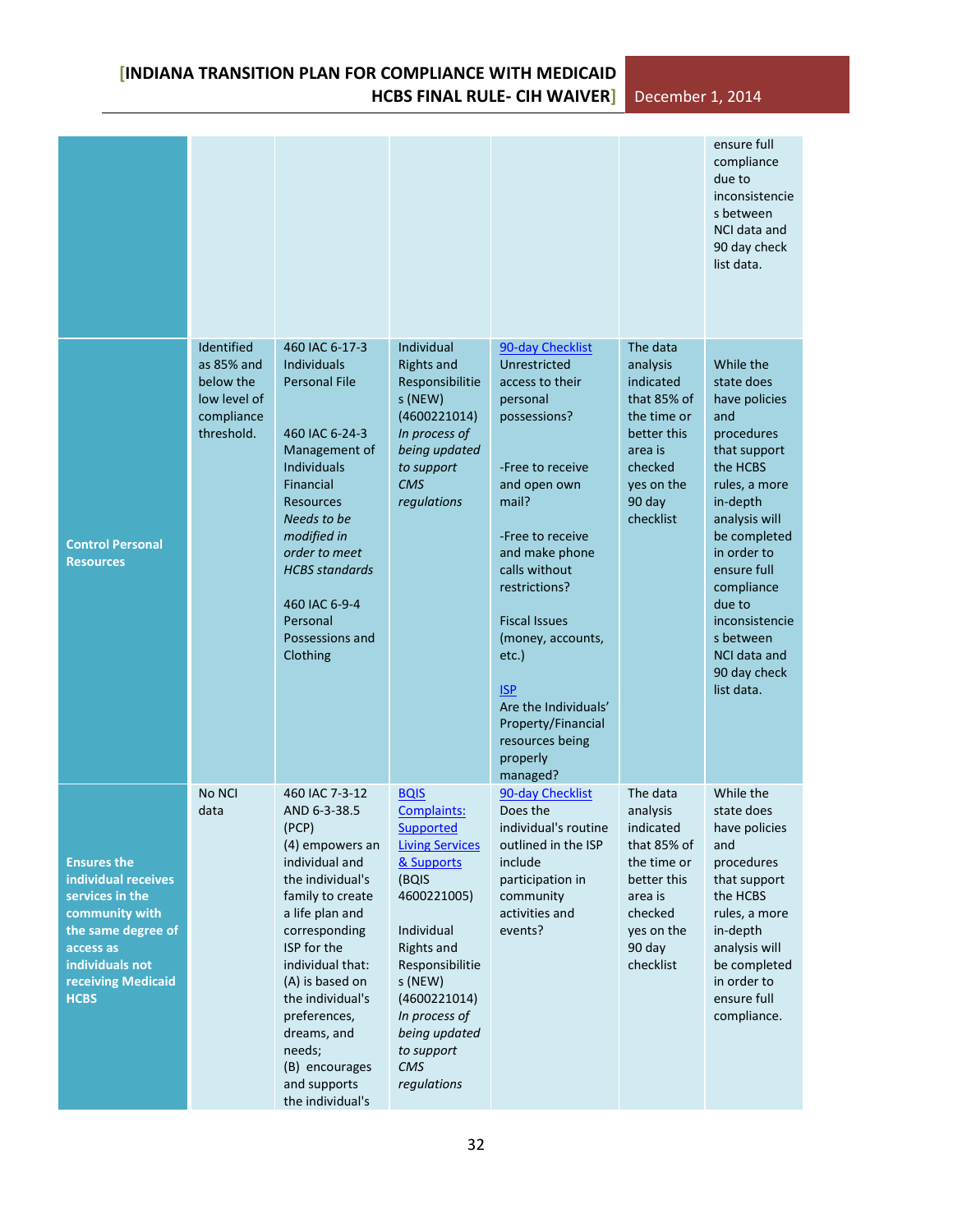| (continued)                                                                                          |                                                                                   | long term hopes<br>and dreams;<br>(C) is supported<br>by a short term<br>plan that is<br>based on<br>reasonable<br>costs, given the<br>individual's<br>support needs;<br>(D) includes<br>individual<br>responsibility;<br>and<br>(E) includes a<br>range of<br>supports,<br>including<br>funded,<br>community, and<br>natural<br>supports.<br>460 IAC 6-20-2<br>community-<br>based<br>employment<br>services shall be<br>provided in an<br>integrated<br>setting<br>Needs to be<br>modified in<br>order to meet<br><b>HCBS</b> standards |                                                                                                                                                            |                                                                                                                                                                                                                                                                                                      |                                                                                                                                           |                                                                                                                                                                                                                                                                                            |
|------------------------------------------------------------------------------------------------------|-----------------------------------------------------------------------------------|-------------------------------------------------------------------------------------------------------------------------------------------------------------------------------------------------------------------------------------------------------------------------------------------------------------------------------------------------------------------------------------------------------------------------------------------------------------------------------------------------------------------------------------------|------------------------------------------------------------------------------------------------------------------------------------------------------------|------------------------------------------------------------------------------------------------------------------------------------------------------------------------------------------------------------------------------------------------------------------------------------------------------|-------------------------------------------------------------------------------------------------------------------------------------------|--------------------------------------------------------------------------------------------------------------------------------------------------------------------------------------------------------------------------------------------------------------------------------------------|
| <b>Allow full access to</b><br>the greater<br>community/Engage<br>d in community life<br>(continued) | Identified<br>as 85% and<br>below the<br>low level of<br>compliance<br>threshold. | 460 IAC 6-9-4<br>System for<br>protecting<br>Individuals<br>(h) A provider<br>shall establish a<br>system for<br>providing an<br>individual with<br>the opportunity<br>to participate in<br>social, religious,<br>and community<br>activities.<br><b>ACCESS TO THE</b><br><b>COMMUNITY</b><br>460 IAC 6-20-2<br>"community-<br>based                                                                                                                                                                                                      | <b>Individual</b><br><b>Rights and</b><br>Responsibilitie<br>s (NEW)<br>(4600221014)<br>In process of<br>being updated<br>to support<br>CMS<br>regulations | <b>ISP</b><br>Is adequate<br>Transportation<br>being provided?<br>90-day Checklist<br>Does the<br>individual's routine<br>outlined in the ISP<br>include<br>participation in<br>community<br>activities and<br>events?<br><b>Pre-Post</b><br><b>Monitoring</b><br><b>Checklist</b><br>Transportation | The data<br>analysis<br>indicated<br>that 85% of<br>the time or<br>better this<br>area is<br>checked<br>yes on the<br>90 day<br>checklist | While the<br>state does<br>have policies<br>and<br>procedures<br>that support<br>the HCBS<br>rules, a more<br>in-depth<br>analysis will<br>be completed<br>in order to<br>ensure full<br>compliance<br>due to<br>inconsistencie<br>s between<br>NCI data and<br>90 day check<br>list data. |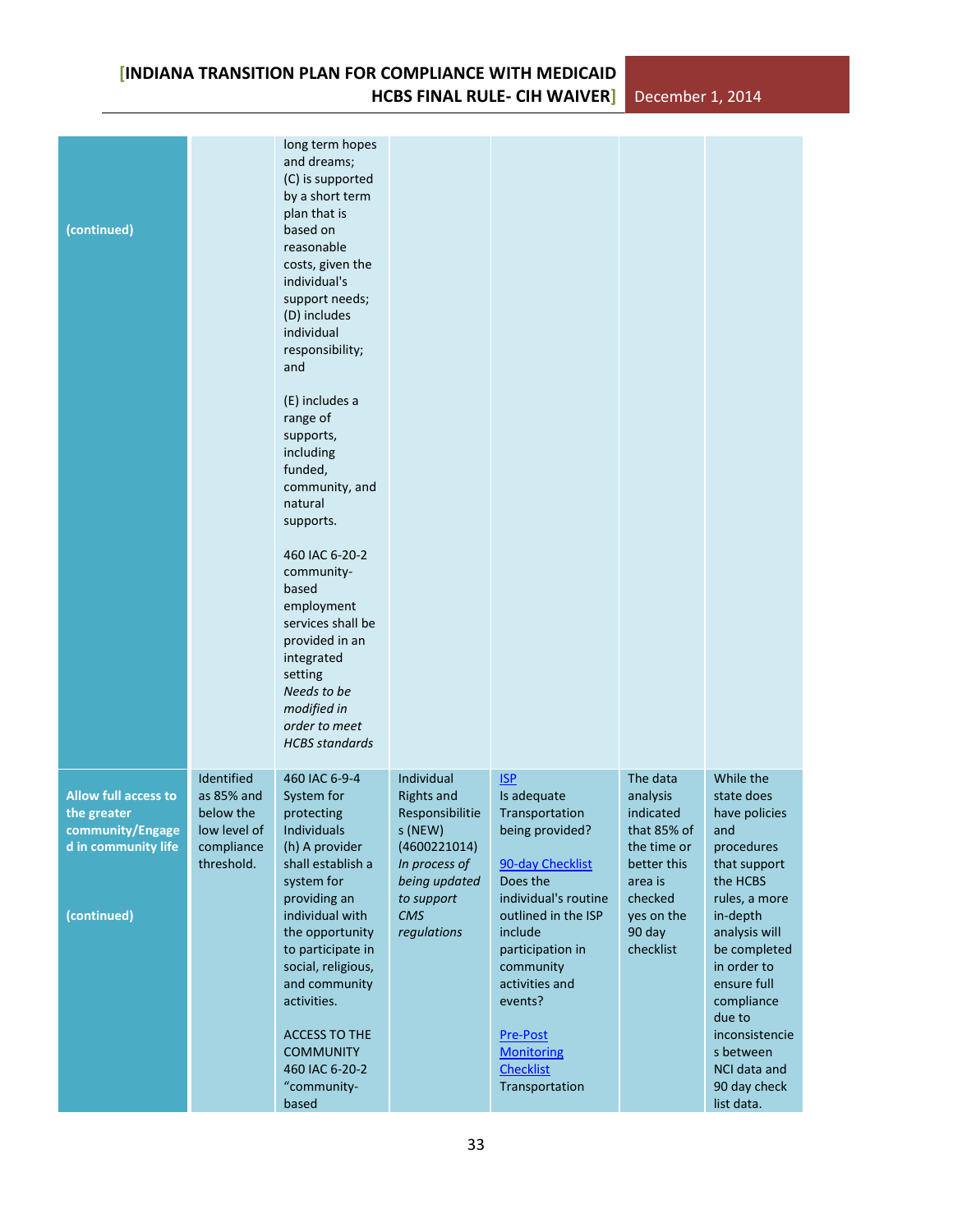| (continued)                                                                                                                                                                          |                                                                                   | employment<br>services shall be<br>provided in an<br>integrated<br>setting."<br>Needs to be<br>modified in<br>order to meet<br><b>HCBS</b> standards<br>460 IAC 6-3-58<br>"Transportation<br>supports" means<br>supports, such<br>as tickets and<br>passes to ride on<br>public<br>transportation<br>systems, that<br>enable an<br>individual to<br>have<br>transportation<br>for access to the<br>community<br>460 IAC 6-3-32<br><b>ISP</b><br>Needs to be<br>modified in<br>order to meet<br><b>HCBS</b> standards |                             |                                                                                                                                                                                                                                                                                                                                                                                                                                                                               |                                                                                        |                                                                                                |
|--------------------------------------------------------------------------------------------------------------------------------------------------------------------------------------|-----------------------------------------------------------------------------------|----------------------------------------------------------------------------------------------------------------------------------------------------------------------------------------------------------------------------------------------------------------------------------------------------------------------------------------------------------------------------------------------------------------------------------------------------------------------------------------------------------------------|-----------------------------|-------------------------------------------------------------------------------------------------------------------------------------------------------------------------------------------------------------------------------------------------------------------------------------------------------------------------------------------------------------------------------------------------------------------------------------------------------------------------------|----------------------------------------------------------------------------------------|------------------------------------------------------------------------------------------------|
| <b>Setting is chosen</b><br>among setting<br>options including<br>non-disability<br>specific settings<br>and options for a<br>private unit in<br>residential settings<br>(continued) | Identified<br>as 85% and<br>below the<br>low level of<br>compliance<br>threshold. | 460 IAC 6-4<br>Rule 4. Types of<br><b>Supported Living</b><br>Services and<br><b>Supports</b><br>460 IAC 6-29-3<br>Sec. 3. The<br>provider<br>designated in an<br>individual's ISP<br>as responsible<br>for providing<br>environmental<br>and living<br>arrangement<br>support shall<br>ensure that<br>appropriate<br>devices or home<br>modifications, or<br>both<br>460 IAC 6-9-6                                                                                                                                  | Intentionally<br>left blank | (Part 4.5 and 4.6 of<br>Manual-FSW/CIH)<br>Participants may<br>choose to live in<br>their own home,<br>family home, or<br>community setting<br>appropriate to<br>their needs. AND<br>When priority<br>access has been<br>deemed<br>appropriate and a<br>priority waiver slot<br>in the specific<br>reserved capacity<br>category met by<br>the applicant<br>remains open,<br>participants may<br>choose to live in<br>their own home,<br>family home, or<br>community setting | <b>This</b><br>information<br>is not<br>obtained<br>through<br>the 90 day<br>checklist | A review of<br>policies,<br>procedures<br>and data<br>assume<br>vulnerability<br>in this area. |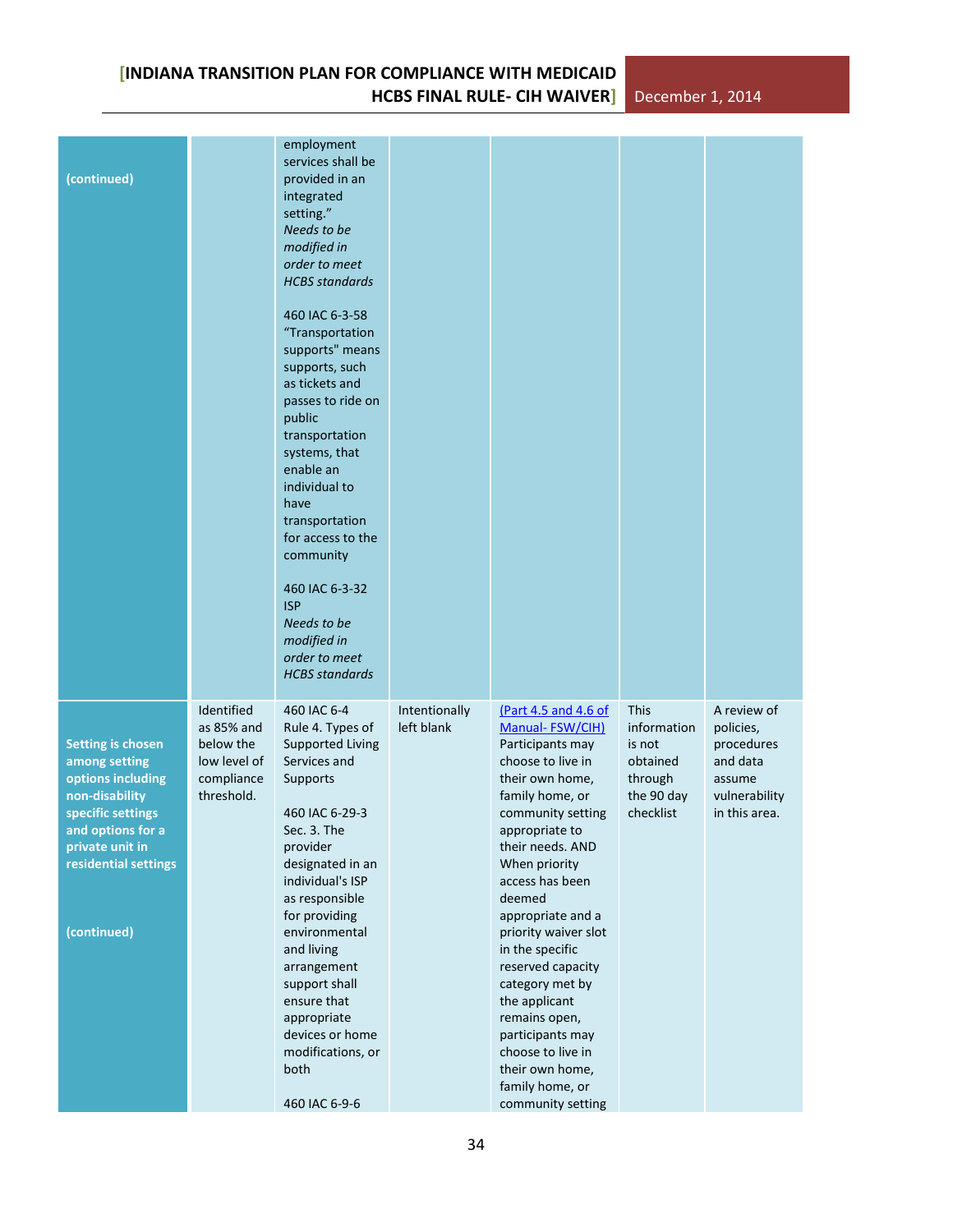|                                              |                             | Transfer of<br>individual's<br>records upon<br>change of<br>provider |                                      | appropriate to<br>their needs.               |                       |                          |
|----------------------------------------------|-----------------------------|----------------------------------------------------------------------|--------------------------------------|----------------------------------------------|-----------------------|--------------------------|
| <b>Ensures right to</b><br>privacy, dignity, | <b>All National</b><br>Core | 460 IAC 13-3-12<br>(IST                                              | <b>Aversive</b><br><b>Techniques</b> | Provider<br><b>Agreement</b>                 | The data<br>analysis  | A review of<br>policies, |
| and respect and                              | Indicator                   | Membership)                                                          | (BDDS                                | Checklist <sub>12</sub> .                    | indicated             | procedures               |
| freedom from                                 | questions                   |                                                                      | 4601207003)                          | Prohibiting                                  | that 85% of           | and data                 |
| coercion and                                 | were above                  | 460 IAC 6-8-2 -                                                      |                                      | Violations of                                | the time or           | assume                   |
| restraint                                    | the 85%                     | Constitutional                                                       | <b>BMR-ANE</b>                       | <b>Individual Rights</b>                     | better this           | compliance in            |
|                                              | threshold                   | and statutory                                                        | (BDDS                                |                                              | area is               | this area.               |
| (continued)                                  | for this<br>requiremen      | rights                                                               | 4601207002)                          | Provider                                     | checked<br>yes on the |                          |
|                                              | t                           | IC $12-27-4-$                                                        | Environmental                        | Agreement                                    | 90 day                |                          |
|                                              |                             | Seclusion and                                                        | <b>Requirements</b>                  | Checklist 14                                 | checklist             |                          |
|                                              |                             | <b>Restraint laws</b>                                                | (BDDS 460)                           | Individual                                   |                       |                          |
|                                              |                             |                                                                      | 1216039)                             | Freedoms                                     |                       |                          |
|                                              |                             | 460 IAC 6-8-3                                                        |                                      | Provider                                     |                       |                          |
|                                              |                             | Promoting the<br>exercise of                                         | Use of                               | <b>Agreement</b>                             |                       |                          |
|                                              |                             | rights                                                               | Restrictive<br>Interventions,        | Checklist <sub>15</sub><br>Personnel Policy- |                       |                          |
|                                              |                             |                                                                      | <b>Including</b>                     | Safeguards that                              |                       |                          |
|                                              |                             | 460 IAC 7-5-6 -                                                      | Restraint                            | ensure compliance                            |                       |                          |
|                                              |                             | Statement of                                                         | (BDDS 460)                           | with HIPAA and all                           |                       |                          |
|                                              |                             | agreement<br>section                                                 | 0228 025)                            | other Federal and<br>State Privacy Laws.     |                       |                          |
|                                              |                             |                                                                      | <b>Human Rights</b>                  | 90-day Checklist                             |                       |                          |
| (continued)                                  |                             | 460 IAC 6-10-8 -                                                     | Committee                            | Free from ANE?                               |                       |                          |
|                                              |                             | Resolution of                                                        | (BDDS 460)                           |                                              |                       |                          |
|                                              |                             | disputes                                                             | 0221 012)                            | Informed and able                            |                       |                          |
|                                              |                             | 460 IAC 6-9-4-                                                       | Protection of                        | to<br>understand/exerci                      |                       |                          |
|                                              |                             | Systems for                                                          | Individual                           | se their rights as                           |                       |                          |
|                                              |                             | protecting                                                           | <b>Rights</b>                        | individual receiving                         |                       |                          |
|                                              |                             | individuals                                                          | (4600228022)                         | services?                                    |                       |                          |
|                                              |                             |                                                                      |                                      | Is the individual                            |                       |                          |
|                                              |                             | 460 IAC 6-9-3<br>Prohibiting                                         | Incident<br>Reporting and            | being treated with<br>respect by the         |                       |                          |
|                                              |                             | violations of                                                        | Management                           | support staff?                               |                       |                          |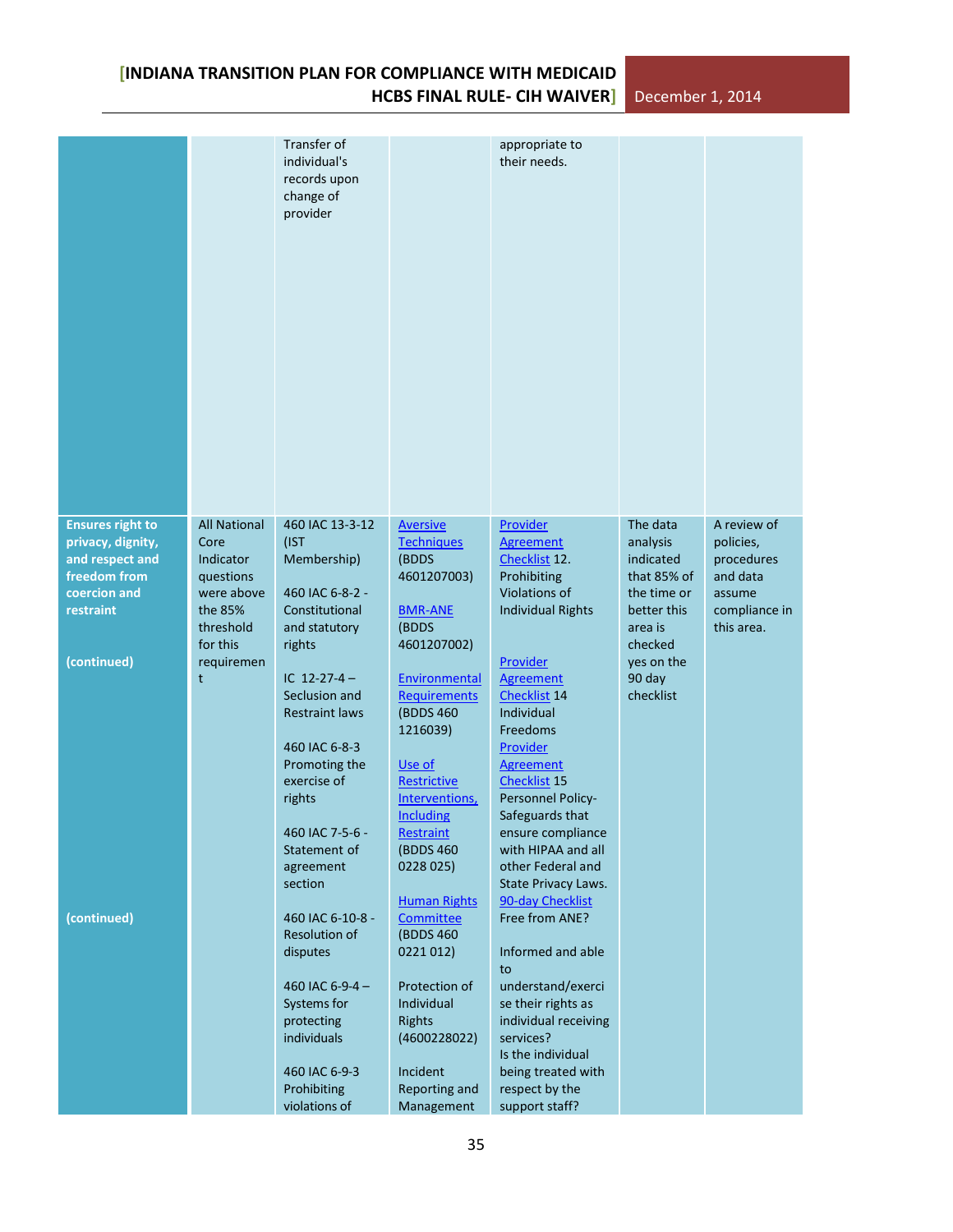|             | individual rights | (BQIS 460                       |                                    |  |
|-------------|-------------------|---------------------------------|------------------------------------|--|
|             |                   | $0301008$ ) -                   | Pre-Post                           |  |
|             |                   | <b>TRAINING IS</b>              | <b>Monitoring</b>                  |  |
| (continued) |                   | <b>REQUIRED</b><br>FOR ALL DSPs | <b>Checklist</b><br>Transportation |  |
|             |                   | (4600228027)                    |                                    |  |
|             |                   | - Annual                        |                                    |  |
|             |                   | Training on                     |                                    |  |
|             |                   | the protection                  |                                    |  |
|             |                   | of individual                   |                                    |  |
|             |                   | rights and                      |                                    |  |
|             |                   | respecting                      |                                    |  |
|             |                   | dignity of                      |                                    |  |
|             |                   | individual                      |                                    |  |
|             |                   | (4600228021-                    |                                    |  |
|             |                   | Professional                    |                                    |  |
|             |                   | Qualifications                  |                                    |  |
|             |                   | and                             |                                    |  |
|             |                   | Requirements                    |                                    |  |
|             |                   | $\mathcal{E}$                   |                                    |  |
|             |                   | Individual                      |                                    |  |
|             |                   | <b>Rights and</b>               |                                    |  |
|             |                   | Responsibilitie                 |                                    |  |
|             |                   | s (NEW)                         |                                    |  |
|             |                   | (4600221014)                    |                                    |  |
|             |                   | In process of                   |                                    |  |
|             |                   | being updated                   |                                    |  |
|             |                   | to support<br>CMS               |                                    |  |
|             |                   | regulations                     |                                    |  |
|             |                   |                                 |                                    |  |
|             |                   | <b>IST</b>                      |                                    |  |
|             |                   | (4600228016)                    |                                    |  |
|             |                   | Identifies                      |                                    |  |
|             |                   | other persons                   |                                    |  |
|             |                   | identified by<br>the individual |                                    |  |
|             |                   | <b>AND requires</b>             |                                    |  |
|             |                   | the individual                  |                                    |  |
|             |                   | to be present                   |                                    |  |
|             |                   | at all meetings                 |                                    |  |
|             |                   |                                 |                                    |  |
|             |                   | Pre-Post<br><b>Transition</b>   |                                    |  |
|             |                   | <b>Monitoring</b>               |                                    |  |
|             |                   | (BDDS                           |                                    |  |
|             |                   | 4600530032)                     |                                    |  |
|             |                   | Health and                      |                                    |  |
|             |                   | Welfare is                      |                                    |  |
|             |                   | protected                       |                                    |  |
|             |                   | <b>Provider Code</b>            |                                    |  |
|             |                   | of Ethics                       |                                    |  |
|             |                   | Conduct all                     |                                    |  |
|             |                   | practice with                   |                                    |  |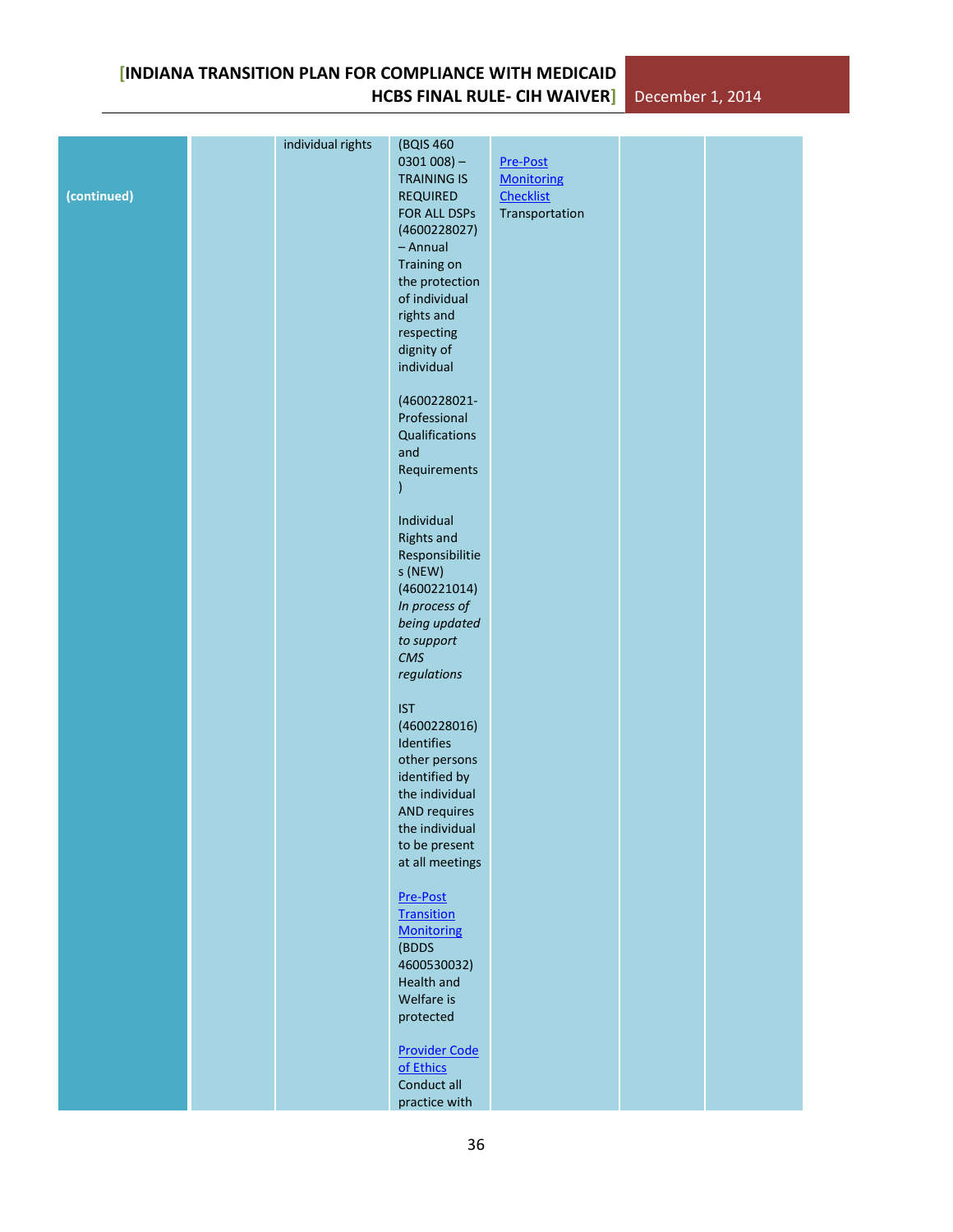|                                                                                                                                                                                                                                                                                               |                             |                                                                                                                                                                                                                                                                                                                                                                                                                                                                                                                                                                                                               | honest,<br>integrity and<br>fairness<br><b>DDRS Policy:</b><br>Personnel<br><b>Policies and</b><br><b>Manuals</b>                                                                                                                                                                                                                                                                                                                            |                                                                                                                                                                                                                                                                                                                                                  |                                                                                        |                                                                                                                                       |
|-----------------------------------------------------------------------------------------------------------------------------------------------------------------------------------------------------------------------------------------------------------------------------------------------|-----------------------------|---------------------------------------------------------------------------------------------------------------------------------------------------------------------------------------------------------------------------------------------------------------------------------------------------------------------------------------------------------------------------------------------------------------------------------------------------------------------------------------------------------------------------------------------------------------------------------------------------------------|----------------------------------------------------------------------------------------------------------------------------------------------------------------------------------------------------------------------------------------------------------------------------------------------------------------------------------------------------------------------------------------------------------------------------------------------|--------------------------------------------------------------------------------------------------------------------------------------------------------------------------------------------------------------------------------------------------------------------------------------------------------------------------------------------------|----------------------------------------------------------------------------------------|---------------------------------------------------------------------------------------------------------------------------------------|
| The setting options<br>are identified and<br>documented in the<br>person-centered<br>service plan and<br>are based on the<br>individual's needs,<br>preferences, and,<br>for residential<br>settings, resources<br>available for room<br>and board (taken<br>from Federal<br><b>Register)</b> | No NCI<br>data<br>available | 460 IAC 7-3-12<br>(PCP)<br>Needs to be<br>modified in<br>order to meet<br><b>HCBS</b> standards<br>460 IAC 7-4-1<br>(Development of<br>ISP)<br>460 IAC 6-3-32<br>"Individualized<br>support plan" or<br>"ISP" defined<br>460 IAC 6-3-38.5<br>"Person<br>centered<br>planning"<br>defined<br>(A) based on the<br>individual's<br>preferences,<br>dreams, and<br>needs;<br>460 IAC 6-3-38.6<br>"Person<br>centered<br>planning<br>facilitation<br>services"<br>defined<br>460 IAC 6-5-36<br>Person centered<br>planning<br>facilitation<br>services<br>provider<br>qualifications<br>460 IAC 6-14-4<br>Training | <b>DSP Training</b><br>(4600228027)<br><b>Initial DSP</b><br>training<br>requires an<br>approved core<br>competency<br>such as PSP --<br>Respect/Right<br>s, Choice,<br>Competence,<br>and<br>Community<br>presence and<br>participation<br>Professional<br><b>Qualifications</b><br>and<br>Requirements<br>(4600228021)<br>Provider shall<br>ensure that<br>services<br>provided to<br>individual<br>meet the<br>needs of the<br>individual | (Part 4.5 and 4.6 of<br>Manual-FSW/CIH)<br>Participants<br>develop an<br><b>Individual Service</b><br>Plan (ISP) using a<br>person centered<br>planning process<br>guided by an<br><b>Individual Support</b><br>Team (IST).<br>90-day Checklist<br>Does CCB/POC, ISP<br>address the needs<br>of the individual,<br>implemented<br>appropriately? | <b>This</b><br>information<br>is not<br>obtained<br>through<br>the 90 day<br>checklist | Due to lack of<br>data a more<br>in-depth<br>analysis will<br>be completed<br>in order to<br>determine<br>compliance in<br>this area. |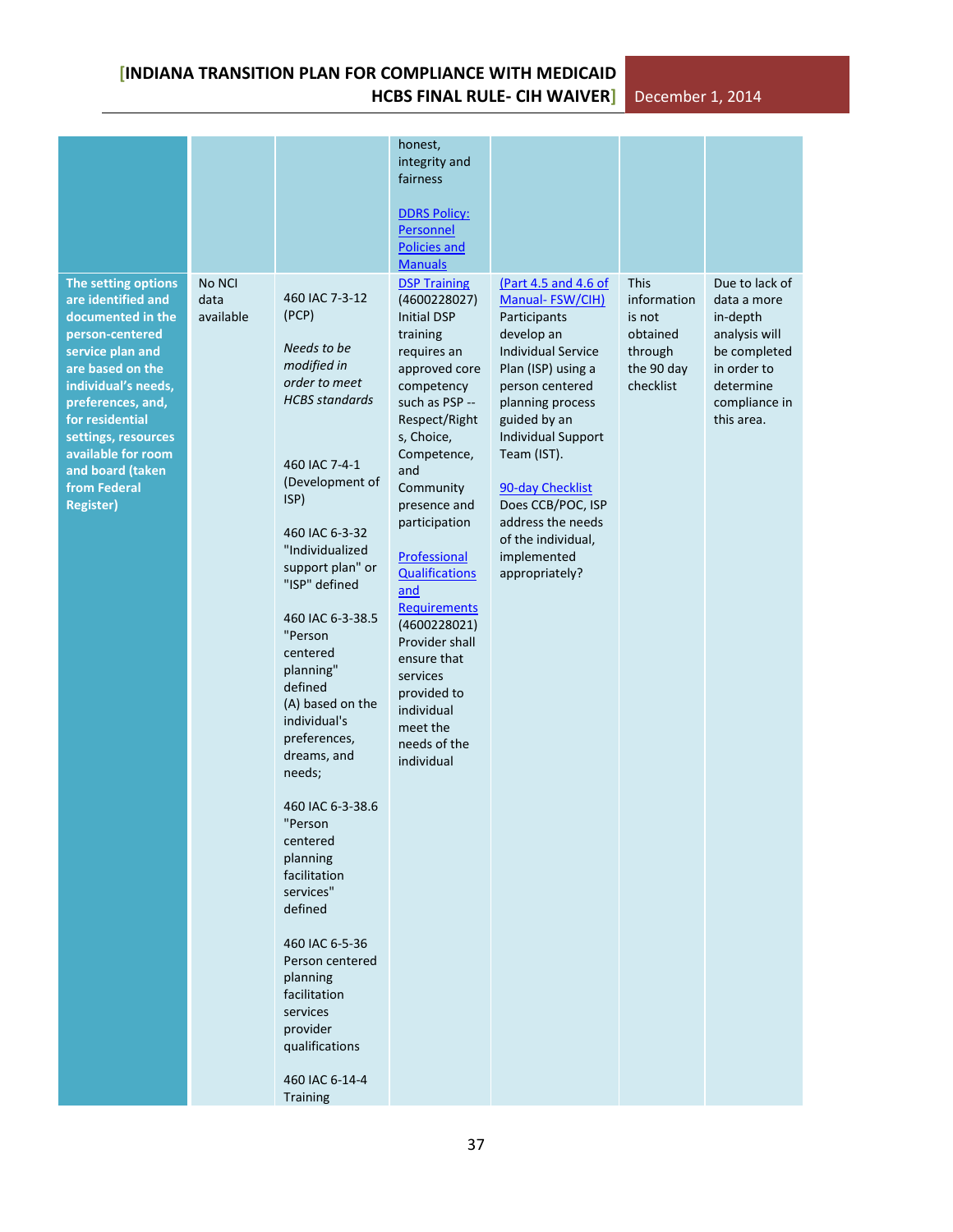| <b>Optimizes, but</b><br>does not restrain,<br>individual<br>initiative,<br>autonomy, and<br>independence in<br>making life choices,<br>including but not<br>limited to, daily<br>activities, physical<br>environment, and<br>with whom to<br>interact. | identified<br>as 85% and<br>below the<br>low level of<br>compliance<br>threshold | IC 12-27<br>(Seclusion and<br>Restraint)<br>460 IAC 6-3-29.5<br>Independence<br>assistance<br>service<br>460 IAC 6-24-1<br>Coordination of<br>training services<br>and training plan<br>(be designed to<br>enhance skill<br>acquisition and<br>increase<br>independence).<br>460 IAC 6-8-2<br>Constitutional<br>and statutory<br>rights<br>460 IAC 6-8-3<br>promoting the<br>exercise of rights<br>460 IAC 6-36-2<br>Code of ethics<br>460 IAC 6-3-54<br>"Support team"<br>defined<br>(1)<br>are<br>design<br>ated<br>by the<br>individ<br>ual; | <b>Provider Code</b><br>of Ethics<br>A provider<br>shall provide<br>professional<br>services with<br>objectivity<br>and with<br>respect for<br>the unique<br>needs and<br>values of the<br>individual<br>being<br>provided<br>services.<br>Individual<br><b>Rights and</b><br>Responsibilitie<br>s (NEW)<br>(4600221014)<br>In process of<br>being updated<br>to support<br><b>CMS</b><br>regulations |                                                                                                                                                        | <b>This</b><br>information<br>is not<br>obtained<br>through<br>the 90 day<br>checklist    | A review of<br>policies,<br>procedures<br>and data<br>assume<br>vulnerability<br>in this area. |
|---------------------------------------------------------------------------------------------------------------------------------------------------------------------------------------------------------------------------------------------------------|----------------------------------------------------------------------------------|-------------------------------------------------------------------------------------------------------------------------------------------------------------------------------------------------------------------------------------------------------------------------------------------------------------------------------------------------------------------------------------------------------------------------------------------------------------------------------------------------------------------------------------------------|-------------------------------------------------------------------------------------------------------------------------------------------------------------------------------------------------------------------------------------------------------------------------------------------------------------------------------------------------------------------------------------------------------|--------------------------------------------------------------------------------------------------------------------------------------------------------|-------------------------------------------------------------------------------------------|------------------------------------------------------------------------------------------------|
| <b>Facilitates choice</b>                                                                                                                                                                                                                               | identified<br>as 85% and<br>below the<br>low level of<br>compliance<br>threshold | 460 IAC 7-4-3<br>Composition of<br>the support<br>team<br>460 IAC 7-3-12<br>AND 6-3-38.5                                                                                                                                                                                                                                                                                                                                                                                                                                                        | Individual<br><b>Rights and</b><br>Responsibilitie<br>s (NEW)<br>(4600221014)<br>In process of<br>being updated                                                                                                                                                                                                                                                                                       | (Part 4.5 and 4.6 of<br>Manual-FSW/CIH)<br>The participant<br>with the IST selects<br>services, identifies<br>service providers<br>of their choice and | The data<br>analysis<br>indicated<br>that 85% of<br>the time or<br>better this<br>area is | While the<br>state does<br>have policies<br>and<br>procedures<br>that support<br>the HCBS      |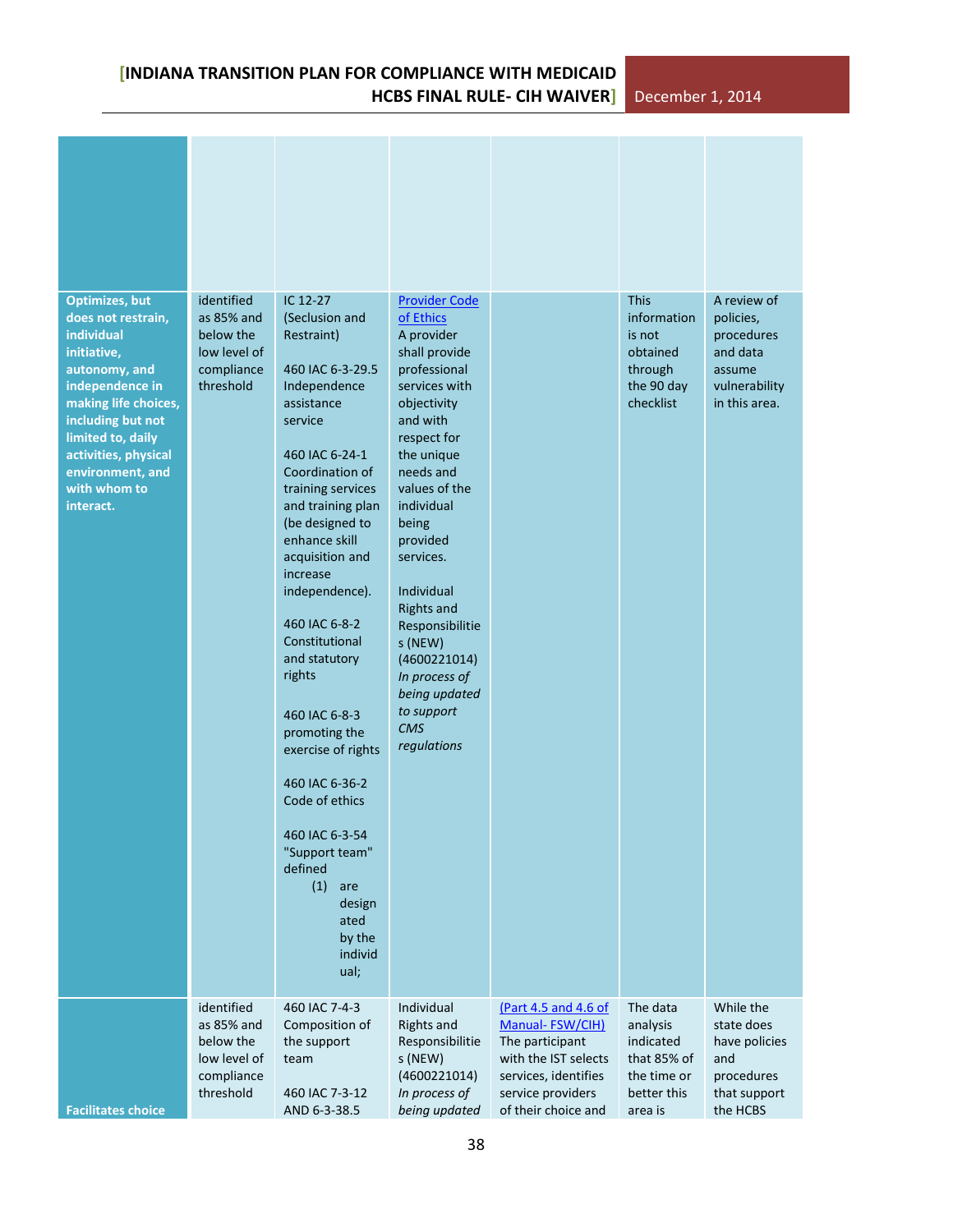#### **of services and who provides them (continued)** (PCP) (4) empowers an individual and the individual's family to create a life plan and corresponding ISP for the individual that: (A) is based on the individual's preferences, dreams, and needs; (B) encourages and supports the individual's long term hopes and dreams; (C) is supported by a short term plan that is based on reasonable costs, given the individual's support needs; (D) includes individual responsibility; and (E) includes a range of supports, including funded, community, and natural supports. 460 IAC 7-5-5 (Outcome section) (4) Proposed strategies and activities for meeting and attaining the outcome, including the following: (5)The party or parties, paid or unpaid, responsible for assisting the individual in *to support CMS regulations* [IST](https://secure.in.gov/fssa/files/Individualized_Support_Team.pdf) (4600228016) Coordinate the provision and monitoring of needed supports for the individual develops a Plan of Care/Cost Comparison Budget (CCB). Freedom of Choice Form Provider Pick List [90-day Checklist](https://secure.in.gov/fssa/files/New_90_Day_Checklist_6.8.12.pdf) Provided information on their right to choose and change providers and case managers? checked yes on the 90 day checklist rules, a more in-depth analysis will be completed in order to ensure full compliance due to inconsistencie s between NCI data and 90 day check list data.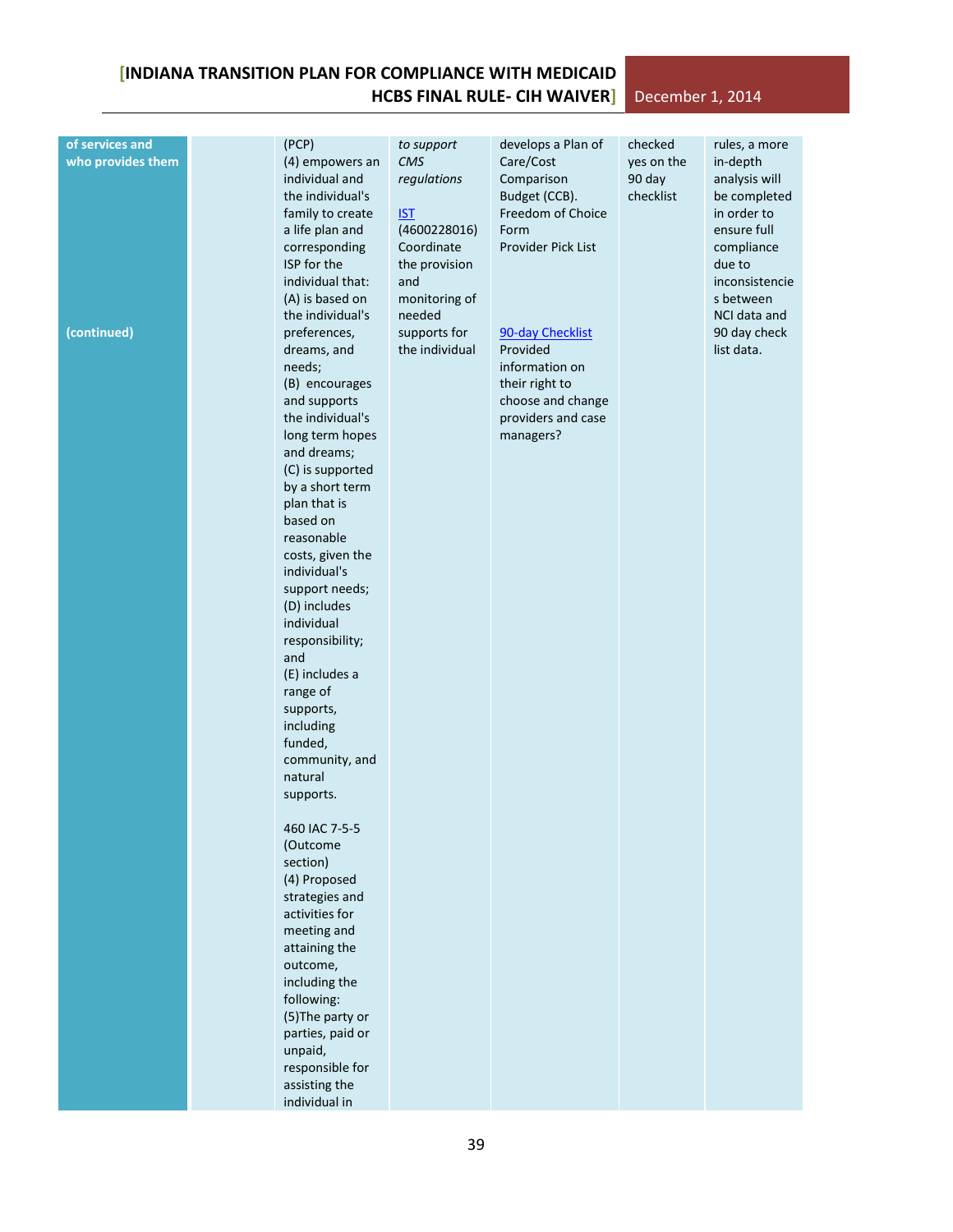|                                                                                                                                                 |                                                                                  | meeting the<br>outcome. A<br>responsible<br>party cannot be<br>changed unless<br>the support<br>team is<br>reconvened and<br>the ISP is<br>amended to<br>reflect a change<br>in responsible<br>party.                                                                                                                                                                                                    |                                                                                                                                                                                                              |                                                                                                                                                                                                            |                                                                                                                                                                            |                                                                                                   |
|-------------------------------------------------------------------------------------------------------------------------------------------------|----------------------------------------------------------------------------------|----------------------------------------------------------------------------------------------------------------------------------------------------------------------------------------------------------------------------------------------------------------------------------------------------------------------------------------------------------------------------------------------------------|--------------------------------------------------------------------------------------------------------------------------------------------------------------------------------------------------------------|------------------------------------------------------------------------------------------------------------------------------------------------------------------------------------------------------------|----------------------------------------------------------------------------------------------------------------------------------------------------------------------------|---------------------------------------------------------------------------------------------------|
| A lease or other<br>legally enforceable<br>agreement to<br>protect from<br>eviction (Provider<br>owned or<br>controlled<br>residential setting) | No NCI<br>Data<br>Available                                                      | 460 IAC 6-24-3<br>Management of<br>Individual's<br>financial<br>resources<br>460 IAC 6-9-4<br>Systems for<br>protecting<br>individuals                                                                                                                                                                                                                                                                   | Intentionally<br>left blank                                                                                                                                                                                  | 90-day Checklist<br>Has the provider<br>obtained a rental<br>agreement in the<br>individuals' name?<br><b>ISP</b><br>Are the Individuals'<br>Property/Financial<br>resources being<br>properly<br>managed? | Due to the<br>majority of<br>responses<br>to this<br>question on<br>the 90 day<br>check list<br>being "n/a"<br>validity of<br>the data is<br>unable to<br>be<br>determined | A more in-<br>depth<br>analysis will<br>be completed<br>in order to<br>ensure full<br>compliance. |
| <b>Privacy in their unit</b><br>including entrances<br>lockable by the<br>individual                                                            | identified<br>as 85% and<br>below the<br>low level of<br>compliance<br>threshold | 460 IAC 6-9-4<br>Systems for<br>protecting<br>individuals<br>(e) A provider<br>shall establish a<br>system to<br>ensure that an<br>individual has<br>the opportunity<br>for personal<br>privacy.<br>$(1)$ the<br>opportunity to<br>communicate,<br>associate, and<br>meet privately<br>with persons of<br>the individual's<br>choosing;<br>(2) the means to<br>send and receive<br>unopened mail;<br>and | Individual<br><b>Rights and</b><br>Responsibilitie<br>s (NEW)<br>(4600221014)<br>In process of<br>being updated<br>to support<br>CMS<br>regulations<br>Protection of<br>Individual<br>Rights<br>(4600228022) | Intentionally left<br>blank                                                                                                                                                                                | <b>This</b><br>information<br>is not<br>obtained<br>through<br>the 90 day<br>checklist                                                                                     | A review of<br>policies,<br>procedures<br>and data<br>assume<br>vulnerability<br>in this area.    |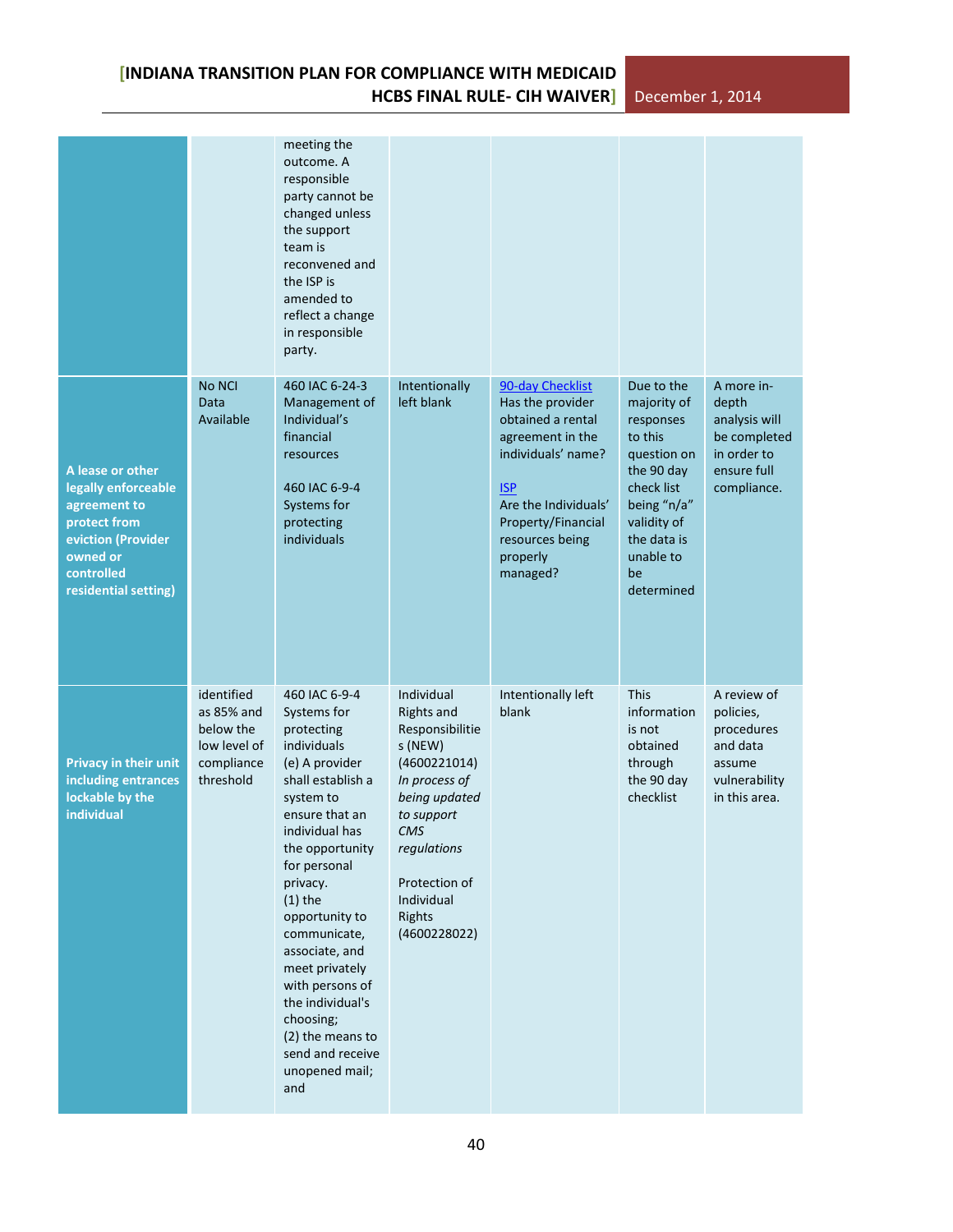| $(3)$ access to a<br>telephone with<br>privacy for<br>incoming and<br>outgoing local<br>and long<br>distance calls at<br>the individual's<br>expense<br><b>Freedom to furnish</b><br><b>This</b><br>Due to lack of<br><b>NO NCI</b><br>Individual<br>and decorate their<br>460 IAC 9-3-7 -<br>Additional<br>information<br>Data<br><b>Rights and</b><br>data a more<br>Available<br>unit<br>Physical<br>Responsibilitie<br>participant and<br>is not<br>in-depth<br>family feedback is<br>s (NEW)<br>obtained<br>analysis will<br>environment<br>(4600221014)<br>requested to<br>through<br>be completed<br>measure this area.<br>the 90 day<br>in order to<br>460 IAC 6-9-4<br>In process of<br>checklist<br>Systems for<br>being updated<br>determine<br>compliance in<br>protecting<br>to support                                                                                                                                                                                                                                                                                                                                                                                                                                                                                                                 |  |
|----------------------------------------------------------------------------------------------------------------------------------------------------------------------------------------------------------------------------------------------------------------------------------------------------------------------------------------------------------------------------------------------------------------------------------------------------------------------------------------------------------------------------------------------------------------------------------------------------------------------------------------------------------------------------------------------------------------------------------------------------------------------------------------------------------------------------------------------------------------------------------------------------------------------------------------------------------------------------------------------------------------------------------------------------------------------------------------------------------------------------------------------------------------------------------------------------------------------------------------------------------------------------------------------------------------------|--|
|                                                                                                                                                                                                                                                                                                                                                                                                                                                                                                                                                                                                                                                                                                                                                                                                                                                                                                                                                                                                                                                                                                                                                                                                                                                                                                                      |  |
| individuals<br><b>CMS</b><br>this area.<br>regulations                                                                                                                                                                                                                                                                                                                                                                                                                                                                                                                                                                                                                                                                                                                                                                                                                                                                                                                                                                                                                                                                                                                                                                                                                                                               |  |
| identified<br>460 IAC 6-3-38.5<br>Intentionally<br>90-day Checklist<br>The data<br>While the<br>"Person<br>left blank.<br>as 85% and<br>Does the<br>analysis<br>state does<br>individual's routine<br><b>Control of schedule</b><br>below the<br>centered<br>indicated<br>have policies<br>planning"<br>outlined in the ISP<br>that 85% of<br>and activities<br>low level of<br>and<br>defined<br>compliance<br>include<br>the time or<br>procedures<br>threshold<br>participation in<br>better this<br>that support<br>460 IAC 6-14-2<br>community<br>the HCBS<br>area is<br>activities and<br>Requirement for<br>checked<br>rules, a more<br>qualified<br>events?<br>in-depth<br>yes on the<br>90 day<br>personnel<br>analysis will<br>checklist<br>Sec. 2. A<br>be completed<br>provider shall<br>in order to<br>(continued)<br>ensure that<br>ensure full<br>services<br>compliance<br>provided to an<br>due to<br>individual:<br>inconsistencie<br>$(1)$ meet the<br>s between<br>needs of the<br>NCI data and<br>individual;<br>90 day check<br>list data.<br>460 IAC 6-19-1<br>Information<br>concerning an<br>individual<br>Sec. 1. A<br>provider of case<br>management<br>services shall<br>have the<br>following<br>information<br>about an<br>individual<br>receiving case<br>management<br>services from |  |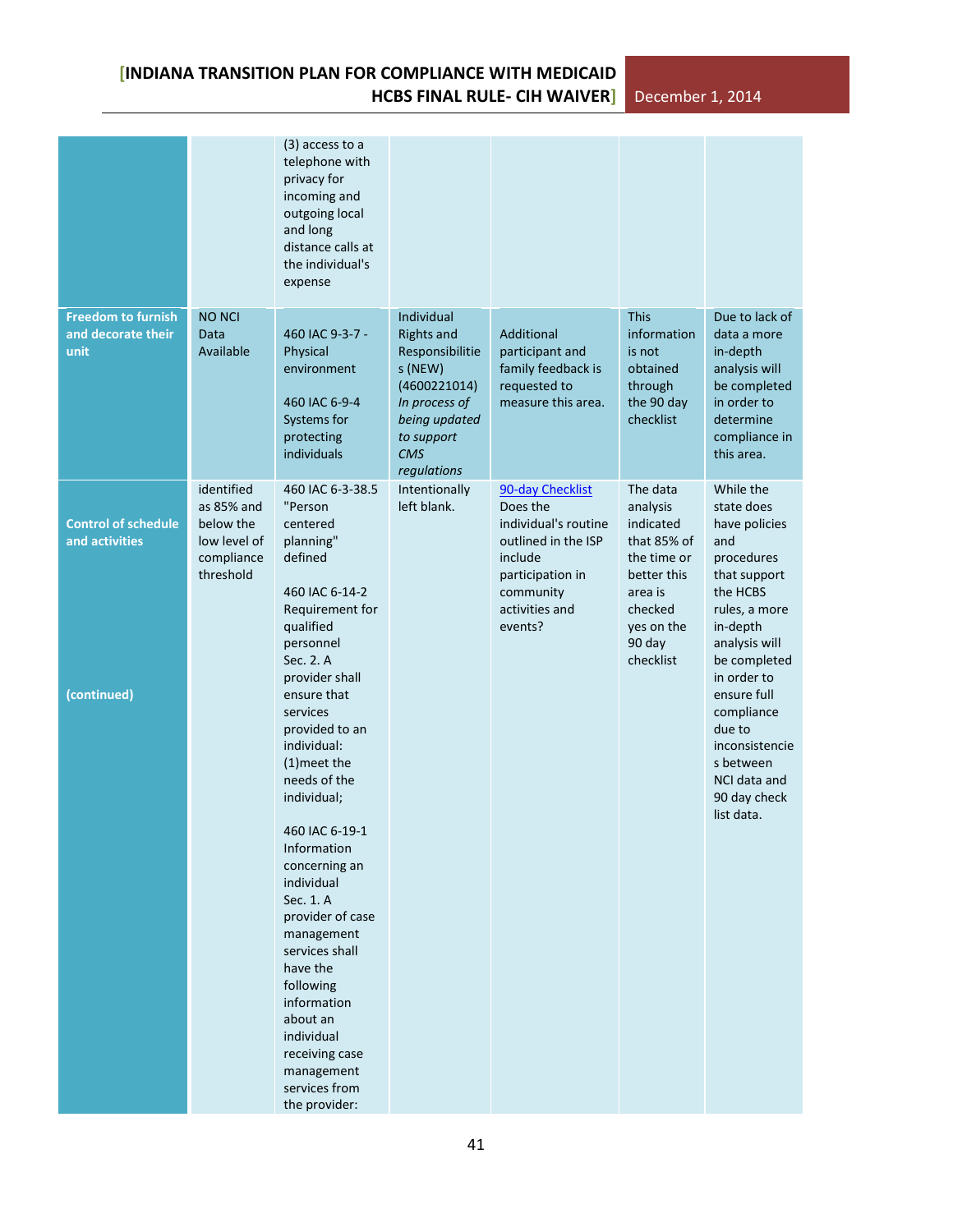**HCBS FINAL RULE- CIH WAIVER]** December 1, 2014

|                                      |                                                                                  | (1) The wants<br>and needs of an<br>individual,<br>including the<br>health, safety<br>and behavioral<br>needs of an<br>individual.<br>460 IAC 6-36-2<br>Code of ethics<br>(1) A provider<br>shall provide<br>professional<br>services with<br>objectivity and<br>with respect for<br>the unique<br>needs and<br>values of the<br>individual being<br>provided<br>services.                         |                                                                                                                                                                                                                            |                                                                                             |                                                                                                                                           |                                                                                                                                                                                                      |
|--------------------------------------|----------------------------------------------------------------------------------|----------------------------------------------------------------------------------------------------------------------------------------------------------------------------------------------------------------------------------------------------------------------------------------------------------------------------------------------------------------------------------------------------|----------------------------------------------------------------------------------------------------------------------------------------------------------------------------------------------------------------------------|---------------------------------------------------------------------------------------------|-------------------------------------------------------------------------------------------------------------------------------------------|------------------------------------------------------------------------------------------------------------------------------------------------------------------------------------------------------|
| <b>Access to food at</b><br>any time | <b>NO NCI</b><br>Data<br>Available                                               | 460 IAC 6-3-36<br>(Neglect -<br>"Neglect" means<br>failure to<br>provide<br>supervision,<br>training,<br>appropriate care,<br>food, medical<br>care, or medical<br>supervision to an<br>individual."<br>460 IAC 6-9-3<br>Prohibiting<br>violations of<br>individual rights<br>(4) A practice<br>that denies an<br>individual any of<br>the following<br>without a<br>physician's order<br>(C) Food | Individual<br><b>Rights and</b><br>Responsibilitie<br>s (NEW)<br>(4600221014)<br>In process of<br>being updated<br>to support<br><b>CMS</b><br>regulations<br>Protection of<br>Individual<br><b>Rights</b><br>(4600228022) | 90-day Checklist<br>Individualized<br>dining plan, does it<br>include food<br>restrictions? | The data<br>analysis<br>indicated<br>that 85% of<br>the time or<br>better this<br>area is<br>checked<br>yes on the<br>90 day<br>checklist | While the<br>state does<br>have policies<br>and<br>procedures<br>that support<br>the HCBS<br>rules, a more<br>in-depth<br>analysis will<br>be completed<br>in order to<br>ensure full<br>compliance. |
| <b>Visitors at any time</b>          | identified<br>as 85% and<br>below the<br>low level of<br>compliance<br>threshold | 460 IAC 6-9-4 (1)<br>the opportunity<br>to<br>communicate,<br>associate, and                                                                                                                                                                                                                                                                                                                       | Intentionally<br>left blank.                                                                                                                                                                                               | 90-day Checklist<br>Free to receive<br>visitors with no<br>restrictions?                    | The data<br>analysis<br>indicated<br>that 85% of<br>the time or<br>better this                                                            | While the<br>state does<br>have policies<br>and<br>procedures<br>that support                                                                                                                        |

**[INDIANA TRANSITION PLAN FOR COMPLIANCE WITH MEDICAID**